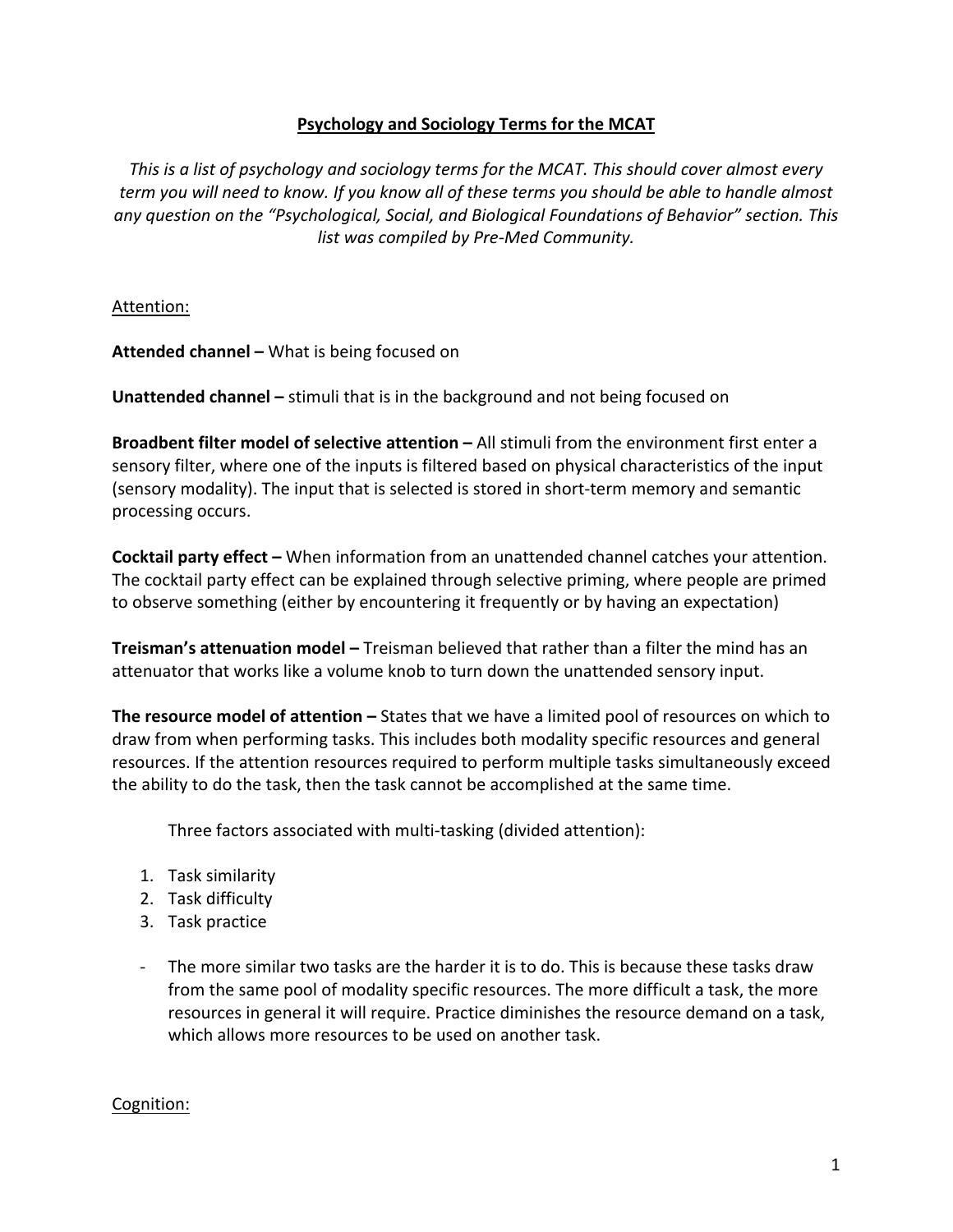**Information-processing models**: How we are able to process information.

**Maddeley's model of working memory-** In this model, working memory consists of four components: A phonological loop, a visuospatial sketchpad, an episodic buffer, and a central executive. 

**Phonological loop-** Allows us to repeat verbal information to help us remember it.

**Visuospatial sketchpad** – Helps to remember visuospatial information through the use of mental images.

**Episodic buffer** – Where information in the working memory can interact with information in long term memory.

**Central executive** – The overseer of the entire process. Shifts and divides attention.

### Piaget's stages of cognitive development:

Piaget believed that the process of cognitive development involved forming schemas. Piaget believed that we either assimilate new experiences to schemas or accommodate the schemas to take into account the new experience.

**Schemas** – Mental frameworks about how the world works. These mental frameworks shape our experience of the world and are themselves shaped by experience.

**Assimilation of a schema** – Conforming the new experience to fall into a current schema.

**Accommodation of a schema** – Accommodating the current schema to take into account the new experience. 

Piaget's four cognitive developmental stages:

- 1) **Sensorimotor stage (Birth- age 2):** Experience the world through their senses and movement. Learn about object permanence.
- 2) **Preoperational stage (Age 2 7):** Learn that things can be represented through symbols such as words and images. But still lack logical reasoning.
- 3) **Concrete Operational Stage (Age 7-11):** Start to think logically. An example is understanding the principle of conservation (the idea that quantity remains the same despite change in shape).
- 4) **Formal operational Stage (Age 12+):** Learn abstract reasoning and moral reasoning.

Problem solving and decision making barriers: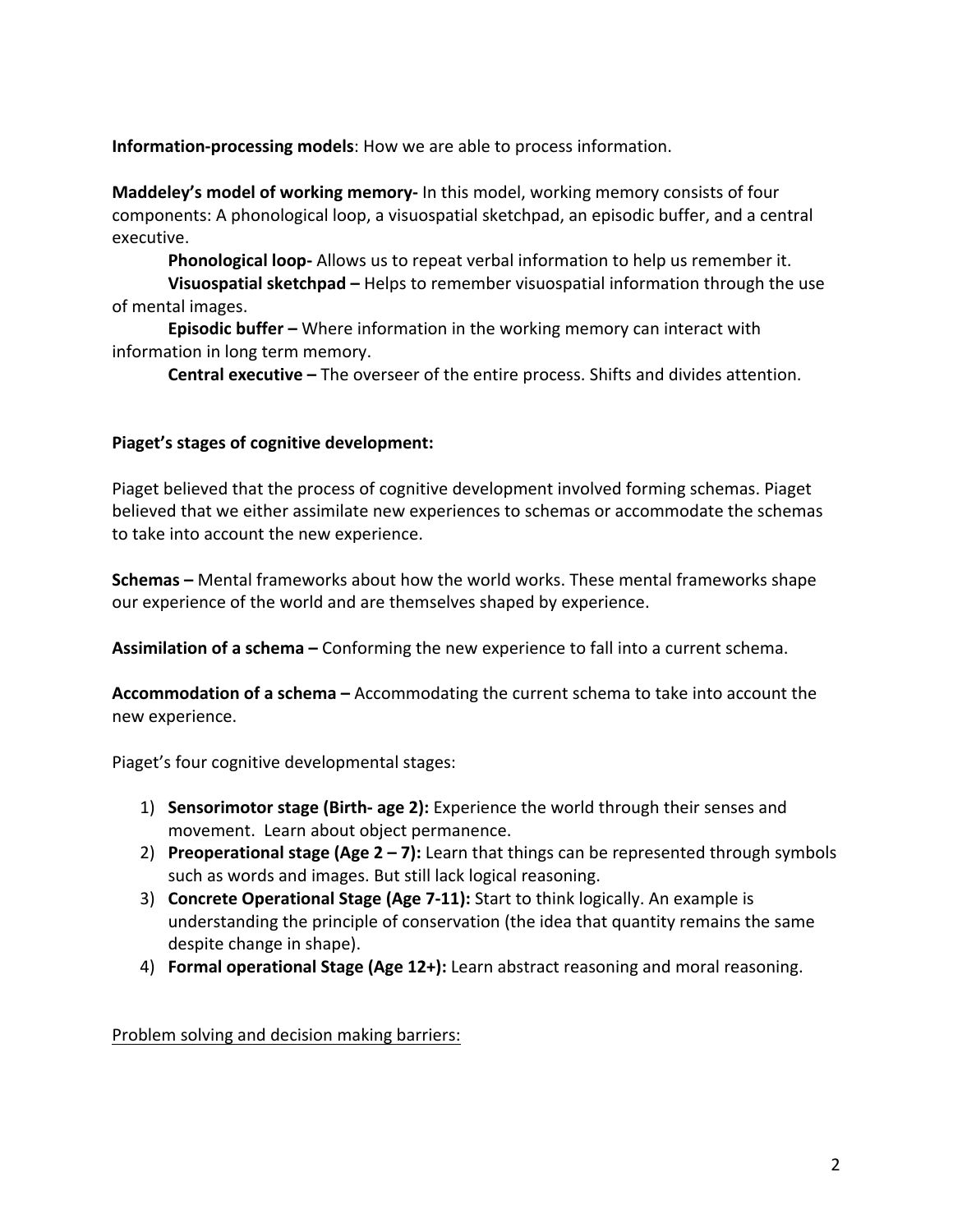**Heuristic** – Mental shortcuts used to increase efficiency in decision-making. Helpful most of the time, but can lead to errors in judgement. Rules of thumb.

**Representativeness heuristic** – The tendency to judge the likelihood of an event occurring based on our typical mental representations of those events. Ex. More likely to die from a shark attack than from a vending machine falling on you

**Availability heuristic** – The tendency to make judgments based on how readily available information is in our memory. If a memory is more readily available, we may think the idea is more common than it actually is. Ex. Thinking shark attacks will most likely occur if you swim in the ocean, because you hear about them all the time.

**Confirmation bias** – The tendency to search for information that confirms our preconceived thinking and bias, instead of looking for information that opposes our schema.

**Fixation** – The inability to see a problem from a fresh perspective.

**Mental set** – A tendency to focus on solutions that worked in the past, even if they don't apply to the current situation.

**Functional fixedness-** The tendency to perceive the functions of objects as fixed and unchanging. The inability to see all the multiple uses an object has. Ex. Not realizing keys can also be used to cut open a package. Thinking they can only be used to open a door. 

**Belief bias** – The tendency to judge other's arguments based on what one personally believes instead if they other person used sound logic.

**Belief perseverance** – The tendency to cling to beliefs despite the presence of contrary evidence. The inability to modify one's schema.

**Framing –** How information is framed.

#### Consciousness:

**Consciousness** – The awareness that we have of ourselves and the environment.

**Alertness** – The ability to remain attentive to what is going on.

**Hypnosis** – A state of relaxation, focused attention, and increased willingness to relinquish control over one's actions. Induced through cooperation with a hypnotist or self-hypnosis. It CANNOT be done against someone's will.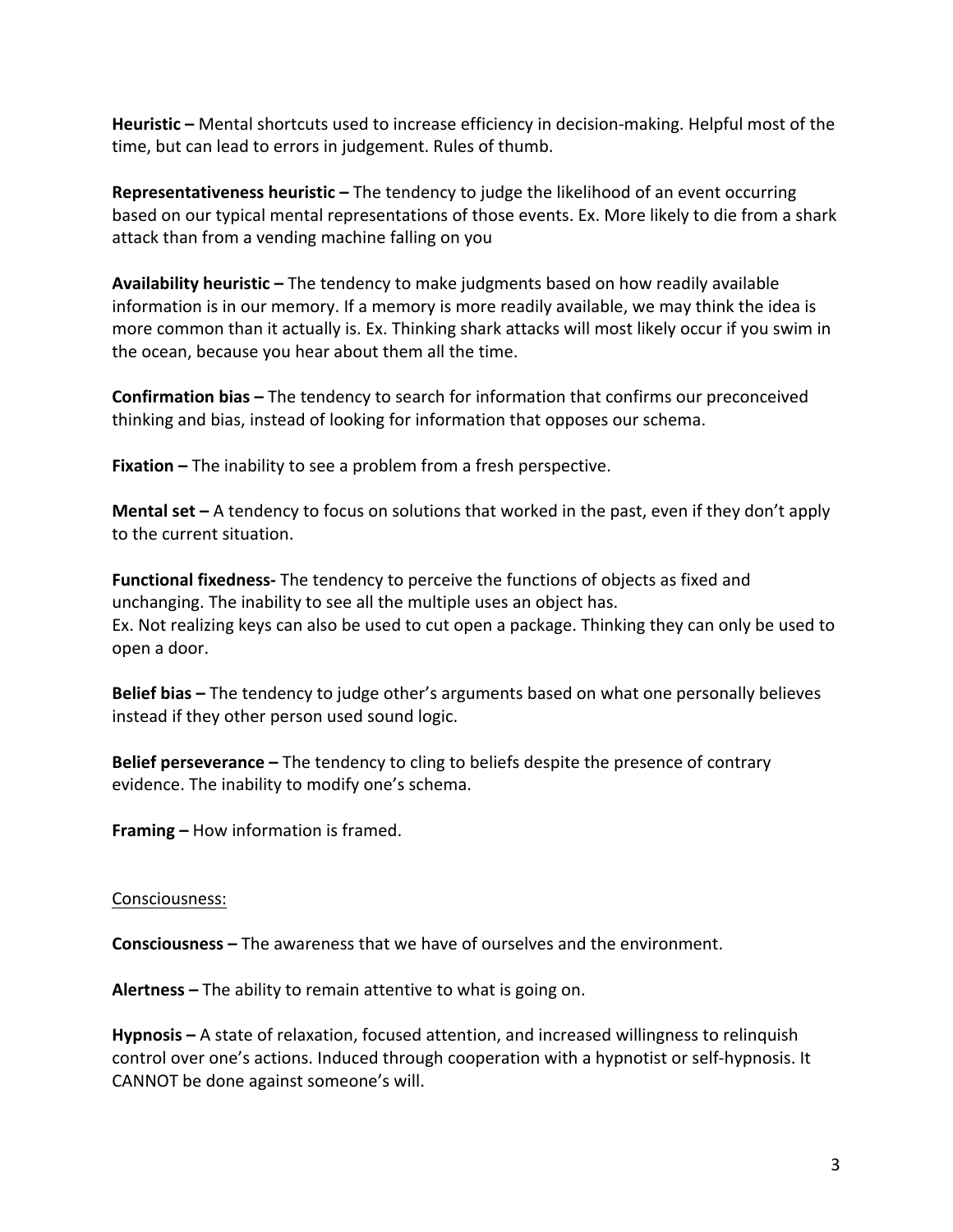**Polysomnography (PSG)** – Used to measure physiological activity during sleep.

Stages of sleep:

**Awake –** Beta waves. (low amplitude, high frequency)

**Stage 1 sleep –** Theta waves (intermediate amplitude and frequency). Non-REM. When a person is less responsive to stimuli and has fleeting thoughts.

**Stage 2 sleep –** Theta waves increase. Also has a K-complex and sleep spindles, these occur as a single wave amongst the theta waves. A K-complex is large and slow. Sleep spindles are bursts of waves.

**Stage 3 sleep (slow wave sleep)** – Delta waves (high amplitude low frequency). Non-REM. Deepest level of sleep. Heart rate and digestion slow, growth hormones are secreted.

**Stage 4 sleep (REM)** – Beta waves (resembles an awake person). REM (Rapid eye movement) sleep is also known as paradoxical sleep, due to low skeletal movement. This is where dreams typically occur.

**Paradoxical sleep** – The person physiologically appears to be awake but has no muscle movement. 

Sleep cycle:

A typical sleep cycle lasts about 90 minutes. A person goes through around 4 to 5 sleep cycles in a night. The amount of REM sleep increases with each cycle, with the most REM occurring in the last cycles of sleep while the amount of deep sleep (stage 3) decreases with each cycle. The most REM sleep comes in the last sleep cycles.

Stage 1, 2, 3, 2, REM, 2, 3, 2, REM, 2, 3, 2, REM, 2, REM, 2, REM

One cycle: Goes up through stages 1, 2, 3 then back down 3, 2, REM.

The function of the sleep cycle is to allow a person to benefit from both light and deep sleep. 

**Dreaming-** Occurs during REM sleep.

**REM rebound** – Missing REM sleep for one night will result in an increase in REM sleep later to make up for it. (This is because REM sleep is absolutely necessary for our bodies)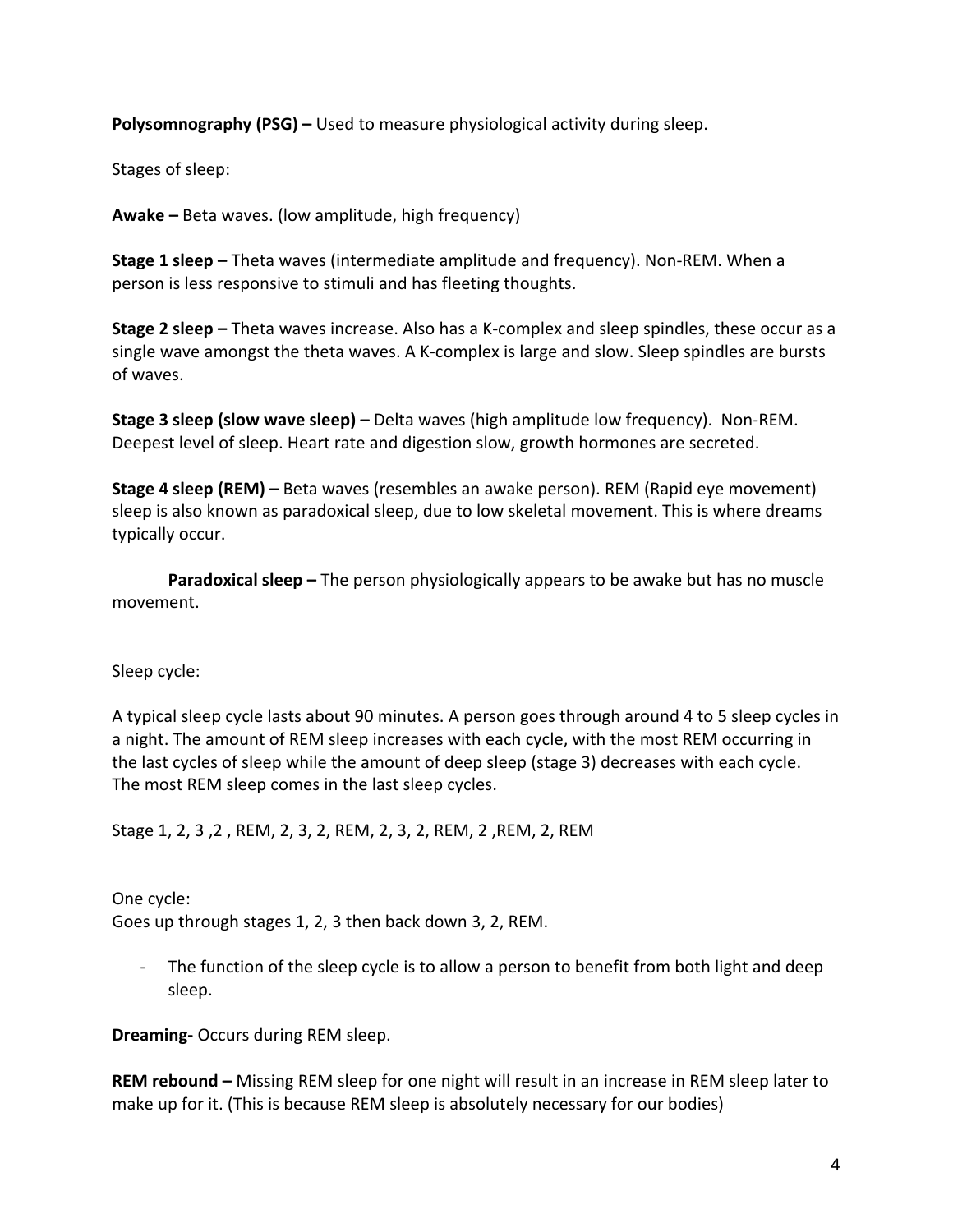**Activation-synthesis theory of dreaming-** Dreams are byproducts of brain activation during REM sleep. Suggesting that dreams aren't purposeful.

### **Freud's concept of dreaming:**

Freud believed that dreams are unconscious drives and wishes that are difficult to express. Thus dreams are a way of understanding our inner conflicts.

**Manifest content** – The symbolic versions of latent content that manifest in dreams. The themes or storyline of a dream.

**Latent content** – Unconscious drives and wishes. The hidden message of the dream.

**Sleep latency** – The amount of time it takes to fall asleep

**Rem latency** – The time between the start of sleeping and the start of REM sleep

**WASO (Wake after sleep onset)** – The amount of time a person is awake after waking up during the night. Such as waking up and falling back to sleep or getting up and going to the bathroom.

### Sleep disorders:

Two types of sleep disorders: Dyssomnias, parasomnias

**Dyssomnia** – A sleep disorder that affects the amount of sleep, quality of sleep, or timing of sleep 

**Insomnia** – Difficulty in falling asleep.

**Narcolepsy** – Periodic falling asleep during waking periods that last about 5 minutes. Can be very dangerous for the person depending on the activity they are doing when they fall asleep. 

**Sleep apnea** – A disorder that causes people to stop breathing during sleep, resulting awakening after a minute or so without air.

**Parasomnia** – Abnormal behavior that occur during sleep.

**Somnambulism** - Sleepwalking. Typically occurs in stage 3 sleep. **Night terror** – Waking up in the middle of the night in fear.

## Consciousness altering drugs:

**Depressants** – Slow down neural activity in the brain. Works by stimulating GABA and dopamine systems. GABA is an inhibitory neurotransmitter. Includes alcohol, barbiturates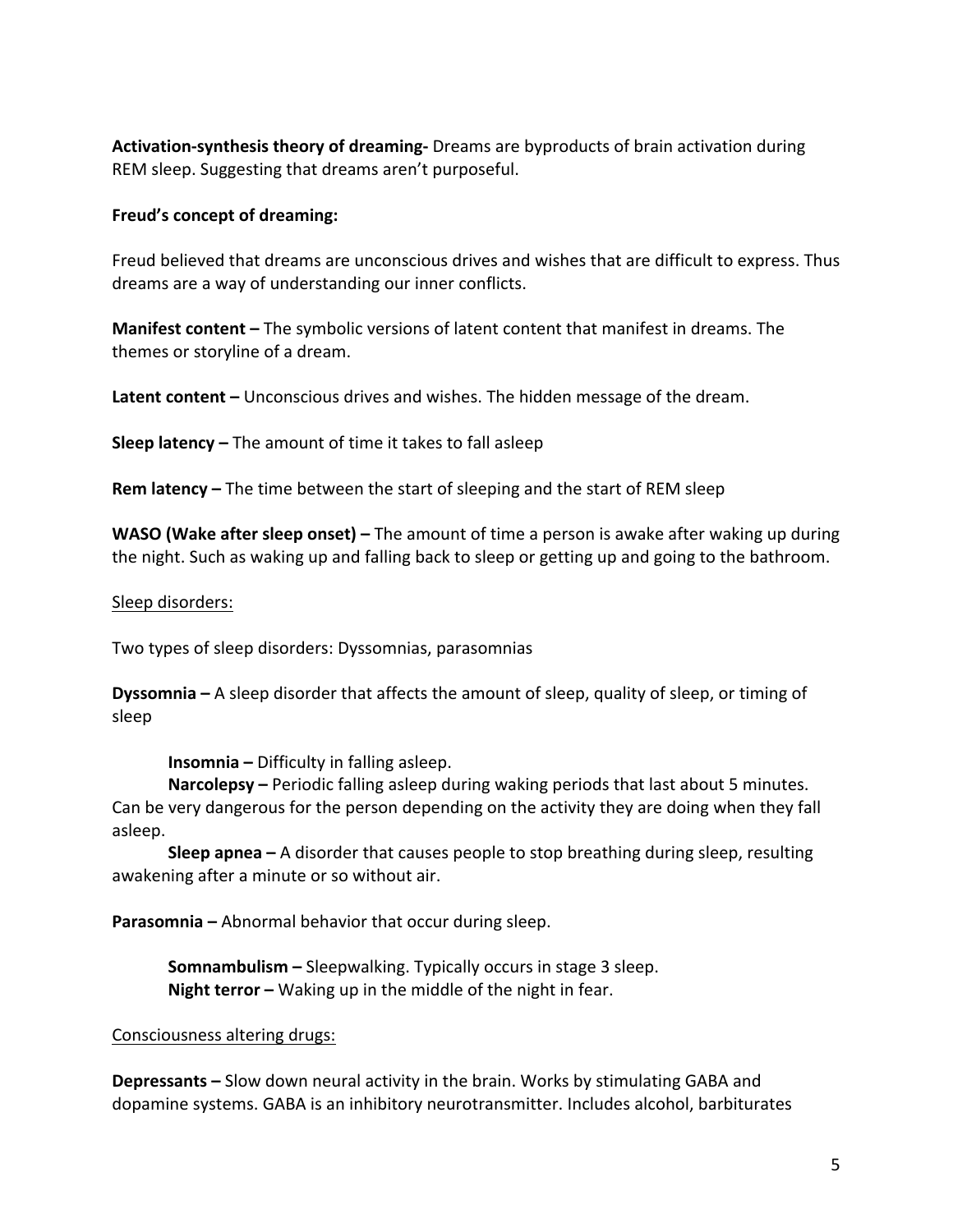(tranquilizers), and opiates. Both alcohol and barbiturates depress the sympathetic nervous system. Prolonged us can cause the brain to stop producing endorphins, leading to a painful withdrawal. 

- Endorphins is a neurotransmitter that is involved in pain relief.

**Stimulants** – Increases the release of neurotransmitters. Works to speed up body functions, resulting in increased heart rate, respiratory rate, and pupil dilation. Includes caffeine, nicotine, cocaine, and amphetamines.

**Hallucinogens (psychedelics)** – Create hallucinations by distorting perceptions in the absence of any sensory input. Includes LSD and marijuana. Have a low level of dependence.

**Psychological dependence** – Associated with the use of a drug in response to a painful emotion.

**Physical dependence** – When someone faces withdrawal from not using the drug.

## Emotion:

Emotion consists of three components:

- 1) Physiological (body): Activation of the autonomic nervous system
- 2) Cognitive (mind): Personal assessment of the situation
- 3) Behavioral (action): Urges to act in a certain way

**Yerkes-Dodson law** – People perform best when they are moderately aroused.

**James-Lange theory of emotion** – The physiological and behavioral response to a stimuli lead to the cognitive aspect of emotion.

- Automatic physiological & behavior response lead to cognitive understanding of emotion

**Cannon-Bard theory of emotion –** Physiological and cognitive responses lead to a behavioral response. 

- Physiological and cognitive appraisal occur simultaneously, leading to behavioral response. 

**Schachter-Singer theory of emotion** – Physiological response leads to a conscious cognitive interpretation that leads to a behavioral response and labelling of the emotion.

Physiological response causes conscious cognitive interpretation, which leads to the behavioral response and labelling of emotion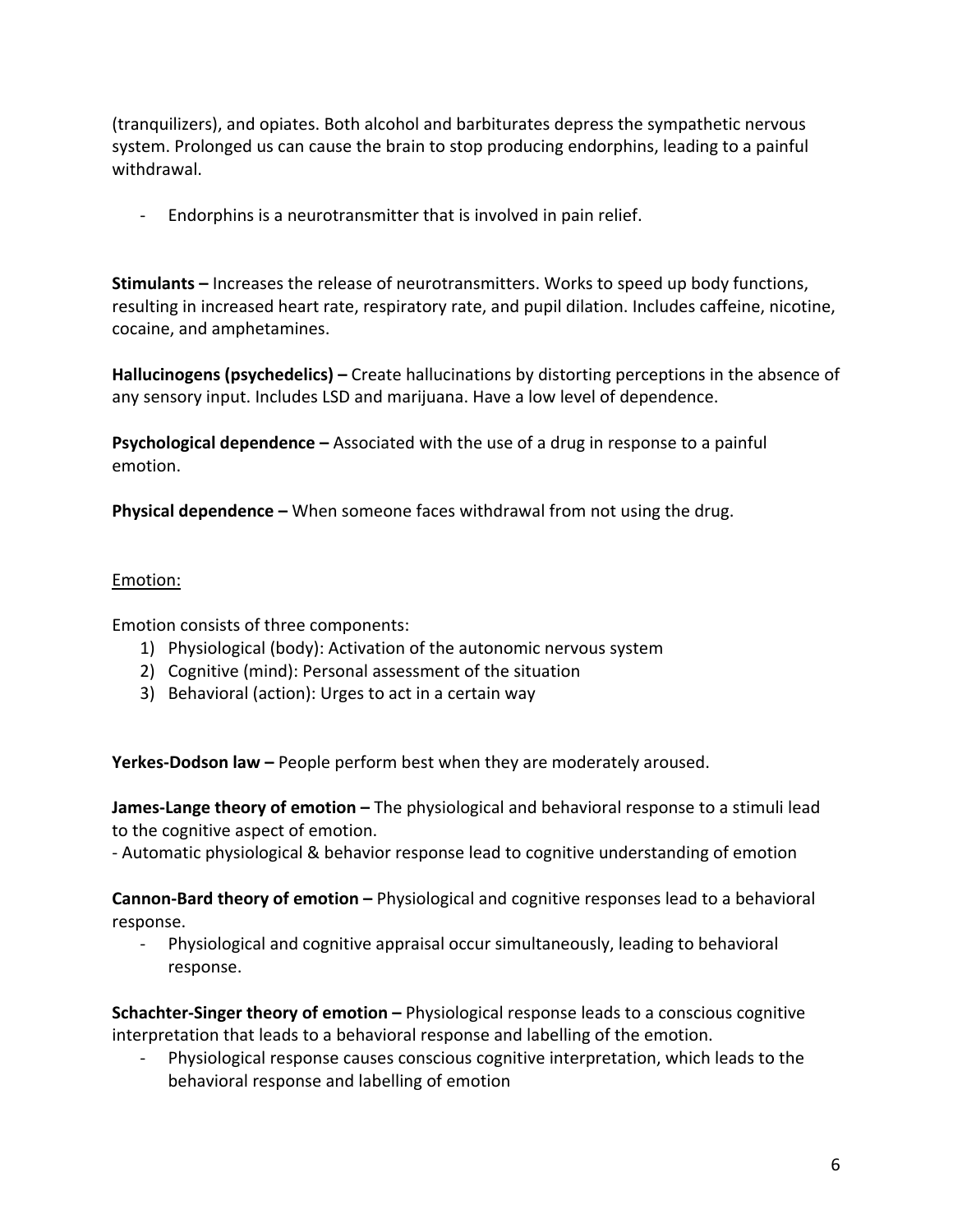**Limbic system** – A collection of brain structures that are primarily responsible for emotion. Involves the amygdala, hypothalamus, hippocampus, and prefrontal cortex. The amygdala acts as the hub for emotion. The hypothalamus controls the physiological aspects of emotion. The prefrontal cortex is involved in the behavioral response. The hippocampus plays a role in forming memories.

**Phineas Gage injury** – Man suffered an injury to prefrontal cortex. His personality was no longer the same.

Stress: 

**Appraisal** – How an individual interprets the stressful nature of an event.

**Learned helplessness** – A lack of belief in one's ability to manage situations.

Language:

**Language acquisition** – The term used by psychologists to describe the way infants learn to understand and speak their native language.

**BF skinner's behaviorist model of language acquisition** – Language is a form of behavior like any other that is subject to conditioning.

**Noam Chomsky's universal grammar** – Believed that the human mind has an innate feature that allows people to gain mastery of language from limited exposure. Was also known as the language acquisition device (LAD).

**Broca's area** – Involved in the complicated process of speech production. Located in the left hemisphere of the frontal lobe.

**Broca's aphasia** – A disorder where people lose the ability to speak due to injury to Broca's area. 

**Wernicke's area** – Involved in the comprehension of speech and written language. Located in in the posterior section of the temporal lobe.

**Wernicke's aphasia** – Can produce speech but are incapable of producing intelligible meaningful language.

**Global aphasia** – When both production and understanding of language is disrupted.

Learning: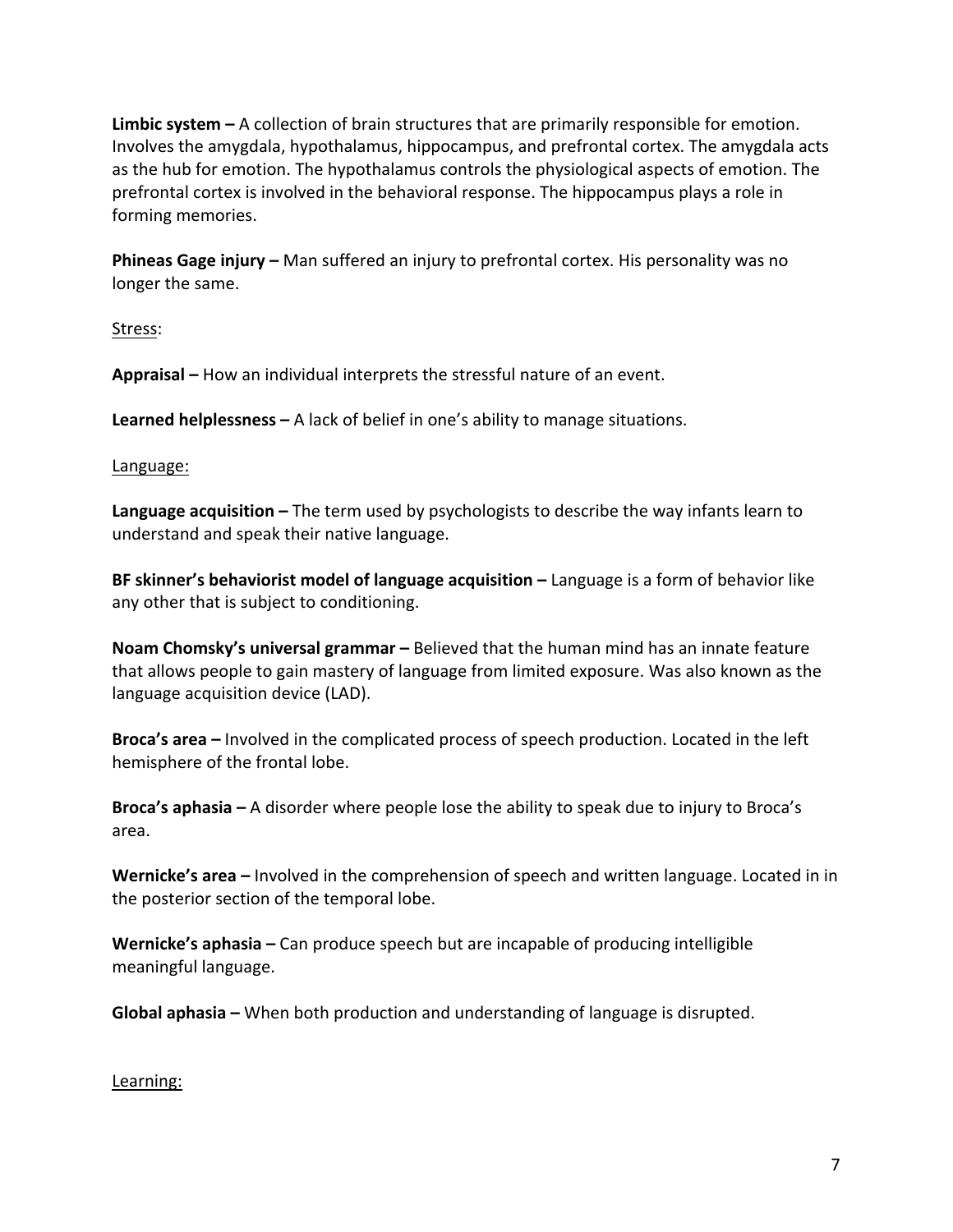**Non-associative** – When an organism is repeatedly exposed to one type of stimulus.

**Habit** – An action that is performed repeatedly until it becomes automatic.

**Habituation-** Repeated exposure to the same stimulus results in a decreased response.

**Dishabituation-** Recovery of a response to a stimulus after habituation occurs.

**Sensitization** – The opposite of habituation. There is an increased response to a stimuli.

**Associative learning-** Learning by association between two different stimuli. Associating a stimuli to another stimuli or behavior. Classical conditioning and operant conditioning.

**Classical conditioning-** A type of associative learning that takes advantage of biological/instinctual response to one stimuli to create an association with another unrelated stimuli. Ex. Pavlov dog

**Unconditioned stimulus-** Any stimulus that brings a reflexive response

**Unconditioned response**- The innate reflexive response to the unconditioned stimulus

**Neutral stimulus** – A stimulus which does not produce a reflexive response

**Conditioned stimulus** – A neutral stimulus that through association with an unconditioned stimuli now causes a reflexive response

**Conditioned response** – The reflexive response to the conditioned stimulus. (This is the goal of classical conditioning)

- Classical conditioning is the process of converting a neutral stimulus into a conditioned stimulus by association with an unconditioned stimulus.
- **Acquisition** is the process of creating a conditioned response. The phase during which the conditioned response is acquired.
- **Extinction** is the process where a conditioned stimulus no longer creates a conditioned response after a period of time without associating the conditioned stimulus with a unconditioned stimulus. Conditioned response decreases as the conditioned stimulus is continually presented alone. When the desired behavior no longer occurs.
- Generalization refers to the process by which similar stimuli also elicit the conditioned response.
- **Discrimination** is the opposite of generalization, and occurs when the conditioned response only occurs for the conditioned stimuli.

**Operant conditioning** – Uses reinforcements and punishments to shape behavior.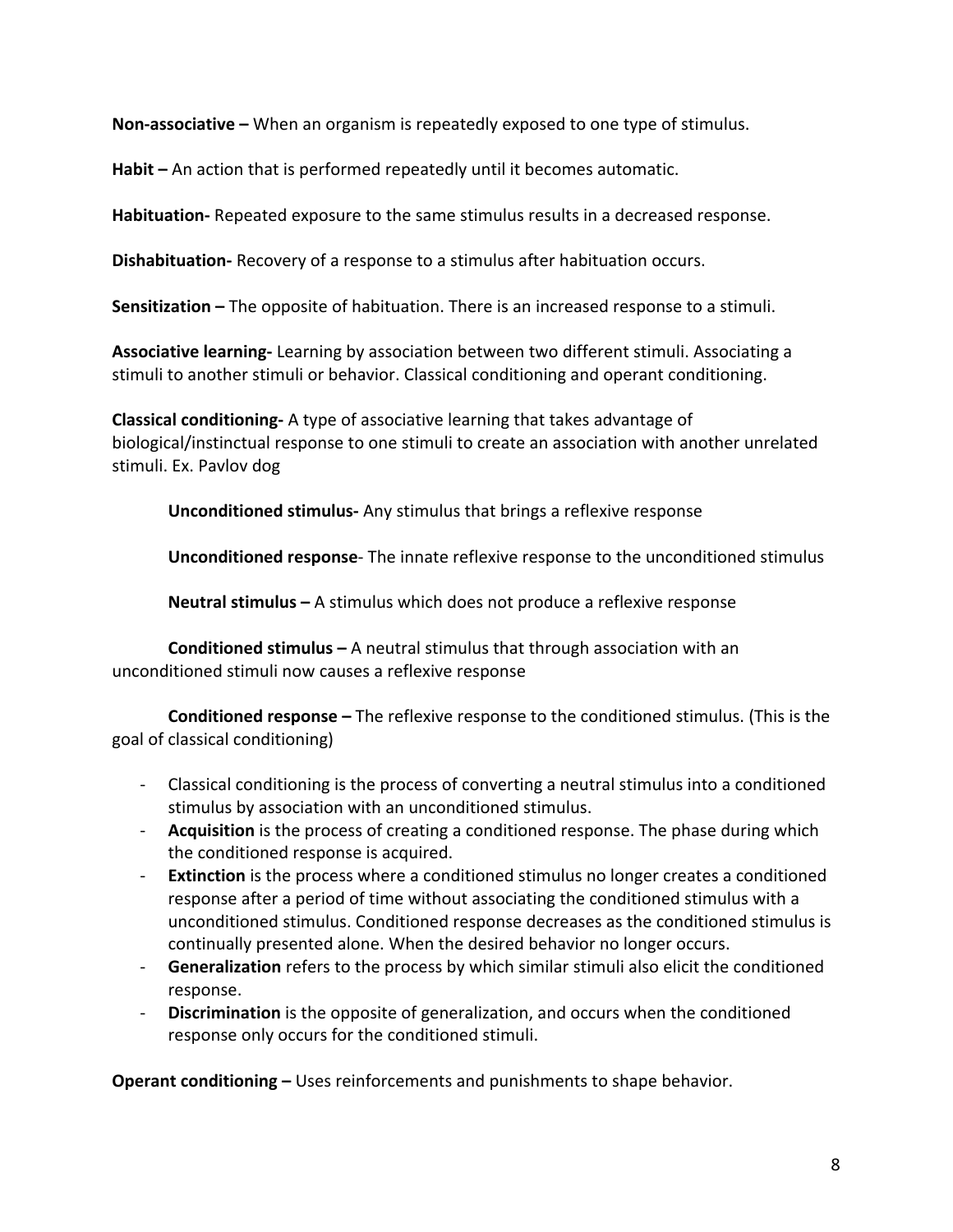**Reinforcement** – Anything that will increase the likelihood of the preceding behavior will be repeated. Increases likelihood of behavior occurring.

**Punishment** – Anything that will decrease the likelihood of a behavior to occur.

**Positive** – To give

**Negative** – To take away

**Positive Reinforcement –** Giving something desirable

**Negative reinforcement** – Taking away something undesirable (to make situation better)

**Positive punishment –** Giving something undesirable

**Negative punishment** – Take away something desirable

**Primary reinforcers** – Things which are innately satisfying or desirable. Ex. Food

**Secondary reinforcers** – Things that are learned to be reinforcers. These are associated with primary reinforcers to make them conditioned. Relies on classical conditioning principle.

**Escape conditioning** – Behaviors that help to escape from the unpleasant stimuli.

**Avoidance conditioning** – Behaviors that help avoid unpleasant stimuli before it occurs.

- Escape is for escaping unpleasant stimuli as it is happening. Avoidance is to avoid unpleasant stimuli before it happens.

Reinforcement schedule:

**Continuous schedule** – Every occurrence of behavior is reinforced. This results in rapid behavior acquisition and also rapid extinction.

**Intermittent schedule** – Sometimes behavior is reinforced and sometimes it is not. Slower behavior acquisition but slower extinction.

Four types of intermittent reinforcement schedules:

- 1) **Fixed ratio schedule:** Provides a reinforcement after a set number of instances of behavior. Results in a high rate of response.
- 2) Variable-ratio schedule: Provides the reinforcement after an unpredictable number of occurrences. High response rate.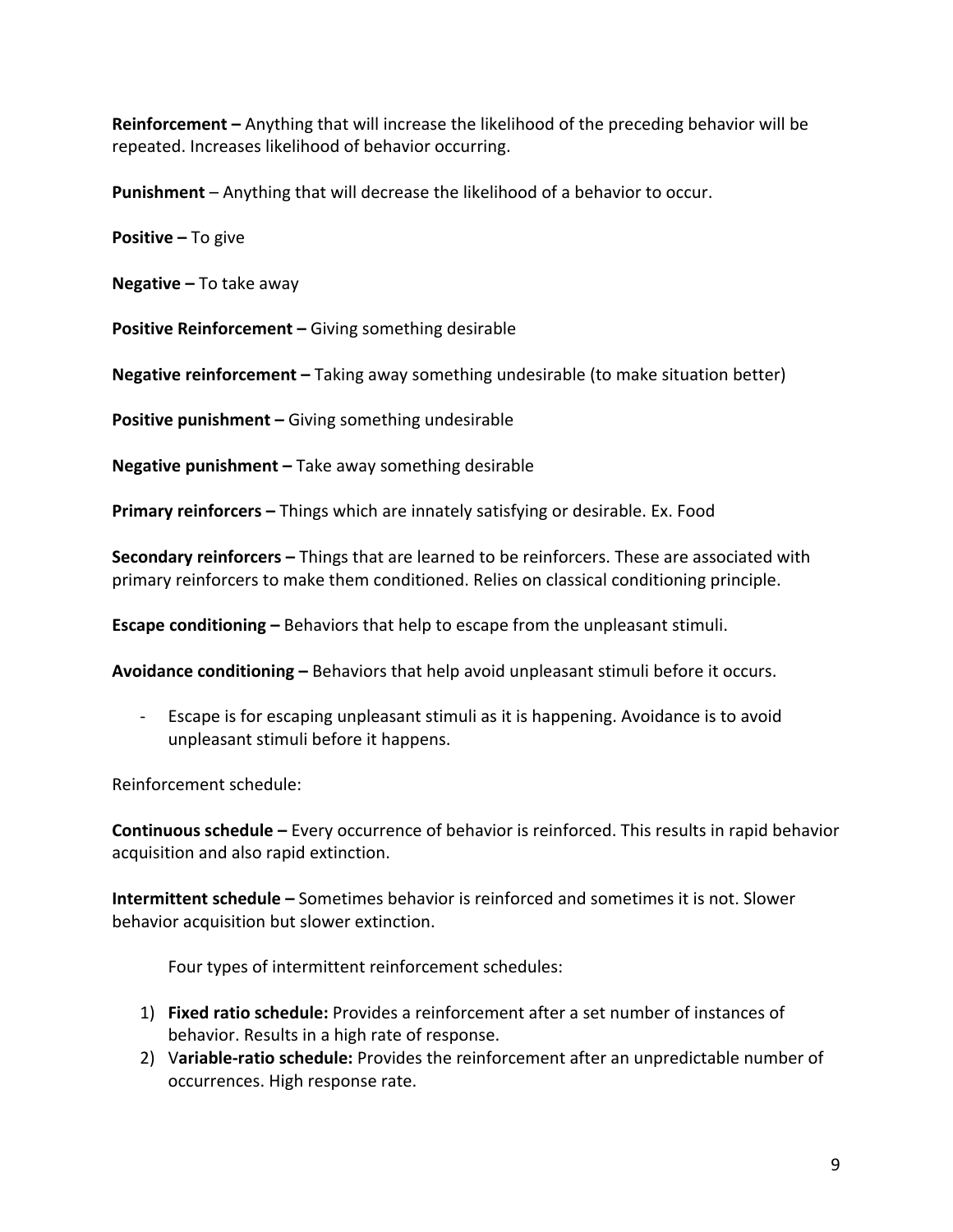- 3) **Fixed-interval schedule**: Provides the reinforcement after a set period of time that is constant. Behavior increases as the reinforcement interval comes to an end.
- 4) **Variable-interval schedule**: Provides the reinforcement after an unpredictable amount of time. Results in slow steady behavioral response rate.
- Ideal behavioral training would use a continuous reinforcement schedule to initially condition a behavior, and then use an intermittent reinforcement schedule to maintain the behavior.

**Escape** – An individual learns how to get away from an aversive stimulus by engaging in a particular behavior. Ex. Throwing temper tantrum to not have to eat vegetables

**Avoidance** – Occurs when a person performs a behavior to ensure an aversive stimulus is not presented. Ex. Child faking sickness to avoid eating vegetables

**Observational learning (social learning)** – Learning through watching and imitating others

**Modeling** – An observer sees the behavior being performed by another person and then imitates it.

### Persuasion:

**Elaboration likelihood model** – Explains how people will be influenced by the content of the speech (logic of arguments), and by more superficial characteristics.

Three key elements of persuasion:

1) **Message characteristics-**The features of the message itself, such as logic and number of key points. Also includes superficial things like length of speech/article and grammatical complexity.

2) **Source characteristics-** The person or venue delivering the message. Includes things like expertise, knowledge, and trustworthiness.

3) **Target characteristics** – The self-esteem, intelligence, mood, and other personal characteristics of the person receiving the message.

There are two cognitive routes that people are persuaded by:

**Central route** – People are persuaded by the content of the argument.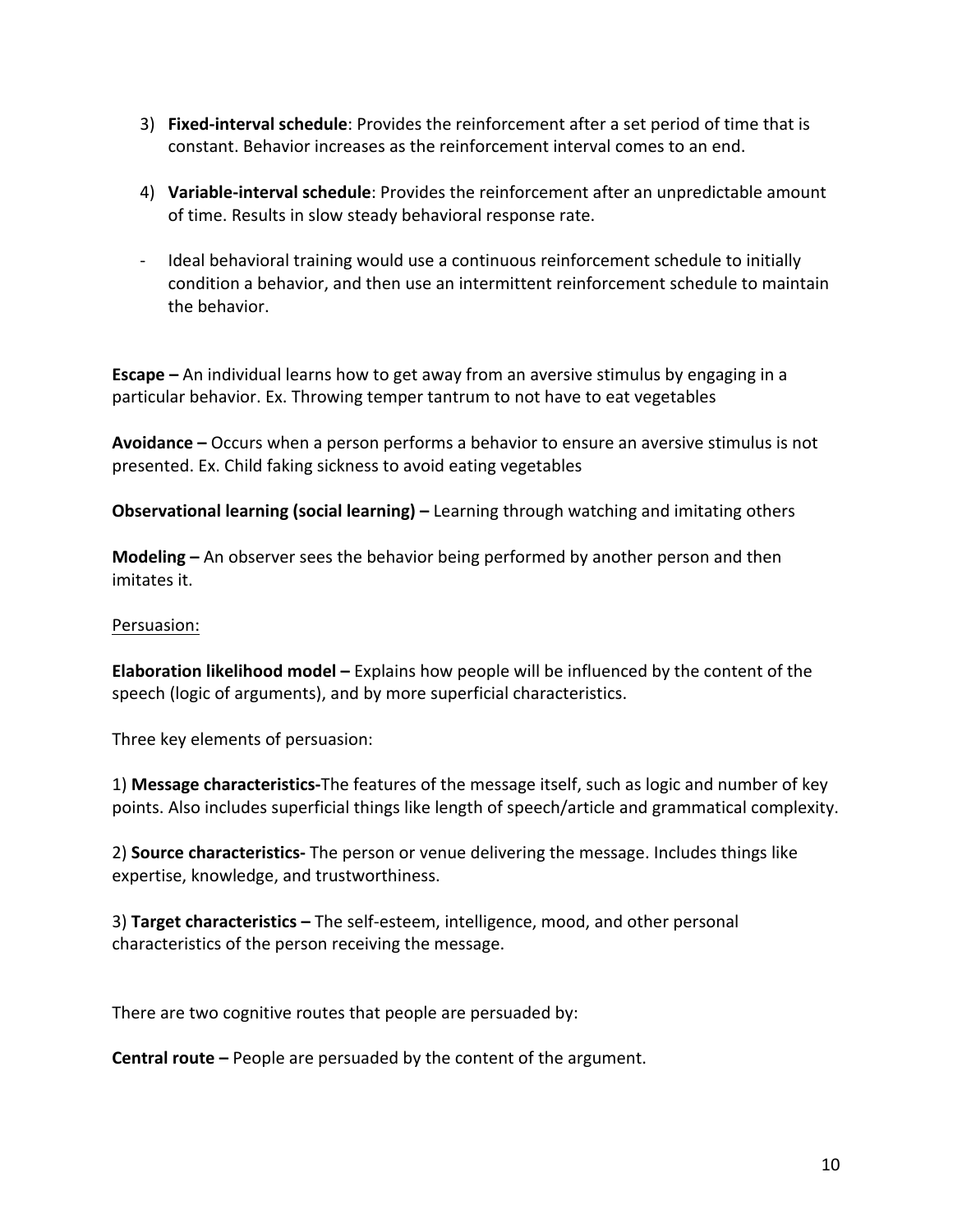**Peripheral route** – People focus on superficial or secondary characteristics of the speech or orator. 

## Behavior:

**Social cognitive theory** – States that social factors, observational learning, and environmental factors influence a person's beliefs and attitude. Emphasizes social influence and observational learning on behavior.

**Reciprocal determinism** – States how people both shape and are shaped by their environments. 

- People choose their environments which in turn shape them.
- Personality shapes how people interpret and respond to their environment
- Personality influences the situation to which the person reacts to.

**Behavioral genetics** – Focuses on the role of inheritance in behavioral traits. The interaction between heredity and experience determines an individual

Human development:

Motor development:

**Reflexive movements** – Primitive involuntary movements. (Birth- Age 1)

**Rudimentary movements** – Voluntary movement. Sitting, crawling, standing, walking.  $(Birth - Age 2)$ 

**Fundamental movement** – Running, jumping, throwing, catching. (Age 2-7)

**Specialized movement** – Combination of fundamental movements applied to specific tasks. (Age 7-14)

Brain development: 

During prenatal development, the brain actually produces more neurons than needed. However, the immature brain does not have many neural networks (codified routes for information processing).

**Infantile amnesia** – Not being able to remember anything from when we were infants (around 3.5 years old and younger on average)

Mary Ainsworth attachment studies-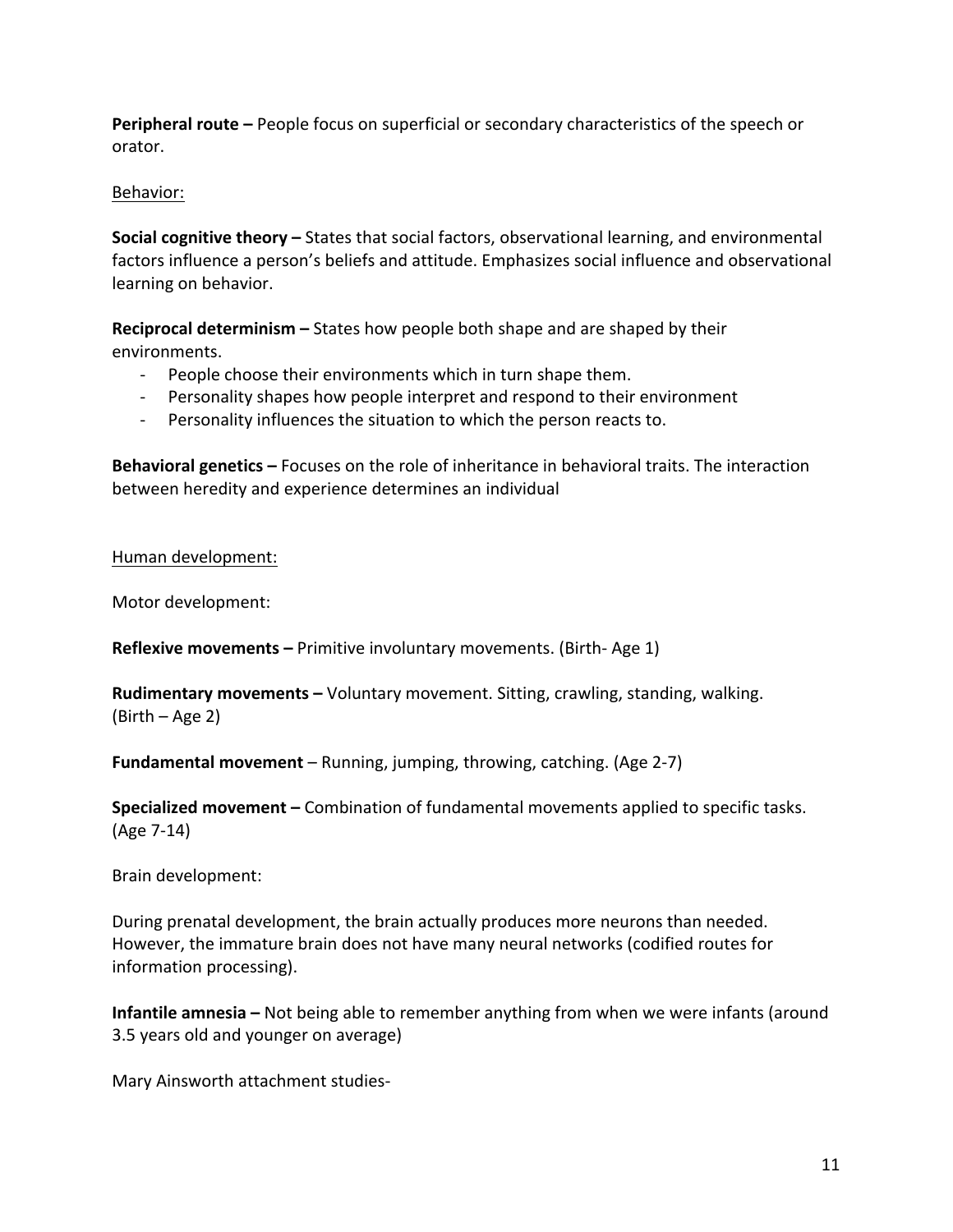**Securely attached infants** – When caregiver leaves the room infant is distressed, when caregiver returns the infant is easily consoled.

**Insecurely attached infant** – When caregiver leaves room will be distressed or be indifferent to departure and return.

### Memory:

**Encoding** – The process of transferring sensory information into our memory system.

**Serial position effect** – An individual is most likely to recall the first and last items on a list. This is also known as the **primacy effect** and the **recency effect.** 

**Mnemonic** – Any technique for improving retention and retrieval of information from memory.

**Rehearsal** – Repeating the information over and over in your head.

**Chunking** – A strategy to improve memory in which information to be remembered is organized into discrete groups of data. This decreases the number of "things" to be remembered.

**Hierarchies** – A chunking strategy to improve memory, by organizing information into different hierarchies of information. This is the process of dividing broad concepts into categories. Ex. Birds include ostriches, penguins, etc. Big cats include lions, tigers, etc.

**Method of loci** – A technique used to improve memory. Involves moving through a familiar place (such as your home) and leaving a visual representation of a topic to be remembered. For recall, the images of the places could be called upon to bring into awareness the associated topics. 

- Depth of processing has also been shown to be important for encoding memories. The deeper something is thought about the better it is remembered. Meaning that semantic information (meaning) is more easily remembered than details usually.

**Dual coding hypothesis** – Indicates that it is easier to remember words with associated images than it is to remember words or images alone.

**Self reference effect** – It is easier to remember things that are personally relevant.

**Long term potentiation** – The strengthening of neural connections due to rehearsal or relearning. Thought to be the source of long-term memory. Potentiation is the strengthening of neural connections. 

Types of memory storage: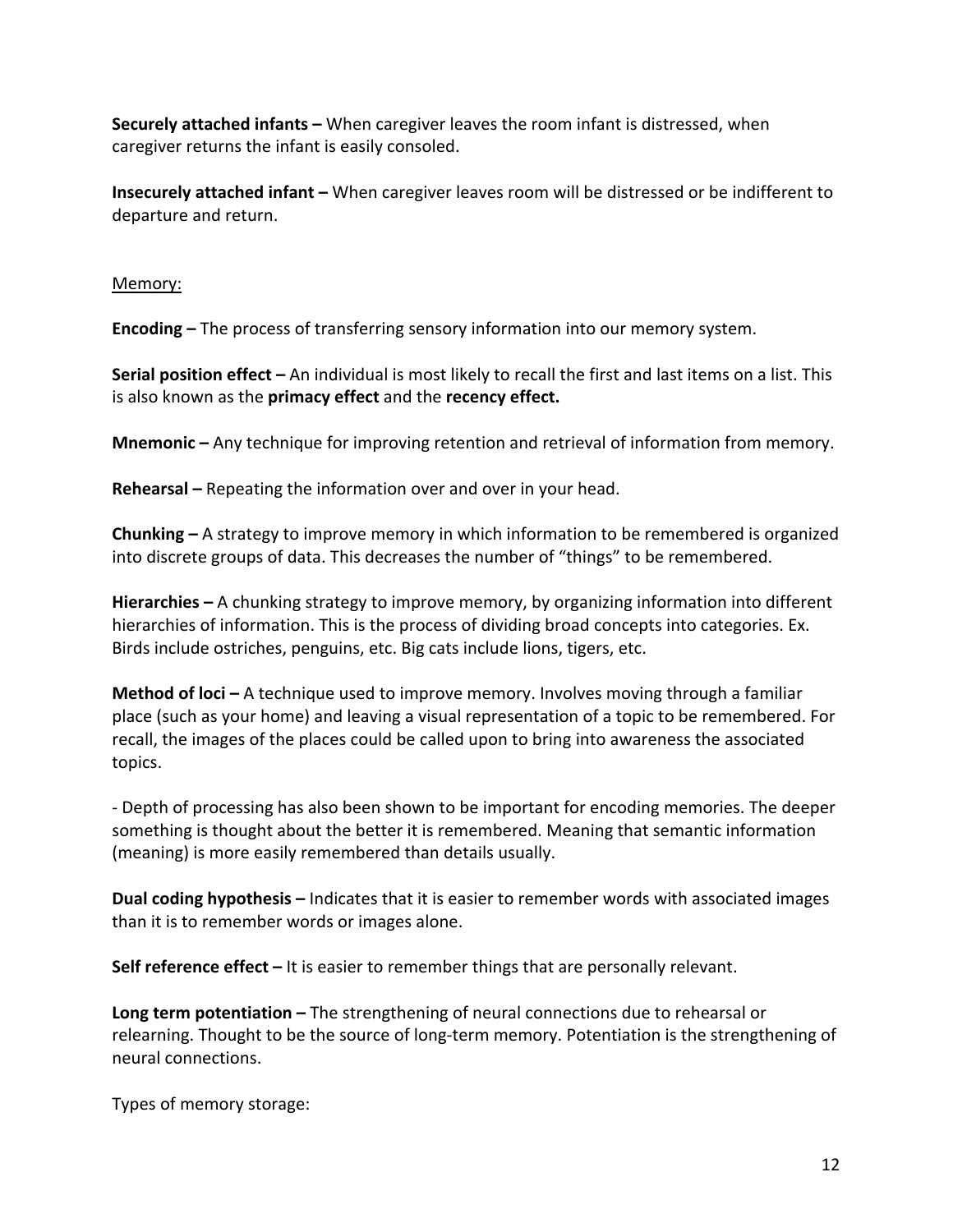**Sensory memory** – Initial recording of sensory information (very brief). Two types: Iconic, echoic 

**Iconic memory –** Memory for visual information **Echoic memory –** Memory for sound

**Short term memory –** Recall capacity is around 7 items plus or minus 2.

**Implicit memory-** Also known as unconscious memory and automatic memory. It uses past experiences to remember things without thinking about them. The performance of implicit memory is enhanced by previous experiences, no matter how long ago.

**Procedural memory-** A type of implicit memory that is specific to motor skills. Unconscious ability to remember how to perform a particular task. Such as riding a bike, walking, etc.

**Explicit memory-** Involves conscious recollection. Such as trying to remember the capitals of the cities in the US.

**Semantic memory** – Long term memory that includes things that are common knowledge and basic facts.

**Sensory memory-** Where sensory information is stored just long enough to be transferred to short term memory.

**Episodic memory** – A person's unique memory of a specific event. This will differ with someone else's episodic memory of that event.

**Flashbulb memory** – A clear memory of an emotionally significant event or moment

**Consolidation –** The transfer of working memory to long term memory.

**Spacing effect** – The tendency for spaced study or practice to yield better long term retention than is achieved from a massed study or practice session. Essentially, we learn things better through spaced repetition over a period of time (exposure to information spread out over a given period of time) than through long and hard study sessions.

**Free recall –** Retrieving an item "out of thin air"

**Cued recall** – Retrieving the information when provided with a cue.

**Recognition** – Involves identifying specific information from a set of information that is presented. An easier form of retrieval.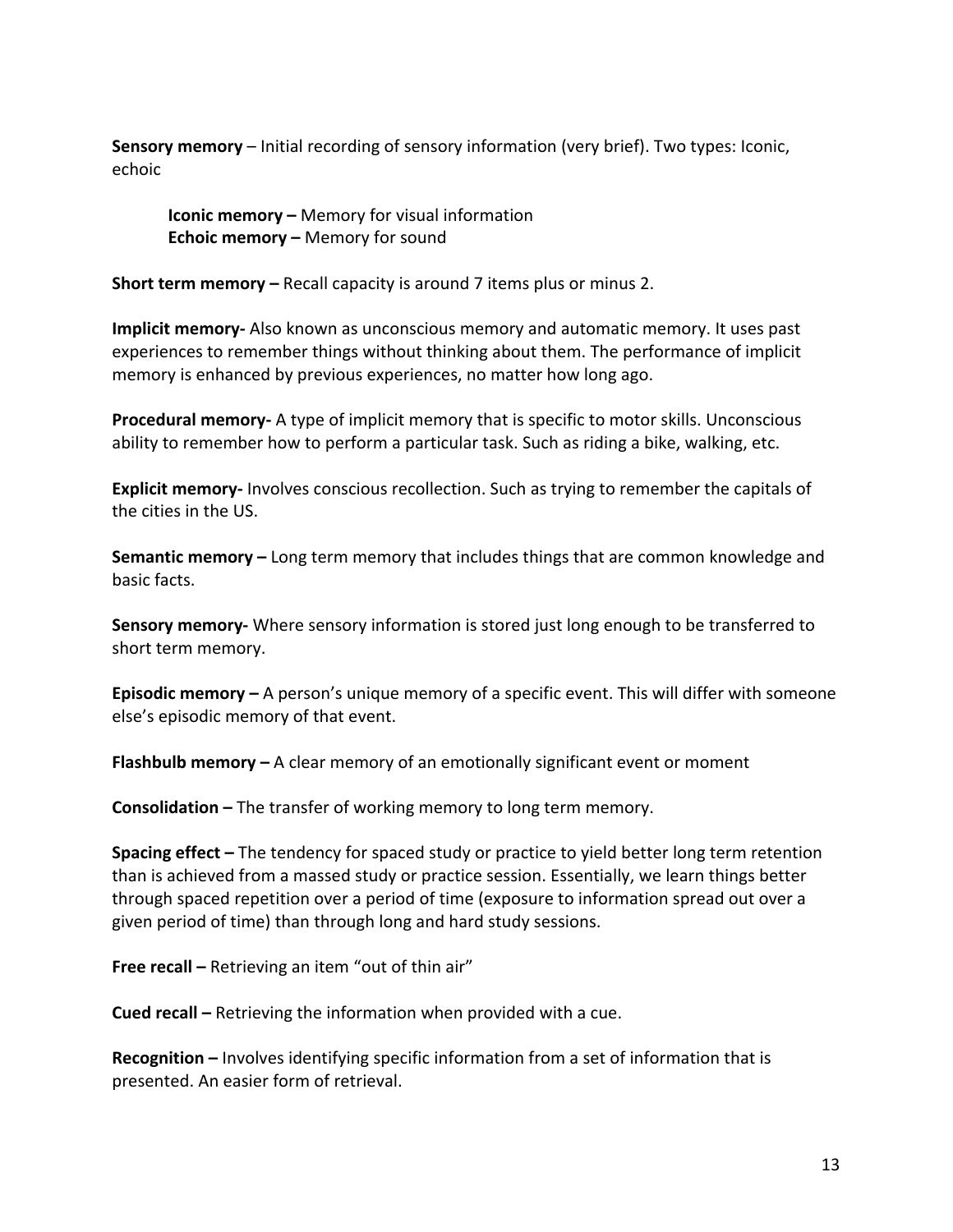**Relearning** – Involves the process of learning material that was originally learned.

**Priming –** Prior activation of nodes and associations.

**Retrieval cues** – Environmental stimuli or information that are associated with a memory and aid in retrieval of memory. Typically are present at the time of memory formation. Emotions act as a retrieval cue.

**State-dependent learning** - Something learned in an emotional state is most easily recalled when we are once again in that same emotional state.

**Semantic networks** – Organization of information in networks of meaningfully related networks. 

**Spreading activation** – Occurs when one item brought into working memory triggers an activation of related memory. Remembering a specific topic primes the brain to recall related concepts. This shows the interconnectedness of semantic networks.

**Anterograde amnesia –** The inability to encode new memories

**Retrograde amnesia** – The inability to recall previously encoded information

**Proactive interference –** When information previously learned interferes with the ability to recall newer information. New information recall is interfered by old information.

**Retroactive interference –** When newly learned information interferes with the recall of information learned previously. Old information recall is interfered by new information.

**Positive transfer** – When old information facilitates the learning of new information

**Source monitoring** – Occurs when a person attributes a memory to a specific source (where the information came from. such as a friend, television, movie, dream, etc.)

**Source monitoring error** – A type of memory error where the source of a memory is incorrectly attributed. Often due to limited encoding of source information. Memory construction can follow leading to a false memory.

**Misinformation effect** – When people are exposed to subtle misinformation about an event and then asked to recall about the event, they are more likely to misremember details. Ex. When asked about how fast a car was going when they smashed into each other instead of hit each other, people will indicate higher speeds.

**False memories** – When asked to repeatedly imagine nonexistent actions and events people can create false memories. Repeatedly imagining something happened makes it feel more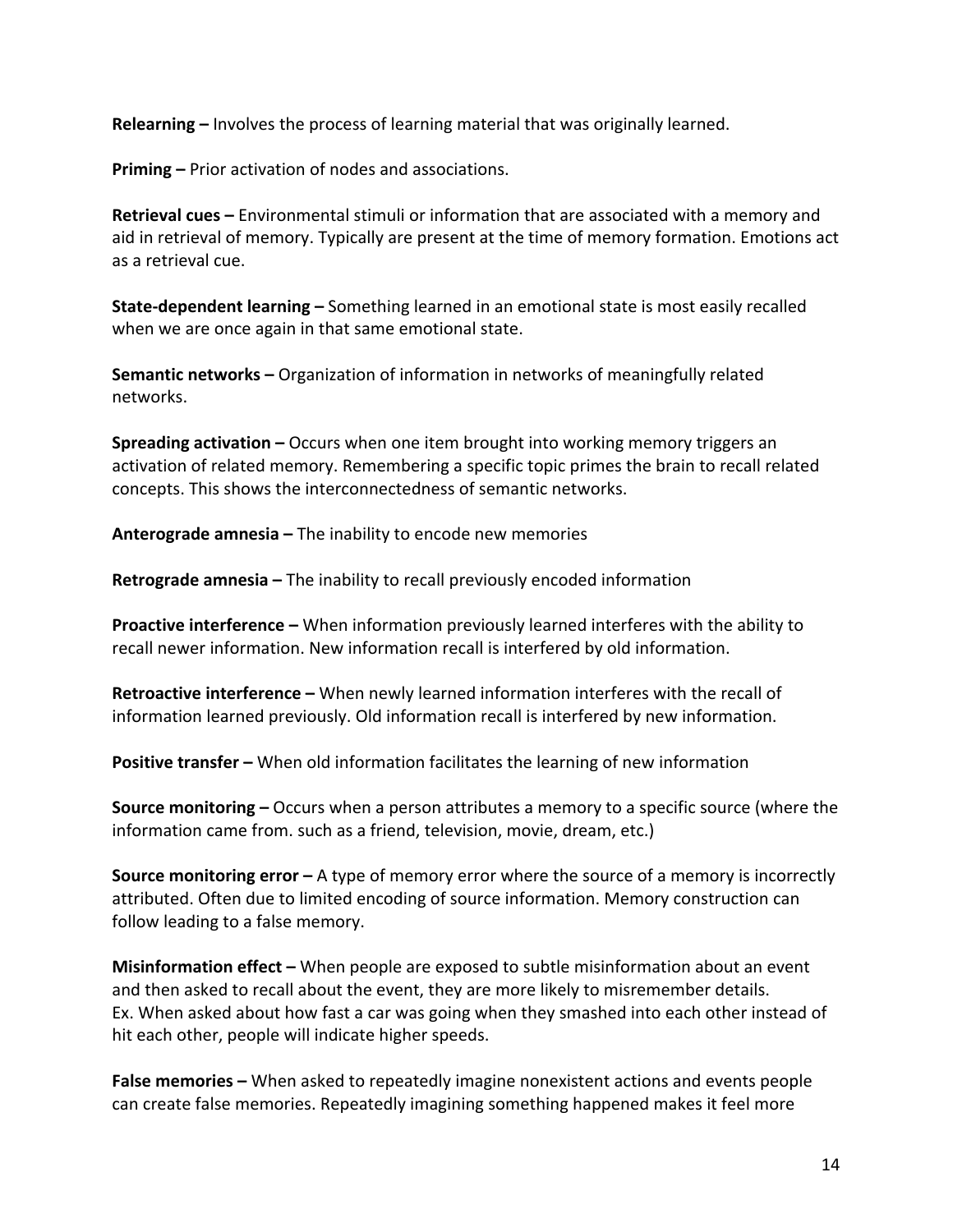familiar and it can take on the flavor of being a real memory. Both false memories and real feelings can be associated with emotion, making it harder to distinguish.

**Korsakoff's syndrome** – A nutritional deficiency in vitamin B1 that results in a decrease in the ability to recall recent events. Often due to severe alcoholism.

## Personality:

**Personality** – The individual pattern of thinking, feeling, and behavior associated with each person. 

## **Psychoanalytic theory:**

Personality is shaped by a person's unconscious thoughts, feelings, and memories.

Two instinctual drives motivate human behavior according to psychoanalytic theory: Libido (life instinct), Death instinct. Life instinct focuses on survival, growth, pain avoidance, and pleasure. Death instinct focuses on aggressive behaviors fueled by an unconscious wish to die or hurt others.

**id** – Ruled by the pleasure principle. The id seeks to reduce tension, avoid pain, and gain pleasure. Young children function almost entirely from the id.

**Ego** – Ruled by the reality principle. Uses logical thinking and planning to control the consciousness and the id. The ego tries to find realistic ways to satisfy the id's desire for pleasure. 

**Superego** – Focuses on a higher purpose. Inhibits the id and influences the ego to follow moralistic and ideal goals. The superego makes judgments of right and wrong and strives for perfection. The superego seeks rewards such as feelings of pride and self love, and avoid psychological punishment such as feelings of guilt and inferiority.

- The id is our primitive and innate desire for pleasure. The ego is the intelligent part which uses logic and reasoning to achieve goals. The superego is our desire to be good and in turn feel self-love and important, as such it inhibits the id's selfish desires.

## **Ego defense mechanisms:** (psychoanalytic theory)

People develop ego defense mechanisms that unconsciously deny or distort reality in order to avoid anxiety and protect the ego. This occurs when people begin to become aware of repressed feelings, memories, desires, or experiences.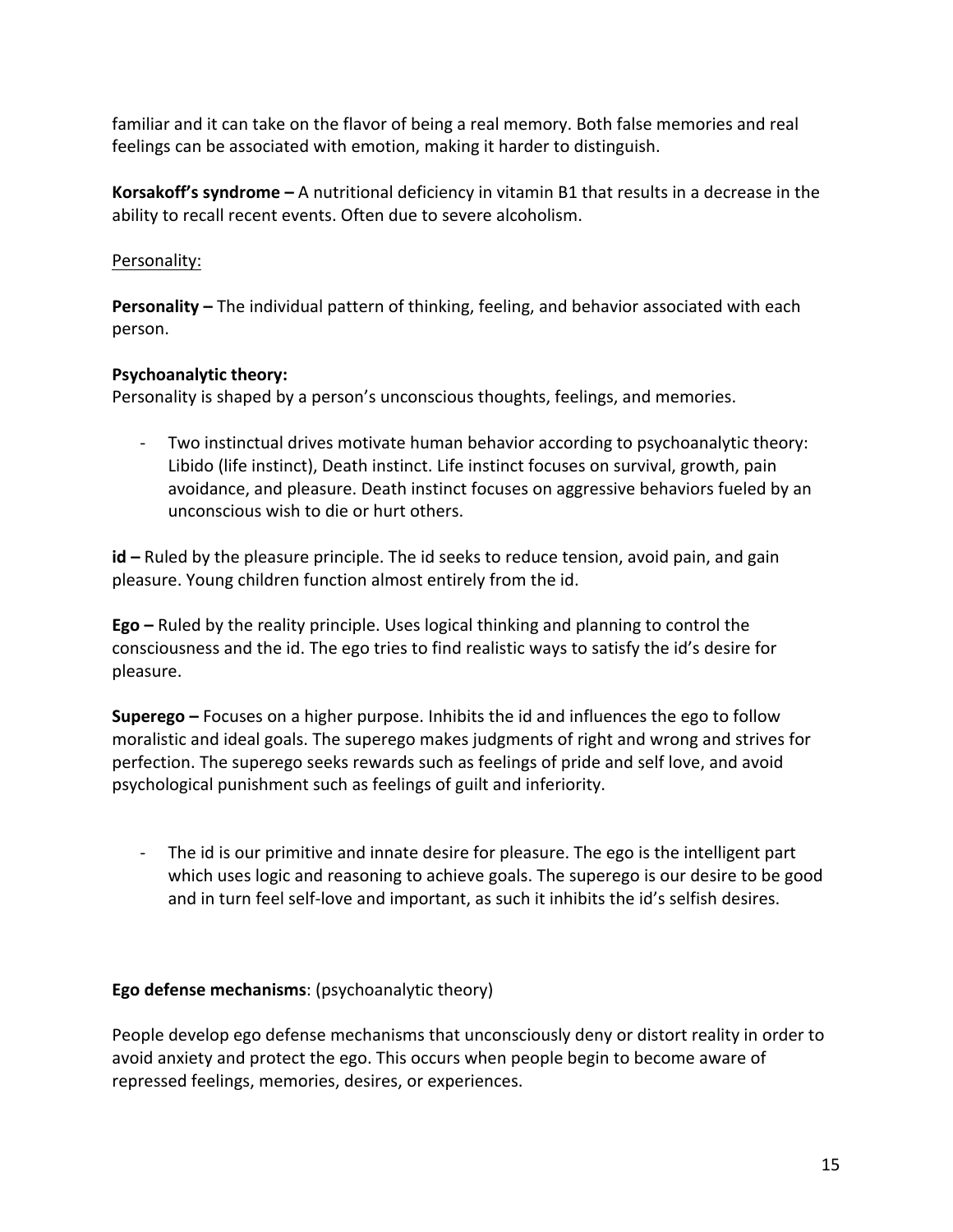**Repression –** Lack of recall of an emotionally painful memory

**Denial** – Forceful refusal to acknowledge an emotionally painful memory

**Reaction formation** – Expressing the opposite of what one really feels, when it would feel to dangerous to express the real feeling

**Projection** – Attributing one's own unacceptable thoughts or feelings to another person

**Displacement** – Redirecting aggressive or sexual impulses to something else

**Rationalization** – Explaining and justifying one's impulsive behavior

**Regression** – Reverting to a less sophisticated behavior to deal with an event

**Sublimation** – Channeling aggressive or sexual energy into positive constructive activities (ex. producing art)

Psychosexual stages:

According to psychoanalytic theory, at each developmental stage there are certain needs and tasks that must be satisfied. When these needs and tasks are not met, a person harbors unresolved unconscious conflicts that lead to psychological dysfunction.

The stages of development are characterized by impulses of the id and the overcoming of these impulses. There are five stages:

**Oral stage (1<sup>st</sup> year)** – Requires development of trust and the capacity of delayed gratification. Child seeks sensual pleasure through oral activities (sucking and chewing)

**Anal stage (2<sup>nd</sup> year)** – Toilet training. Allows the development of self-control. Child seeks sensual pleasure through control of elimination

**Phallic stage (3-6 years)** – Gender and sexual identification. Child seeks sensual pleasure through genitals. Sexually attracted to the opposite sex parent and hostile toward same-sex parent at this stage. Internalization of society's rules and development of superego occur.

**Oedipus complex** – Occurs in a boy (jealous of dad, attracted to mom) **Electra complex** – Occurs in a girl (jealous of mom, attracted to dad)

- If a child does not resolve that stage's developmental conflicts. A child becomes psychologically fixated at that stage and as an adult continue to seek pleasure through behaviors related to that stage.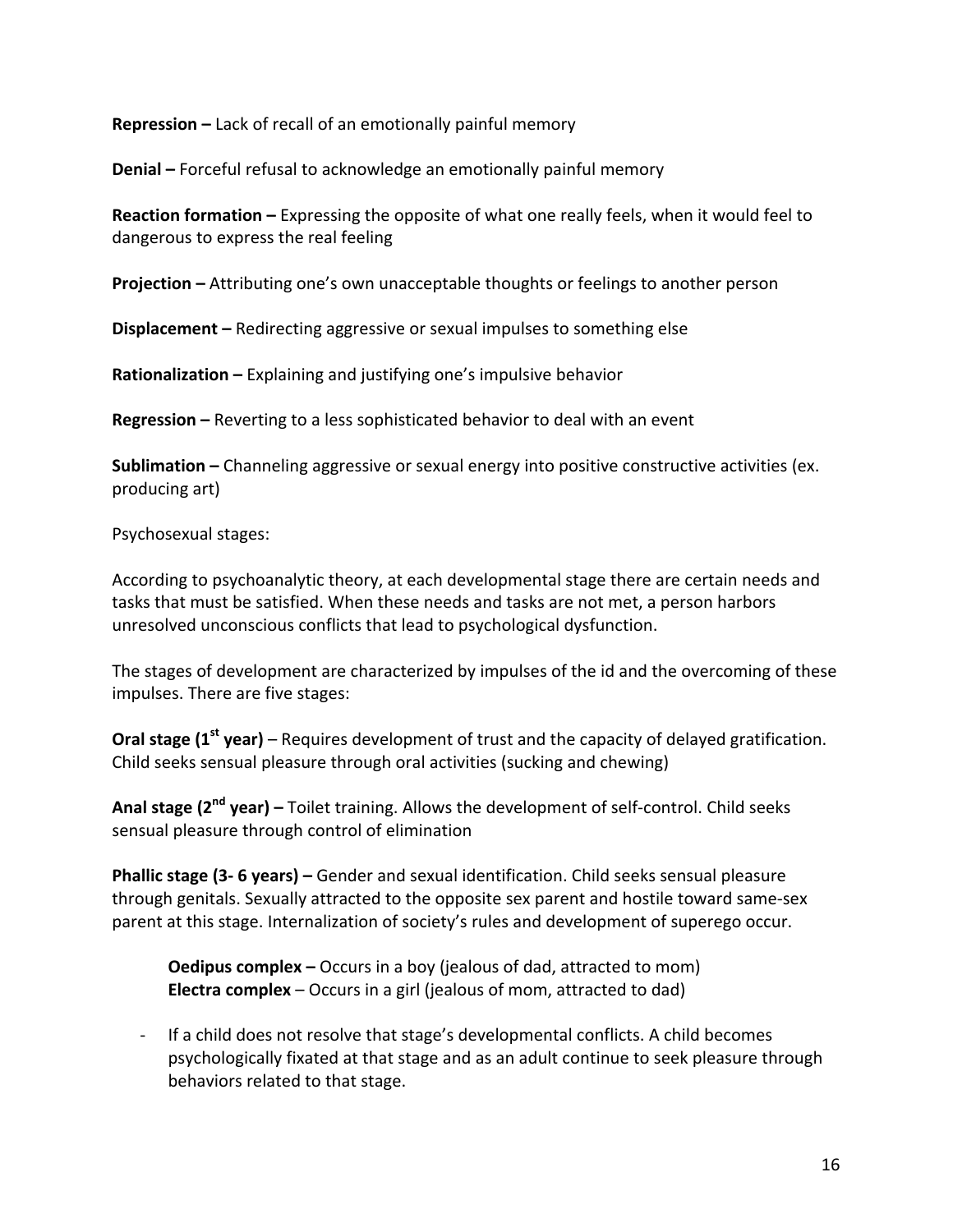**Latent stage (7-12 years)** – Social development and suppression of sexual impulses. Allows children to focus on other developmental tasks.

**Genital (Adolescence)** – Mature sexuality and the return of sexual impulses.

**Fixation** – Fixation is the persistent focus of the id's pleasure seeking energy at an earlier stage of psychosexual development. Fixations occur when an issue or conflict in a psychosexual stage remain unresolved, leaving an individual focused on this stage and unable to move to the next.

## **Erik Erikson's developmental stages:**

Erik Erikson expanded on the Freud's theory of developmental stages.

- 1) **Trust vs mistrust (Birth Age 1):** (Ability to trust)
- 2) **Autonomy vs shame and doubt (1 -3 yr):** Explore, make mistakes, test limits. (Ability to self-care)
- 3) **Initiative vs guilt (3-6 yr):** Make decisions. (Ability to carry out a plan)
- 4) **Industry vs inferiority (6-12 yr):** Attain personal goals and knowing one's own ability to succeed (Ability to learn a new task)
- 5) **Identity vs role confusion (12-18 yr):** Identity, life meaning (Stable identity formation)
- 6) **Intimacy vs isolation (18-35 yr):** Form intimate relationships (Ability to form relationship with others)
- 7) **Generativity vs stagnation (35-60 yr):** Help next generation, understand one's accomplishments (ability to put energy into others)
- 8) **Integrity vs despair (60+):** Look back with no regrets and feel personal worth

**Humanistic theory (Carl Rogers)** – Humans are seen as inherently good and having free will. People seek toward self-actualization. People seek to become their ideal self. The ideal self is constructed out of your life experiences, societal expectations, and things you admire about role models. When the real self falls short of the ideal self this results in incongruity.

- Summary: People shape their own personality through free will. Conscious decisions make people who they are. And people continuously seek experiences to make them better and to become their ideal self.

**Behaviorist theory** – Behavior is influenced by conditioning. People are born blank slates, and environmental reinforcements/punishments determine personality.

**Social cognitive theory** – Behavior is influenced by conditioning and observational learning.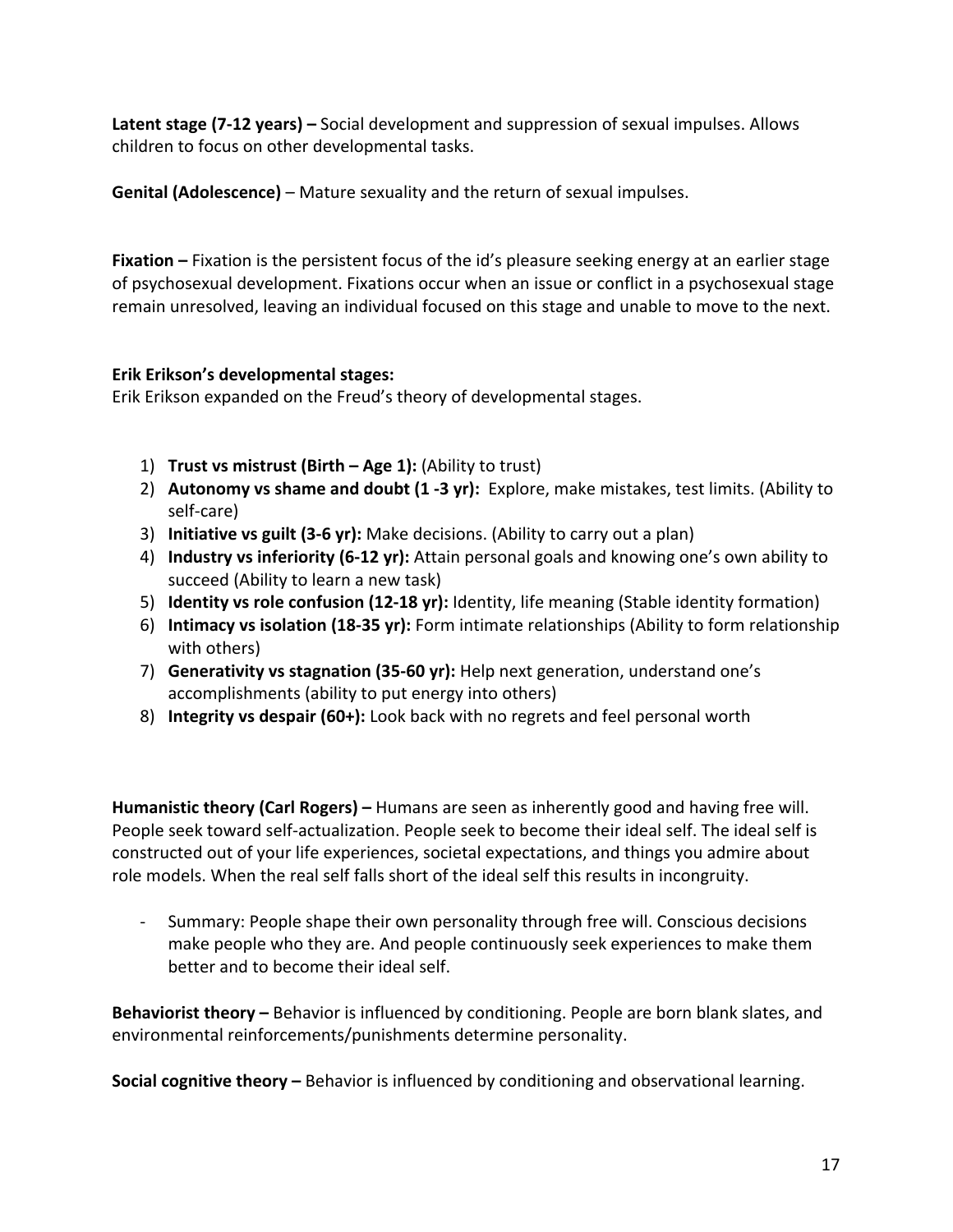**Five-factor model –** Extroversion, neuroticism, openness to experience, agreeableness, and conscientiousness. (OCEAN). Created by Raymond Cattell.

**Person-situation controversy** – Considers the degree to which a person's reaction to a given situation is due to their personality (trait) or due to the situation (state)

**Trait** – Internal, stable, enduring aspects of personality that should be consistent across most situations. 

**States** – Situational and variable aspects of personality that are influenced by the external environment. 

## Psychological disorders:

**Psychological disorder** – A set behavioral and or psychological symptoms that are severe enough to cause significant impairment to social or personal functioning.

**Obsessive compulsive disorder (OCD)** – Have obsessions and compulsions. Obsessions are repeated, intrusive, uncontrollable thoughts or impulses that cause distress. Compulsions are repeated physical or mental behaviors that are done in response to an obsession in order to get rid of the distress.

**Schizophrenia** – A chronic incapacitating disorder by which a person is out of touch with reality. A person can be diagnosed with schizophrenia when they experience at least two symptoms of psychosis for a month along with less extreme symptoms for at least six months.

**Positive symptoms of psychosis** – Positive means something is added. Such as delusions, hallucinations, disorganized speech.

**Negative symptoms of psychosis** – Reduced emotional expression, reduced fluency of speech, reduced initiative.

Five types of schizophrenia:

- 1) Paranoid
- 2) Disorganized
- 3) Catatonic
- 4) Undifferentiated
- 5) Residual

**Paranoid schizophrenics** have symptoms of delusions and hallucinations. Delusions are a false belief that is not relinguished despite evidence that it is false. Hallucination is a false sensory perception that occurs while a person is conscious.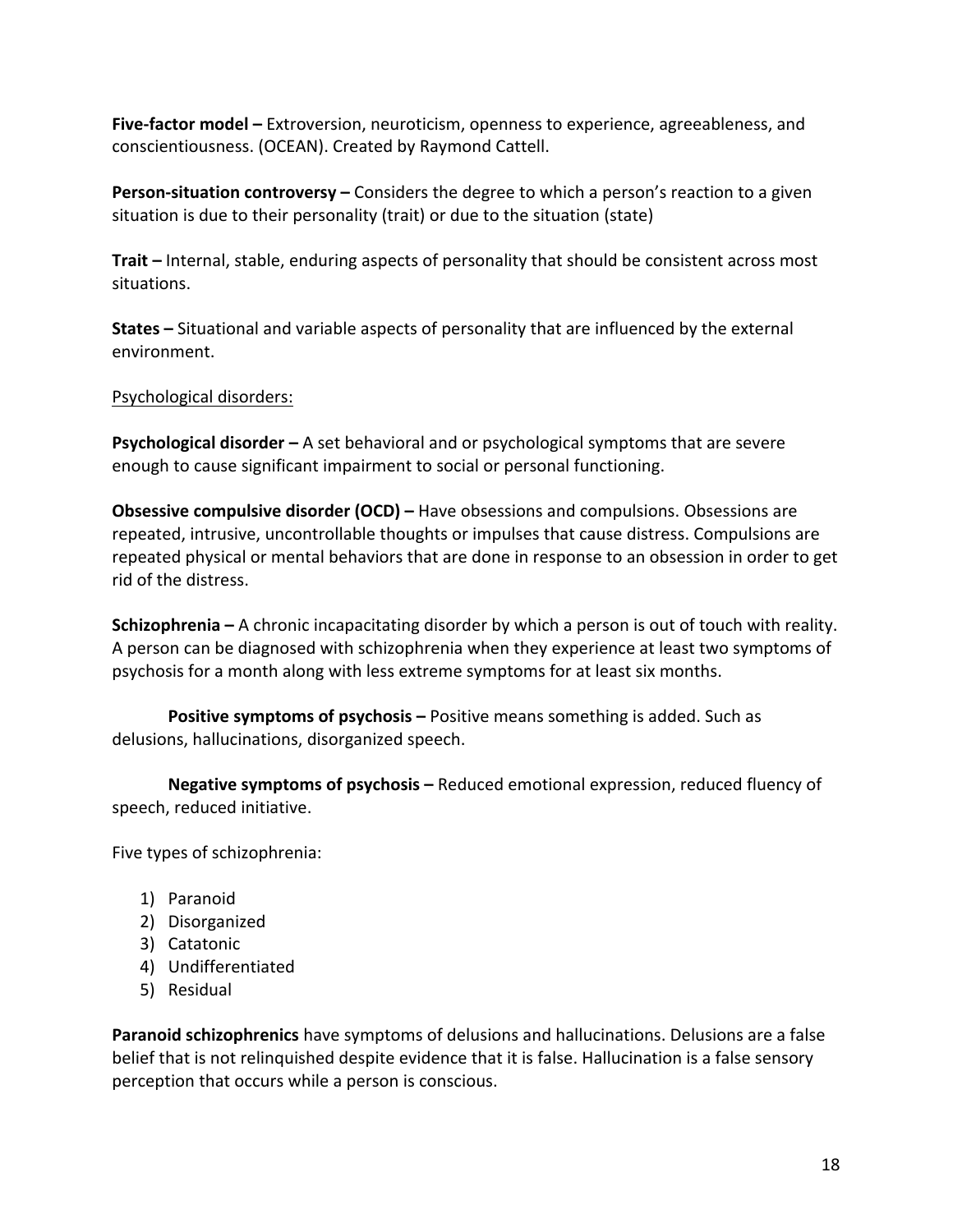**Disorganized schizophrenics** show negative symptoms, disorganized speech, and disorganized behavior. Such as behavior that cannot be understood and with no apparent goal.

**Catatonic schizophrenics** show catatonic behavior; disturbances in movement. This can include hyperactivity of movements or motor immobility.

**Undifferentiated schizophrenics** meet the basic criteria for schizophrenia but not for any other subtype. 

**Residual schizophrenics** previously met criteria for schizophrenia but symptoms are milder.

## Mood disorders:

**Mood disorder-** A persistent pattern of abnormal mood serious enough to cause significant personal distress or impairment to social or personal functioning.

**Mood** – A person's sustained internal emotion that colors his/her view of life.

**Major depressive disorder** – Have suffered at least two weeks of low mood that is present across most activities.

**Bipolar disorder** – Experience cyclic mood episodes at both extremes or "poles", depression and mania. There are two types of bipolar disorder.

**Bipolar I disorder** – Must have experienced at least one manic episode or mixed episode and one major depressive episode to be diagnosed.

**Bipolar II disorder** – The manic phases are less extreme. Diagnosed by having at least one major depressive episode and one hypomanic episode.

**Manic episode** – For at least one week a person has experienced an abnormal unrestrained irritable mood with at least three of the following symptoms: Grandiose delusional self-esteem, high energy with little need for sleep, increased talkativeness and pressured speech, poor judgment, distractibility with flight of ideas or racing thoughts

**Mixed episode** - A person has met the symptoms for both major depressive and manic episodes nearly every day for at least a week and the symptoms are severe enough to cause hospitalization or impaired social or personal function.

Hypomanic episode - Basically a less severe manic episode.

Dissociative disorders: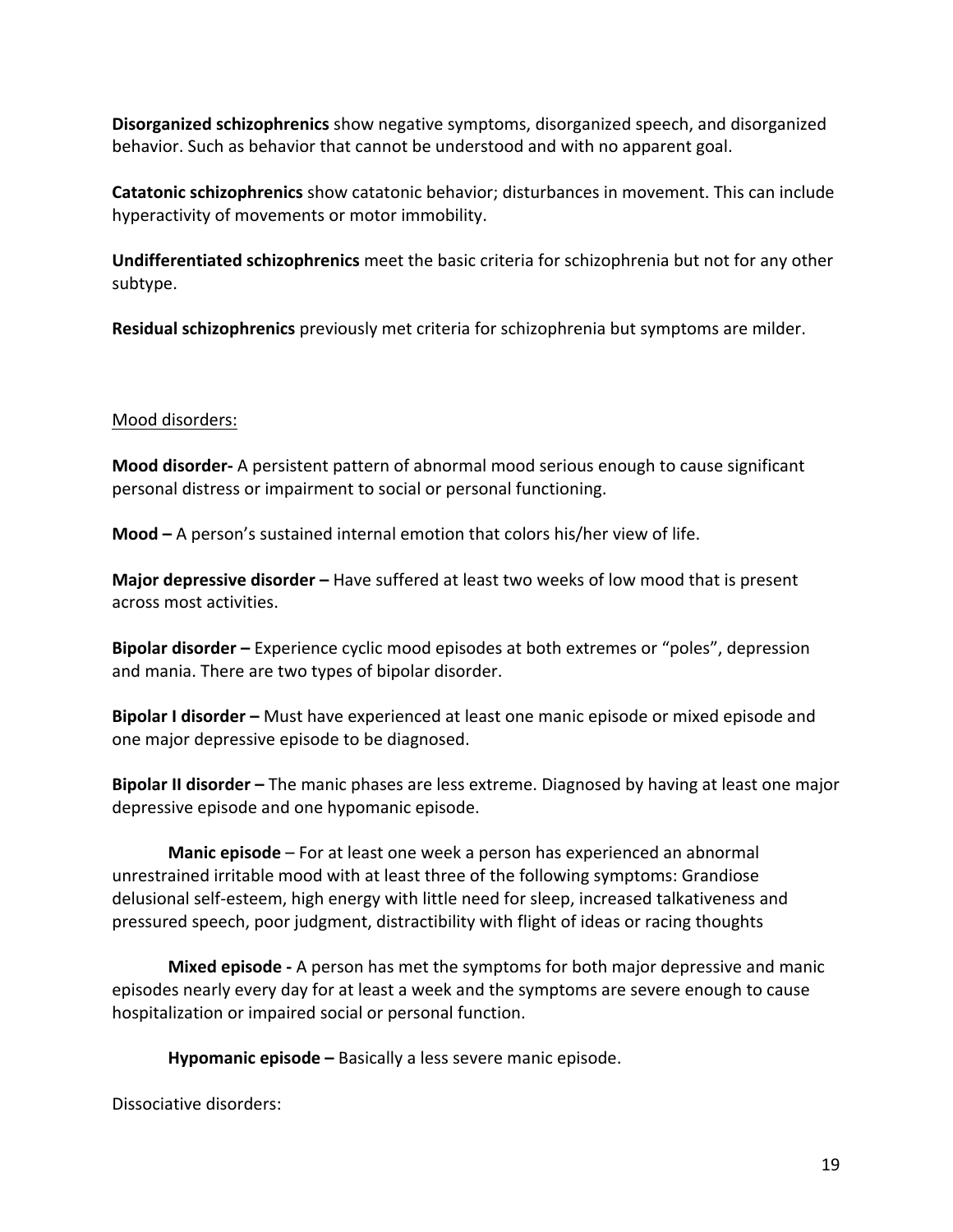**Dissociative disorder** – Disruptions in awareness, memory, and identity that are extreme or frequent enough that they cause distress or impair the person's functioning.

Dissociative disorders can be triggered by severe stress or psychological conflicts and they usually begin and end suddenly

**Dissociative amnesia** – Suddenly forgetting some important personal information. Usually caused by severe stress or trauma. The disorder usually ends suddenly, with full recovery of memory. 

**Dissociative identity disorder** – A person alternates between two or more distinct personality identities. These personalities can vary widely in age, gender, personality traits, and may not even be aware of each other. This used to be known as multiple personality disorder.

## Personality disorder:

**Personality disorder** – An enduring rigid set of personality traits that deviate from cultural norms, impair functioning, and cause distress either to the person with the disorder or to those in their life. There are three broad categories of personality disorders: Cluster A, Cluster B, Cluster C

**Cluster A** – Paranoid, Schizoid, Schizotypal. Traits include: Irrational, withdrawn, cold, suspicious 

**Cluster B** – Antisocial, Borderline, Histrionic, Narcissistic. Traits include: Emotional, dramatic, attention seeking, intense

**Cluster C** – Avoidant, dependent, obsessive-compulsive. Traits include: Tense, anxious, overcontrolled

**Paranoid personality disorder** – Mistrusts and misinterprets others' motives and actions, without sufficient cause.

**Schizoid personality disorder** – A loner with little interest or involvement in close relationships, even those with family members. Seems unaffected emotionally by interactions with others, appearing detached or cold.

**Schizotypal personality disorder** – Have several traits that cause problems interpersonally. Such as odd beliefs, speech, behavior, appearance, and perceptions. Often develops into schizophrenia.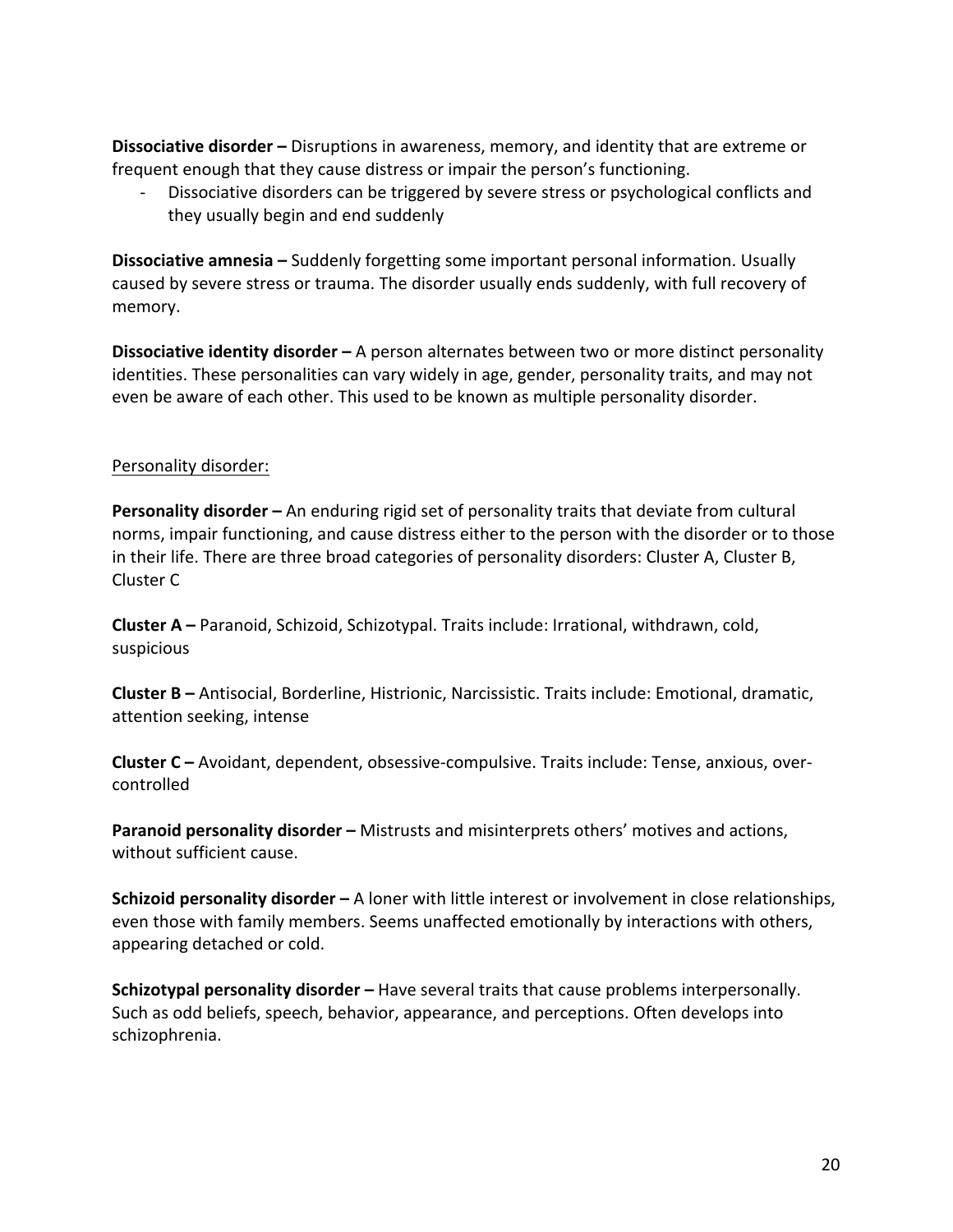**Antisocial personality disorder** – Has a history of serious behavior problems beginning as a young teen including significant aggression towards people and animals, lying or theft, deliberate property destruction, and serious rule violation.

**Borderline personality disorder** – Enduring or recurrent instability in his/her impulse control, mood, and image of self and others. Impulsive and reckless behavior combined with extreme mood swings can lead to unstable relationships.

**Histrionic personality disorder** – Strongly desires to be the center of attention

**Narcissistic personality disorder** – Feels grandiosely self-important, with fantasies of beauty, brilliance, and power. The person feels a desperate need for admiration from others and feels envy toward others. Typically lack empathy for others.

**Avoidant personality disorder** – Feels inadequate, inferior, and undesirable. Have fears of criticism. Avoids personal contact, risks, and new activities unless he/she is certain of being liked. 

**Dependent personality disorder** – Feels the need to be taken care of by others and unrealistic fear of being unable to take care of himself/herself. Tend to be clinging, submissive, and afraid to express disagreement in order to gain support and nurturing, and to avoid abandonment.

**Obsessive-Compulsive personality disorder (OCPD)** – May not have any true obsessions or compulsions. But may instead be perfectionistic, rigid, stubborn, and a need for control. Often have a preoccupation with orderliness and list-making across a variety of situations that can interfere with effectiveness and efficiency.

## Alzheimer's disease:

**Dementia** – Severe loss of cognitive ability beyond what would be expected for normal aging.

- Alzheimer's disease is the most common form of dementia. It is characterized by anterograde amnesia.

**Parkinson's disease** – Symptoms include a resting tremor, slowed movement, rigidity of movements of the face, and a shuffling gait. Caused by the death of cells that generate dopamine in the basal ganglia and substantia nigra.

## Attitudes:

**Attitude** – A person's feeling and beliefs about other people or events around them. As well as the tendency to behavior according those underlying beliefs and feelings.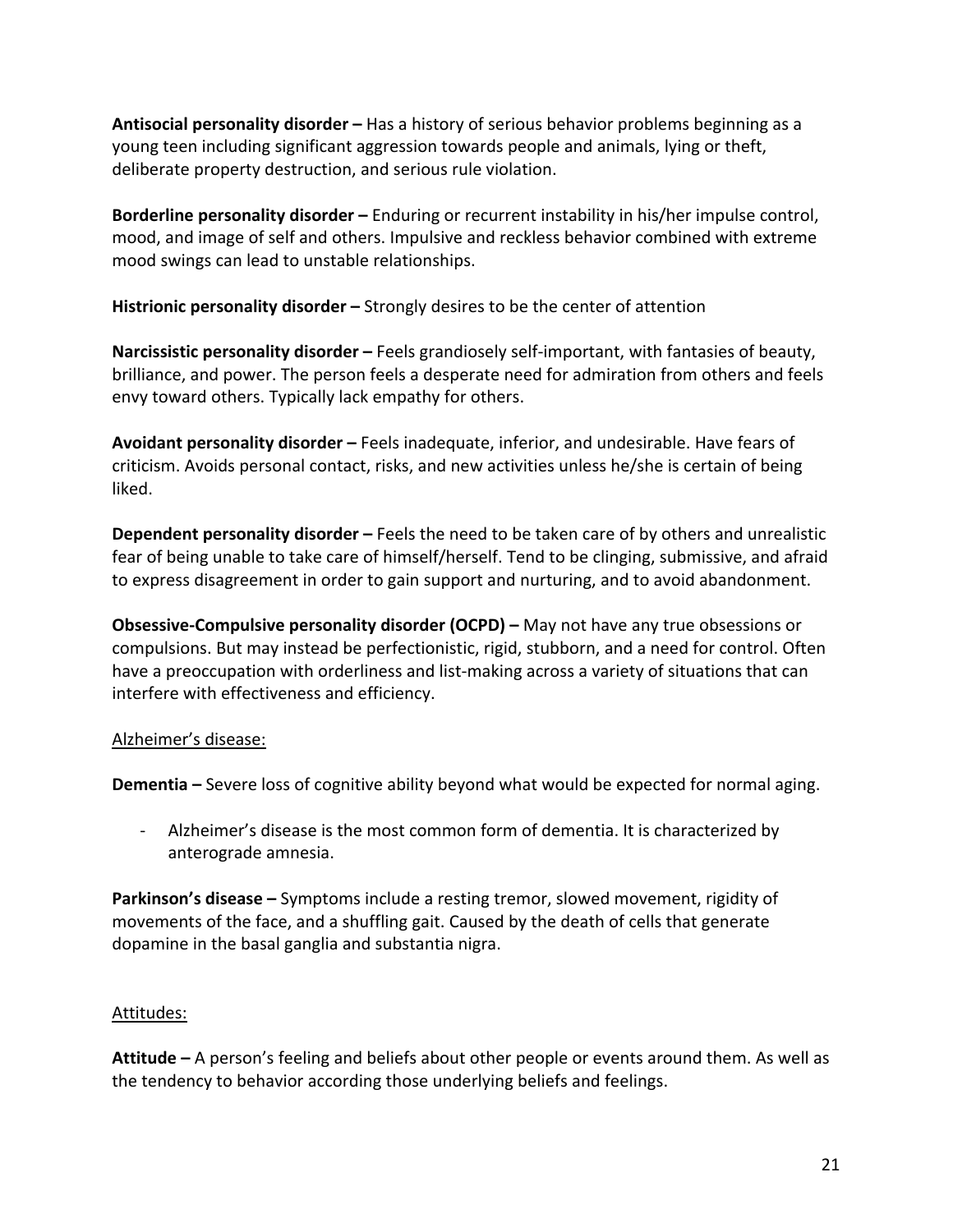**The principle of aggregation** – An attitude affects a person's aggregate or average behavior, but not necessarily each isolated behavior.

Factor that influence the link between attitude and behavior:

- 1) When social influences are reduced. People are more likely to behave according to their attitude when there is less social influence.
- 2) Attitudes are made more powerful through self-reflection. People are more likely to behave in accordance with their attitude if they are given some time to prepare to do so.

Behavior influencing attitude:

- 1) **Role-playing.** Being in a certain role influences one's attitude. Think the Zimbardo's prison study.
- 2) **Public declaration.** People sometimes feel pressure to adapt and say things to please others, and say something publicly. The individual may be unaware of the social pressure that might have influenced the statement and thus the individual might conclude that the statement was a personal belief.
- 3) **Justification of effort.** People often modify their attitudes to justify their behavior. People try to justify what they did.

**Cognitive dissonance theory** – Explains that we feel tension whenever we hold two thoughts or beliefs that are incompatible, or when attitudes and behaviors don't match. When this happens and we feel like hypocrites, we will change our views of the world to match what we have done instead of accepting the incongruency / hypocritical nature of what was done.

- Self-justification plays an important role in how behaviors shape attitudes. In roleplaying, public declarations, and justification of effort scenarios, individuals justify their actions through altering their beliefs to match the actions.

## Self-identity formation:

**Self-concept (self-identity)** – The sum of an individual's knowledge and understanding of themselves. A person's view of their own personality. Is developed and refined through interaction with others.

**Personal identity –** One's own sense of personal attributes.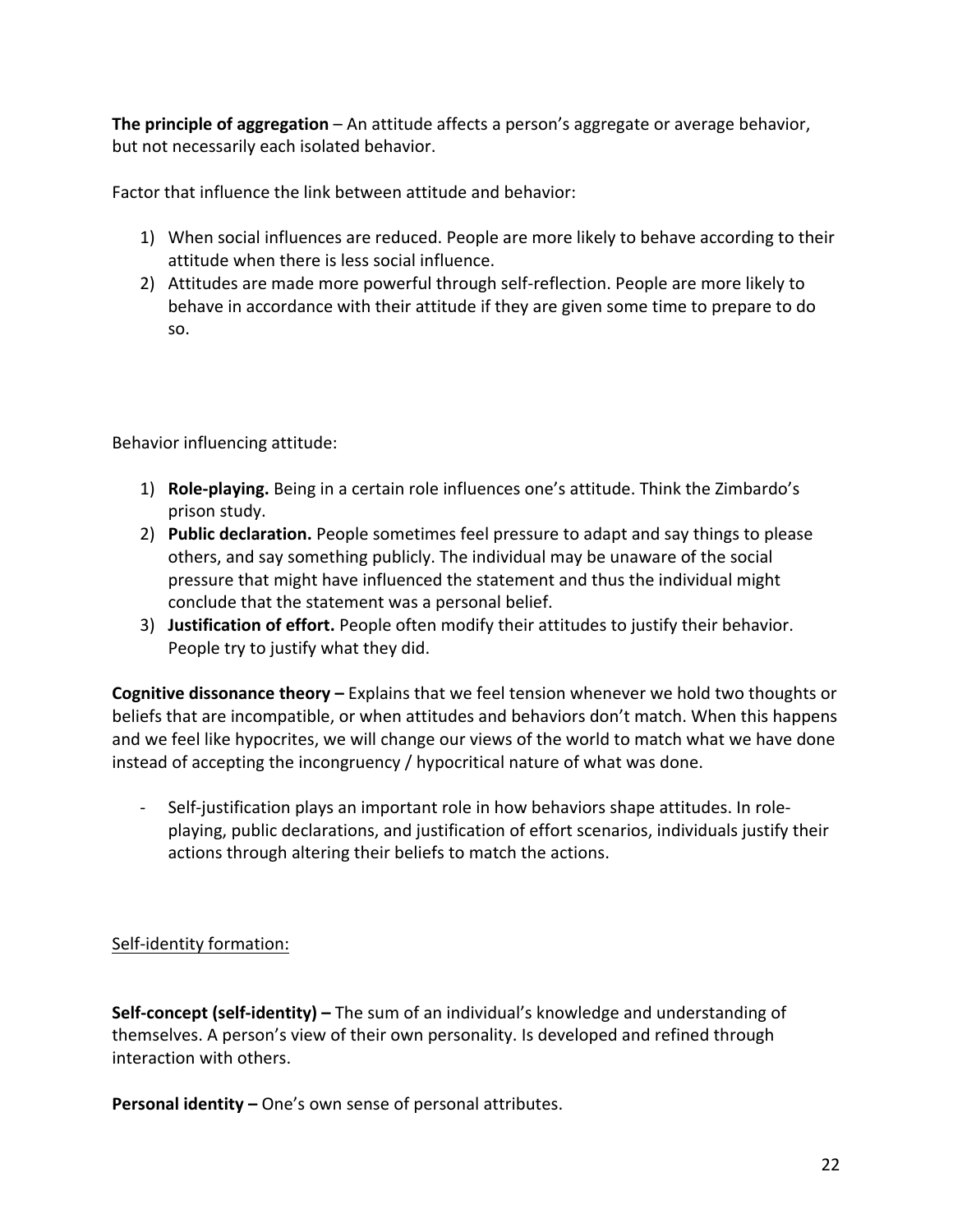**Social identity** – Consists of social definitions of who you are; age, race, religion, gender, etc.

**Self-reference effect** – The tendency to better remember information relevant and consistent with our own self-concept.

Ex. If one considers themselves smart and gets a good score they will remember it. If they get a bad score on a test then they will attribute it to external causes instead of internalizing it and adjusting their self-concept.

**Self-efficacy** – The belief in one's own competence and effectiveness. The belief in one's ability to carry out an action.

- It has been shown that simply believing in one's abilities actually improves performance.

**Internal locus of control** – Believe they are able to influence outcomes through their own effort and actions. Believe that the responsibility lies on them.

**External locus of control** – Perceive outcomes are controlled by outside forces.

- Having an internal locus of control has been shown to empower individuals while having an external locus of control is involved with depressed and oppressed people.

**Self-esteem** – One's overall self-evaluation of one's self worth.

**Looking-glass self** – People develop self-concepts based on how others perceive them. The idea that a person's sense of self develops from interpersonal interactions with others in society and the perceptions of others. (developed by Charles Cooley)

**Social behaviorism-** The mind and self-emerge through process of communicating with other people. Formed the beginning of symbolic interactionism. (developed by George Herbert Mead) 

**Socialization** – The process through which people learn to be proficient and functional members of society. It is a lifelong sociological process where people learn the attitudes, values, and beliefs that are reinforced by a particular culture.

**Norms** – The unspoken rules and expectations for behavior in a society

**Sanctions** – Rewards and punishments for behaviors that are in accord or against norms.

**Formal norms** – Generally written down, such as laws. Often have strict punishments for violating them.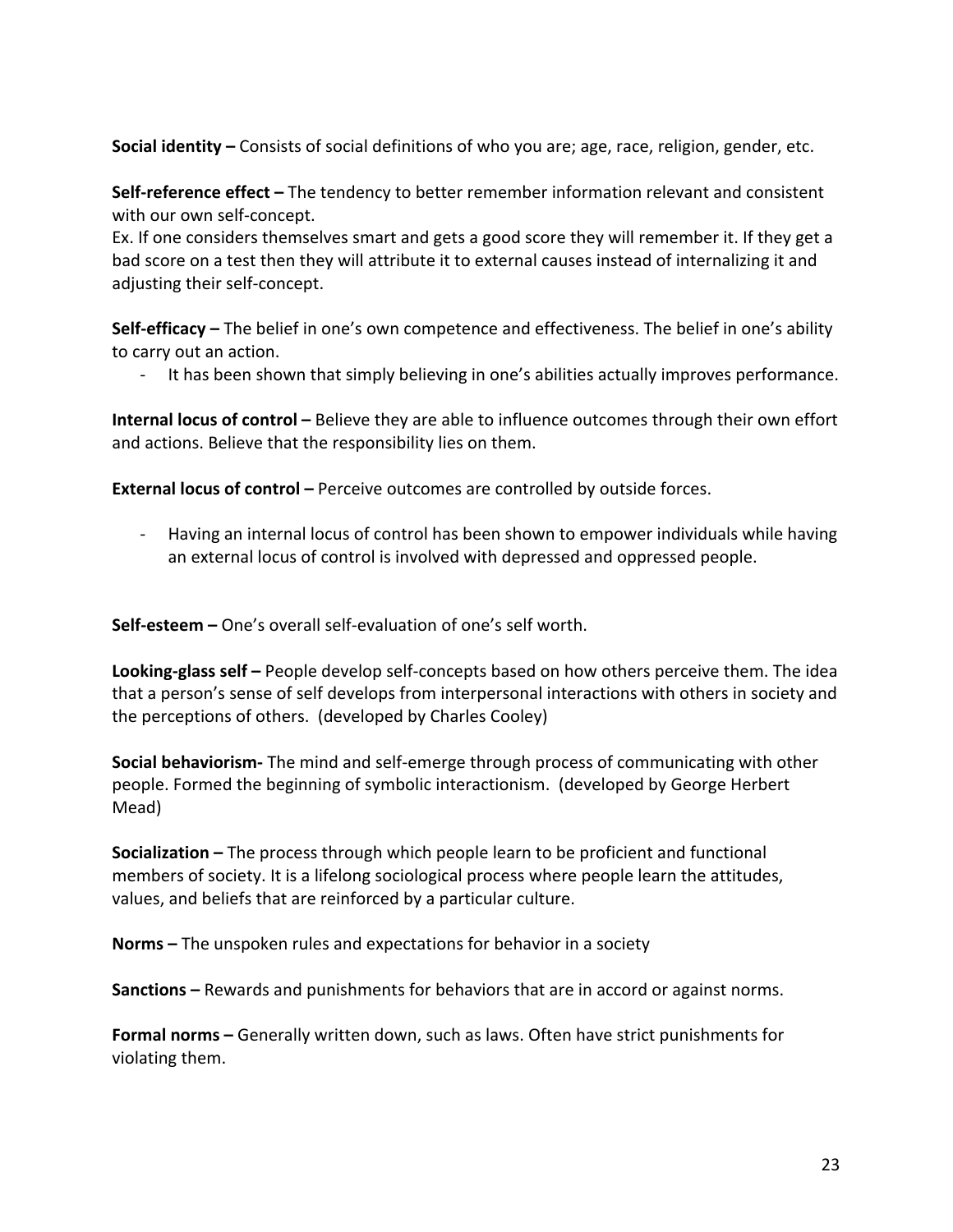**Informal norms** – Not written down but are generally understood. Don't have punishments often. Ex. Handshakes as a greeting.

**Mores** – Norms that are highly important for the benefit of society and are strictly enforced. Ex. Animal abuse and treason are mores.

**Folkways** – Norms that are less important but shape everyday life. Ex. styles of dress, ways of greeting 

**Assimilation** – The process by which an individual adopts the values and norms of a different culture. Generally it is a member of a minority group trying to conform to the culture of the majority group.

**Amalgamation** – When majority and minority groups combine to form a new group.

**Pluralism (multiculturalism)** – The perspective that endorses equal standing for all cultural traditions. Insists that there should be no hierarchy among cultures., every culture is held in equal standing.

**Subculture** – A segment of society that shares a distinct pattern of values and traditions that differ from that of the larger society.

Attribution:

**Attribution theory** – Attempts to explain how individuals view behavior. This includes our own behavior and the behavior of others.

**Dispositional attribution** – Attributing behavior to internal causes

**Situational attribution** – Attributing behavior to external causes.

Three main factors influence attribution:

- 1) Consistency: How consistent the behavior is.
- 2) Distinctiveness: Is the behavior directed at everyone or just a specific person or group of people?
- 3) Consensus: Is it just that person acting that way or is everyone acting that way?

**Fundamental attribution error** – The way we tend to underestimate the influence of the situation and overestimate the impact of a person's character or personality.

**Actor-observer bias** – The tendency to blame our poor actions on external causes and blame the poor actions of others on internal causes.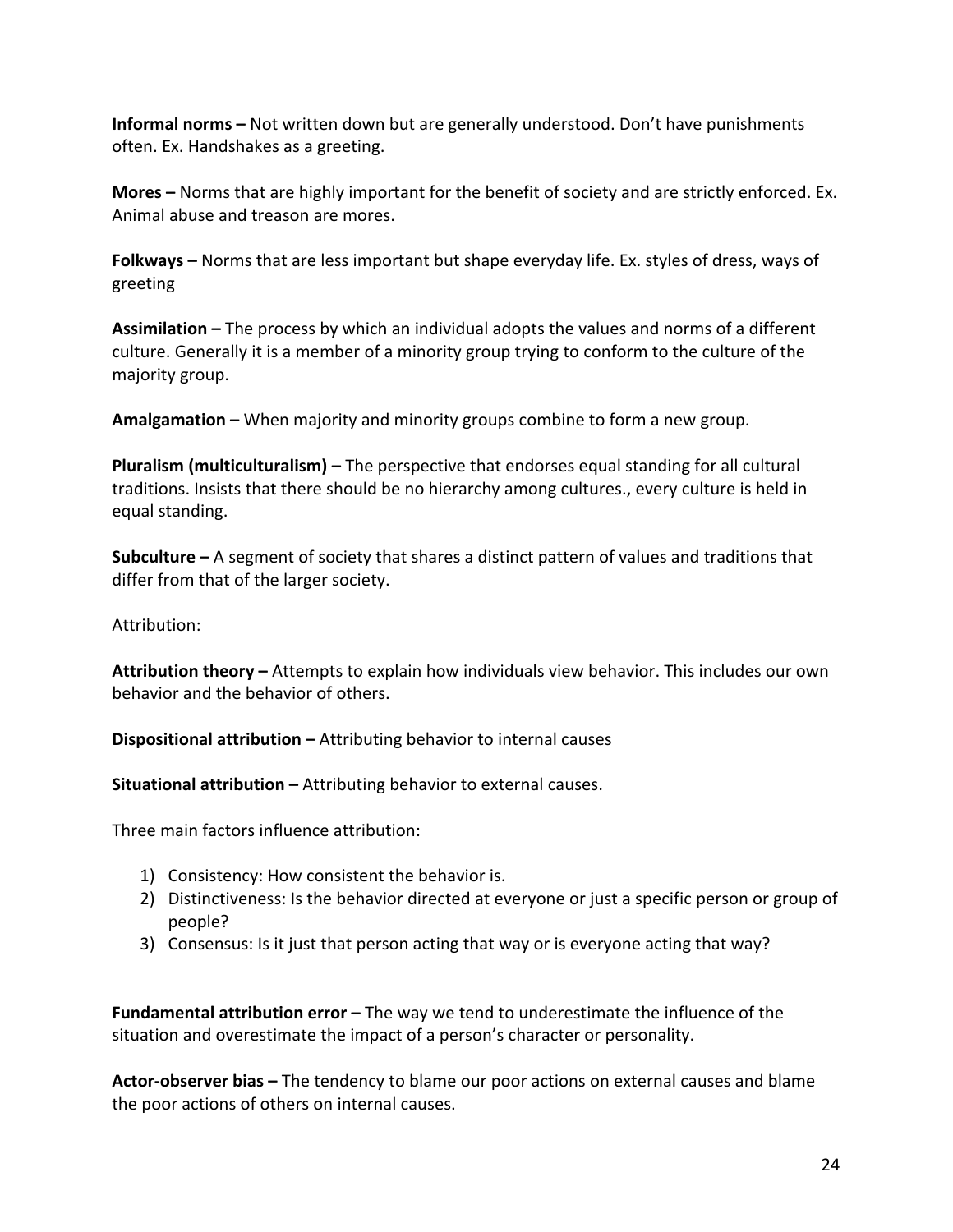**Self-serving bias** – The tendency to attribute our success to internal reasons and our failure to external reasons. We tend to attribute our success to us being due to our own ability and our failure not being our fault.

**Optimism bias** – The belief that bad things happen to others but not us.

**Just world phenomenon** – The tendency to believe that the world is fair and people get what they deserve.

**Halo effect** – The tendency for an impression in one area to affect our opinion of another area. If our impression is that someone is nice we might also view them as being a good dad.

**Physical attractiveness stereotype –** The tendency to rate attractive individuals more favorably for personality traits than less attractive people. A specific type of halo effect.

#### Social perception:

**Social perception –** The understanding of others in our social world.

**Social cognition** – The ability of the brain to store and process information regarding social perception. 

**False consensus** – When we assume that everyone else agrees with what we do.

**Projection bias** – When we assume others have the same beliefs we do.

**Stereotype –** Oversimplified ideas about groups of people

**Prejudice** – Thoughts, attitudes, and feelings held about a group that are not based on experience. 

**Discrimination** – Involves acting a certain way toward a group.

**Racism** – Prejudices and actions that discriminate based on race, or hold that one race is inferior to another

**Scapegoat** – Unfortunate people whom displaced aggression is directed. Ex. Germans blamed the Jews for their economic struggles

**Self-fulfilling prophecy** – Stereotypes lead to behaviors that affirm the original stereotype

**Stereotype threat** – A self-fulfilling fear that one will be evaluated based on a negative stereotype.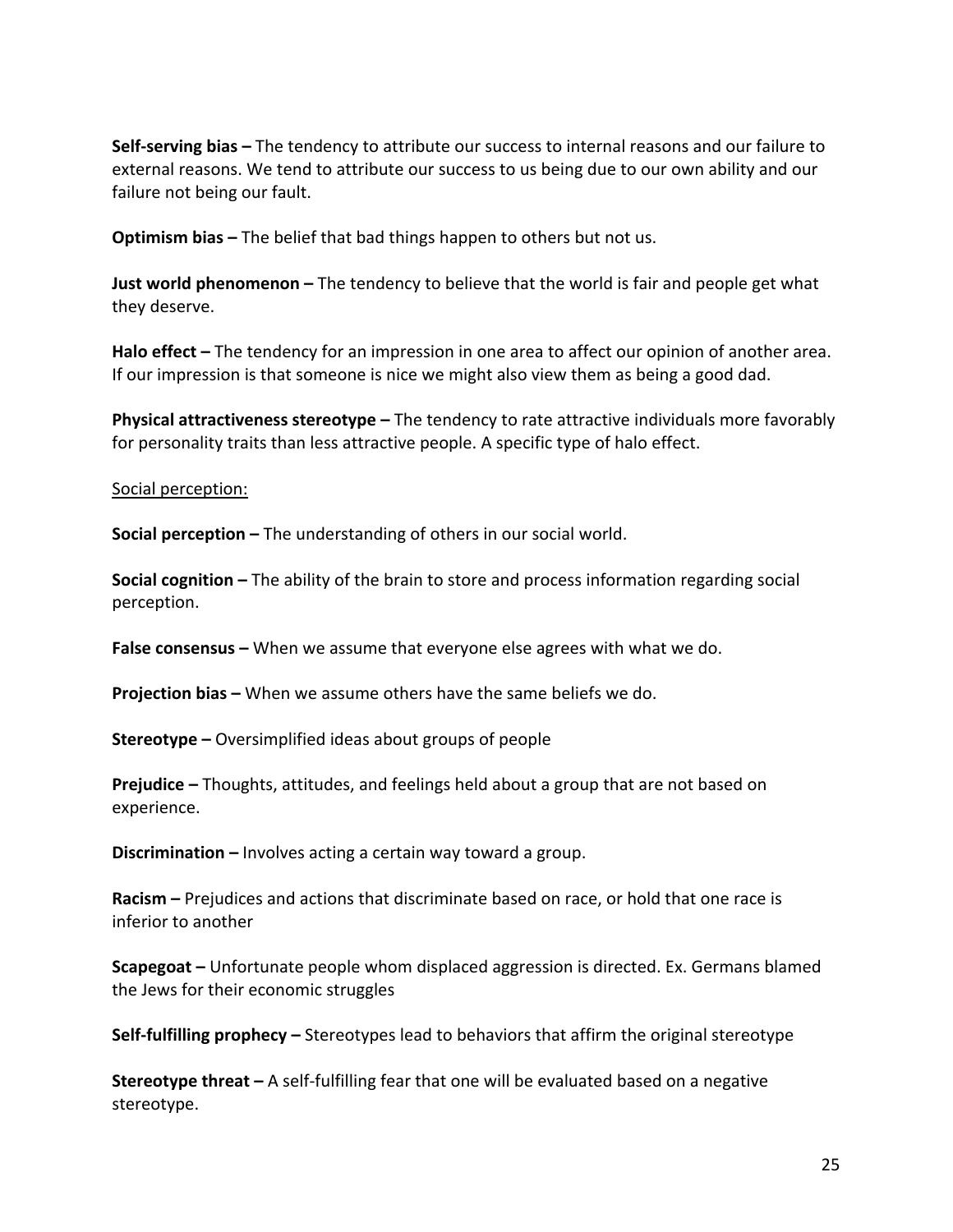**Ethnocentrism** – The tendency to judge people from another culture by the standards of one's own culture. Often resulting in prejudice and discrimination.

**Cultural relativism** – Judging people from another culture based on its own standards. This often results in less prejudice and discrimination.

### Groups:

**Group** – A collection of any number of people who regularly interact and identify with each other. Often share similar norms, values, and expectations

**Aggregate** – People who exist in the same space but do not interact or share a common sense of identity

**Category** – People who share similar characteristics but are not otherwise tied together

**Primary group** – Play an important role in an individual's life. These groups are usually smaller and include people who them individual engages with in a long-term emotional way. Serve expressive functions (meeting emotional needs).

**Secondary group** – Larger and more impersonal. May interact for specific reasons for shorter periods of time. Serve instrumental functions (meeting pragmatic needs).

**In group** – A group that an individual belongs to.

**Out group** – A group that an individual does not belong to.

**Reference group** – A standard measure that people compare themselves to.

**Social facilitation (audience effect)** – People tend to perform differently when in the presence of others. For simple well-learned tasks, people tend to perform better in the presence of others. And for hard and difficult tasks, people tend to perform worse.

**Deindividuation** – When an individual may lose their sense of individual identity and take on the identity of a group. This is also known as mob mentality.

Factors affecting deindividuation:

- 1) Group size: Larger groups increase deindividuation
- 2) Physical anonymity: Using masks, face paint, costumes increases deindividuation
- 3) Arousing activities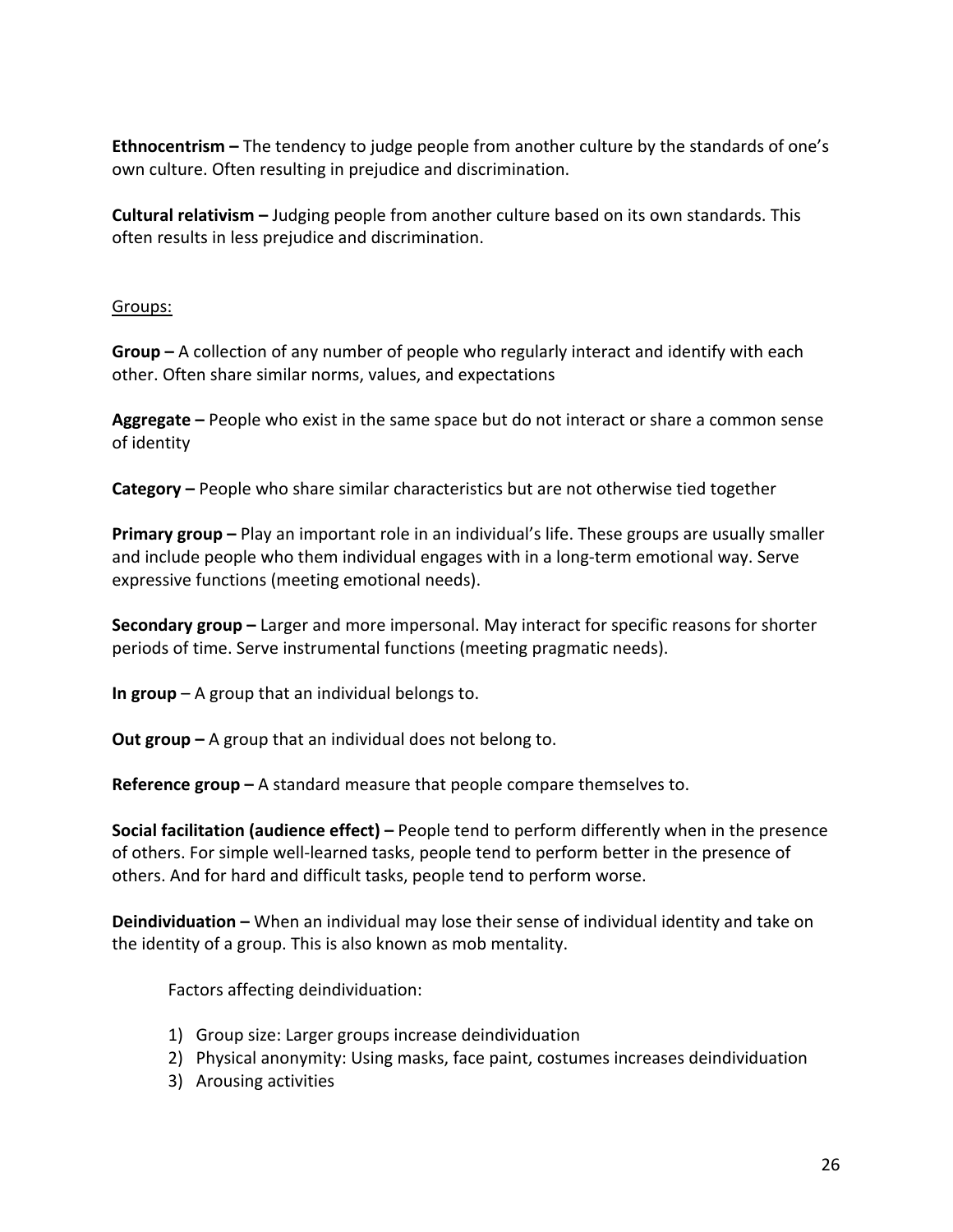- Factors that reduce self-awareness and identification increase deindividuation

**Bystander effect** – People are less likely to provide help when there are other bystanders. This is caused by a diffusion of responsibility, the responsibility to help does not clearly reside with one person or group.

**Social loafing** – The tendency for people to exert less effort in a group than they would on their own 

**Group polarization** – The tendency that groups tend to intensify the preexisting views of its members. The average view of a member of the group is intensified by being in the group. The entire group tends toward more extreme versions of the average views they initially had prior to discussion.

Two reasons group polarization occurs:

- 1) **Informational influence** In group discussion the most common ideas to emerge are ones that favor the dominant viewpoint. This provides an opportunity to rehearse and validate similar opinions further strengthening that dominant viewpoint.
- 2) **Normative influence** The desire to be accepted and admired by others.

**Social comparison** – Evaluating our opinions by comparing them to those of others

**Groupthink** – A state of harmony within a group, where everyone is seemingly in a state of agreement. This is caused by pressure to not provide dissenting opinions to the dominant viewpoint, and often groupthink can lead to some pretty bad decisions.

Qualities of groupthink:

- Group is overly optimistic of its capabilities and has unquestioned belief in its stances
- Group becomes increasingly extreme by justifying its own decisions while demonizing those that don't agree
- Some members of the group prevent dissenting opinions by filtering out information and facts that go against the beliefs of the group (known as mind guarding)
- Individuals censor their own opinions to favor consensus, creating an illusion of unanimity.

**Mind guarding** – Filtering out information and facts that go against the beliefs of the group. Often seen in groups that are in a state of groupthink

**Deviance** – A violation of society's standards of conduct or expectations. Those who break norms of a society are considered deviant.

**Stigma** – Demeaning labels assigned to deviant members to devalue them. Ex. Felon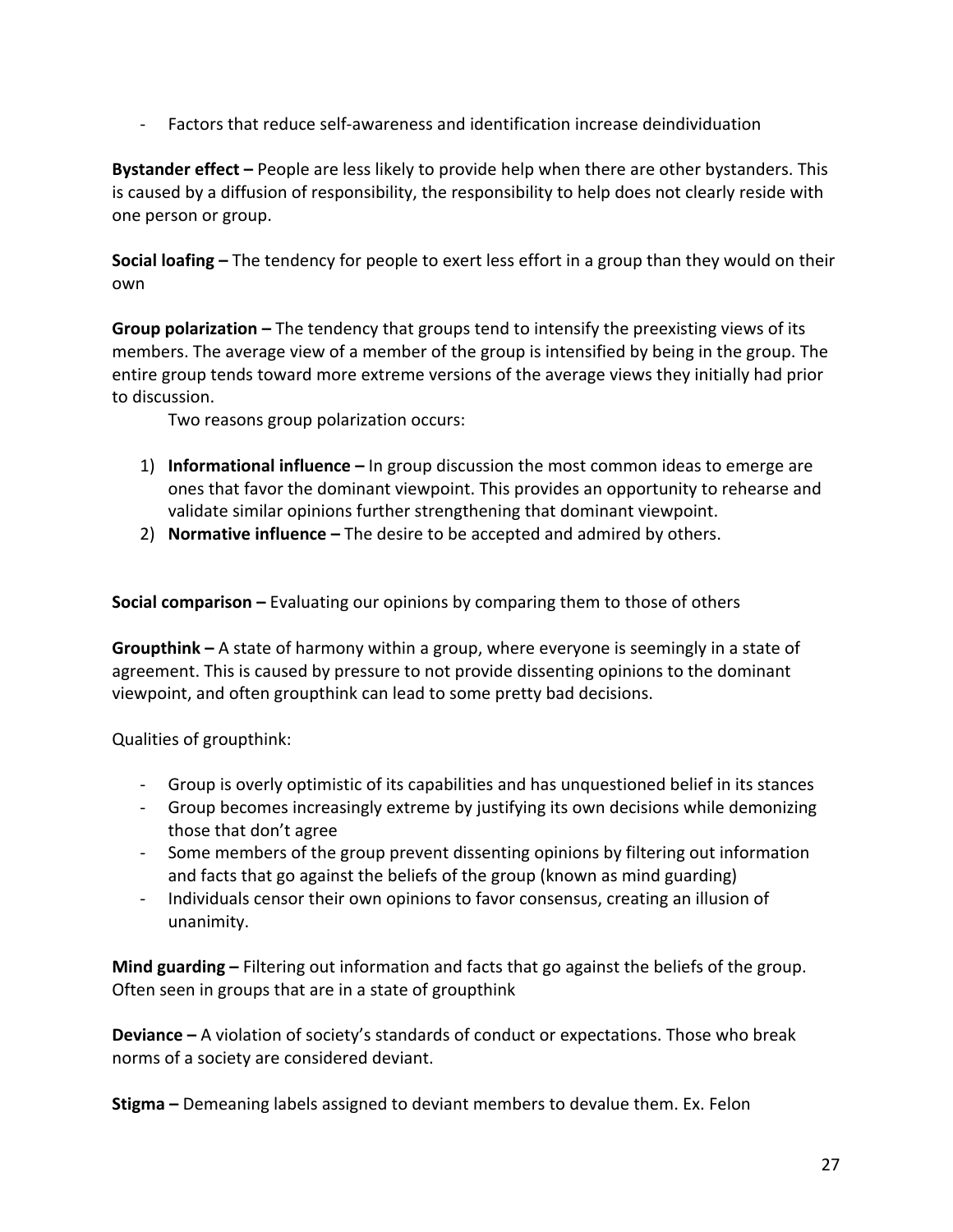**Conformity** – The phenomenon of adjusting behavior or thinking based on the behavior or thinking of others.

- People tend to do what others do
- Authority and the discomfort of being disobedient has a strong impact on conformity

Three factors about how behavior is influenced by social influences:

- 1) Compliance: Compliant behavior is motivated by a desire to seek reward or to avoid punishment
- 2) Identification: Motivation to be like a group or another person.
- 3) Internalization: How internalized certain values and beliefs are affect ones capacity to be influenced by social pressures

**Normative social influence** – Motivation for compliance is due to the desire to be approved by others and avoid rejection. Often leads to public compliance but not necessarily private acceptance of those social norms.

**Informational social influence** – Process of complying due to wanting to do the right thing and that others know something you might not. Often applies to new situations, ambiguous situations, or when an authority figure is present.

## Social structure:

**Status** – All socially defined positions within a society. People can hold multiple statuses at the same time. Ex. President, parent, democrat, etc.

**Master status** – The one that dominates the others and determines that individual's general position in society. Common master statuses are those of race, gender, physical disability, mental illness, occupation. Ex. Michael Jordan's master status is a basketball player

**Ascribed statuses** – A status that is assigned to a person by society regardless of one's own efforts. Include things such as gender and race.

Achieved statuses – Considered due to largely the individual's efforts. Includes things such as doctor, parent, and democrat.

**Social role** – Expectations for people of a given social status

**Role conflict** – When there is a conflict from multiple statuses. When many different statuses all compete for a person's time creating conflict. Ex. A doctor who is also a father might experience role conflict as being a doctor could take time away from doing the roles of a father.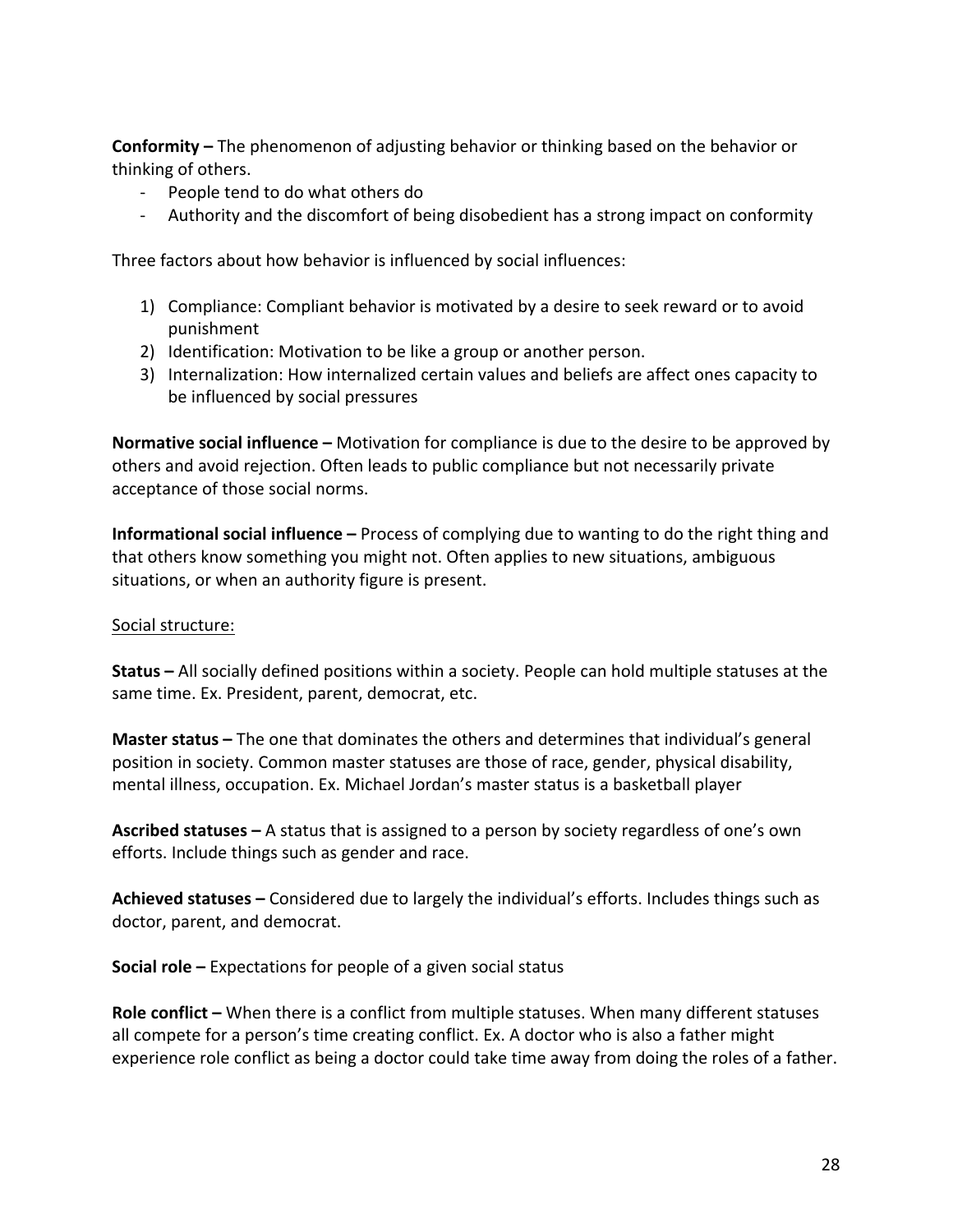**Role strain** – When a single status has too many roles and expectations. Ex. A mother might be expected to do all the chores

**Role exit** – The process of disengagement with a role that is central to one's self-identity. This is often associated with the establishment of a new role and identity.

**Social network –** A web of social relationships

**Organization** – An impersonal group that comes together to pursue particular activities and meet goals efficiently

**Utilitarian organization** – Organization in which members get paid for their efforts. Such as a business. 

**Normative organization** – Organization based on moral goals. Ex. Mothers against drunk driving

**Coercive organization** – An organization which members do not have a choice in joining. Such as a prison.

Social interaction:

**Self-presentation (impression management)** – The conscious or unconscious effort where people attempt to manage their own image by influencing the perceptions of others.

**Self-handicapping** – A strategy in which people create obstacles and excuses to avoid selfblame when they do poorly. Similar to the self-serving bias.

**Dramaturgical perspective** – States we imagine ourselves as playing certain roles when interacting with others. Similar to people also being on stage of a theater, with the ultimate goal of presenting an acceptable self to others.

**Front stage** – When in the presence of others, it is the act we play to craft the way we come off to other people.

**Back stage** – When not in the presence of others we let our guards down and be our true selves. 

**Attraction** – The ability to evoke interest in another person. A primary component in love, friendship, and other social relationships.

Three components of attraction: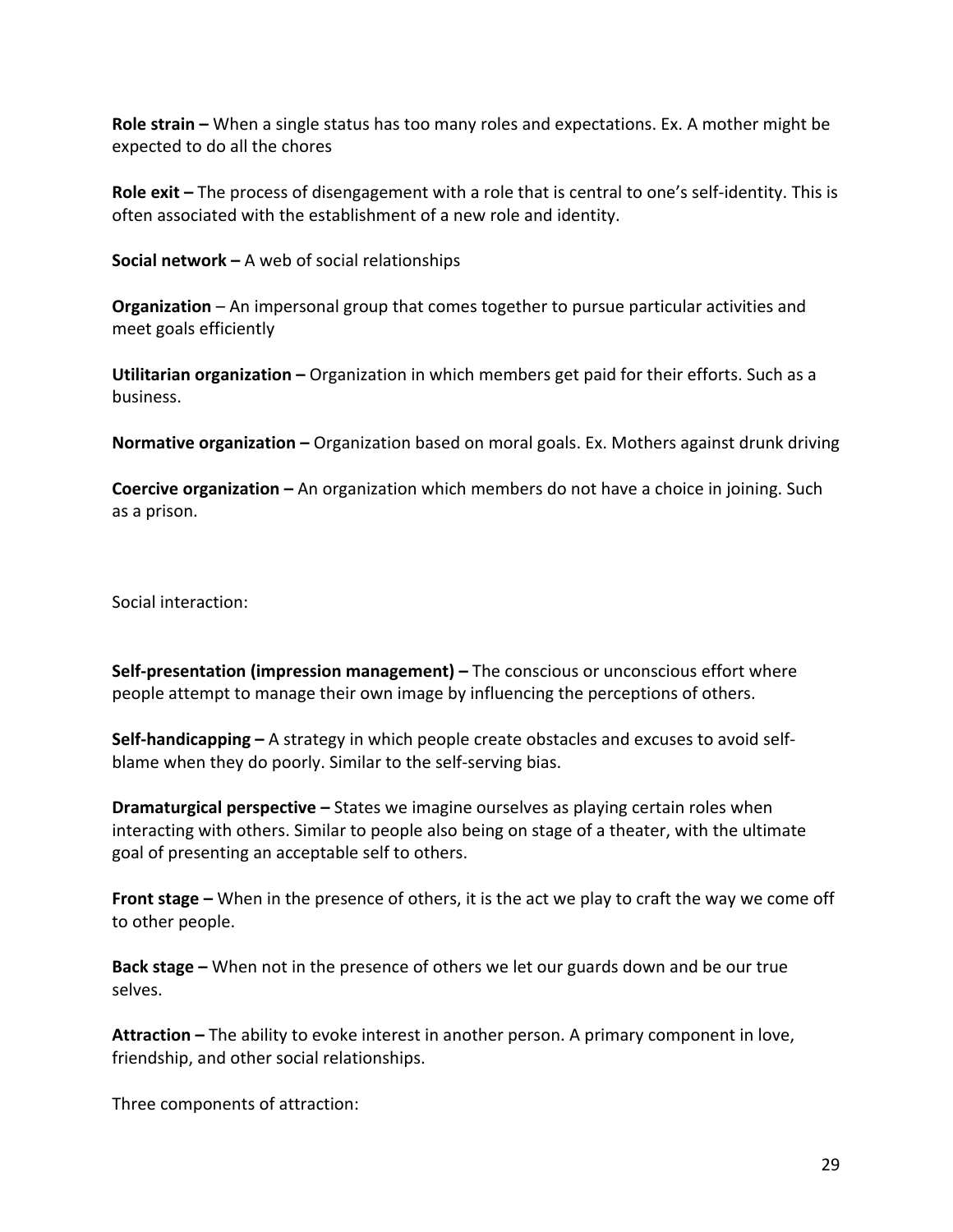- 1) Proximity People are more inclined to like people who they are exposed to more often. This is known as the mere exposure effect. As such people who live nearby each other tend to form social relationships.
- 2) Appearance Physical attractiveness is an important predictor of attraction. Positive personality traits are also judged more attractively
- 3) Similarity Similarity between people impacts attraction. Sharing similar values, beliefs, interests, and attitudes improves attraction and liking for each other.

**Mere exposure effect** – People prefer repeated exposure to the same stimuli

Sociology:

**Sociology** – Focuses on understanding the behavior of groups

**Society** – A group of people who share a culture

**Functionalism** – A view that conceptualizes society as a living organism with many different parts and organs, that each have a distinct purpose. Such that each social structure (school, hospitals, churches, etc.) serve a function to help society survive. Believes that inequality is beneficial to society.

**Social facts** – Elements that serve some function in society. Such as laws, morals, values, religions, customs, rituals, and rules that make up society.

**Conflict theory** – Views society as a competition for limited resources. Social structures reflect this competition by competing for these resources. Those in power will maintain their positions of power by suppressing the advancement of others. Focuses on the discrepancies between dominant and disadvantaged groups. (Founder is Karl Marx)

**Symbolic interactionism** – Focuses on society at the small scale(micro) level and sees society as the sum of everyday interactions. Looks at the individual in society and their interaction with others, and through understanding that can explain social order.

**Social constructionism** – States that people actively shape their reality through social interactions. People construct their own realities. Society is the sum of social constructs made by its members. The major focus of social constructionism is how individuals and groups participate in the construction of society and social reality.

**Social construct** – A concept or practice that is the construct of a group. Everyone agrees to treat a certain aspect a certain way regardless of its inherent value. Ex. Dating and marriage are socially constructed ideas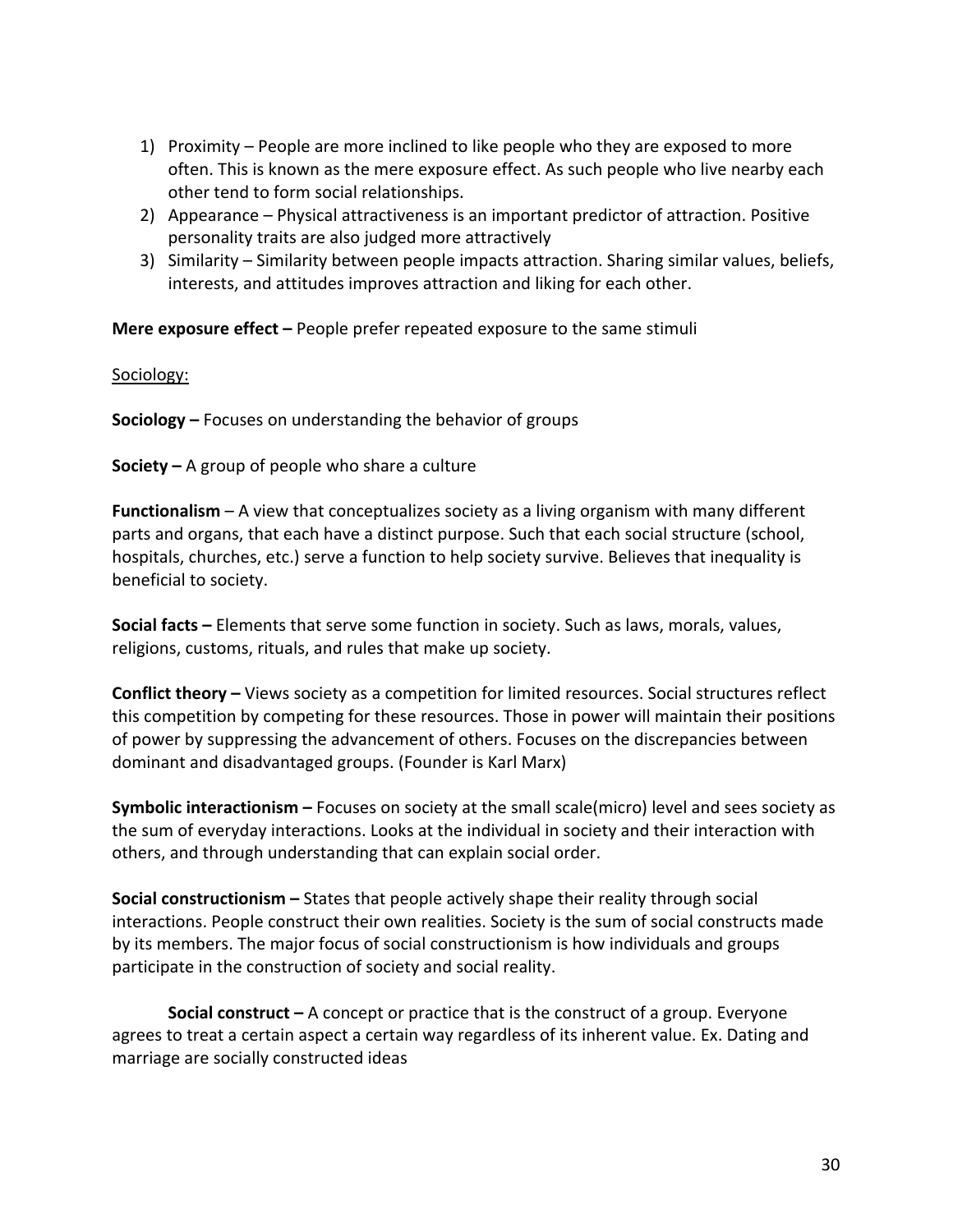**Social institution** – A complex of roles, norms, and values organized into a relatively stable form that contributes to social order by governing the behavior of people. Ex. Family, religions, government, educational systems

**Manifest function** – The intended and obvious function of a social structure/institution

**Latent function** – Unintended consequences and functions of a social structure/institution

**Residential segregation –** The separation of groups into different neighborhoods. Most often occurring due to racial differences, ethnic differences, and/or socioeconomic differences.

**Environmental injustice** – People in poorer communities are more likely to be subjected to negative environmental impacts to their health and well-being

**Social stratification** – The way that people are categorized in society. Categorization by race, education, wealth, and income. People with the most resources comprise the top tiers of the stratification while people with the least resources comprise the bottom tiers.

**Educational stratification** – Separation of students into groups based on academic performance.

**Caste system** – Describes a closed stratification where people can do nothing to change the category they are born into. There is no social mobility.

**Class system** – The classes are open and people have social mobility. They can strive to reach a higher class or fall to a lower one.

**Meritocracy** – An idealized system that uses only personal effort (merit) to establish social standing. 

**Social mobility** – The ability to move up or down within the social stratification system.

**Social reproduction** – The structures and activities in place in a society that serve to transmit and reinforce social inequality from one generation to the next.

**Social capital** – The potential for social networks and connections to allow for upward social mobility. 

**Cultural capital** – The education and skills a person has that allow for social mobility. The nonfinancial social assets that promote social mobility. Cultural capital is not transmissible.

**Relative poverty** – The inability to meet the average standard of living within a society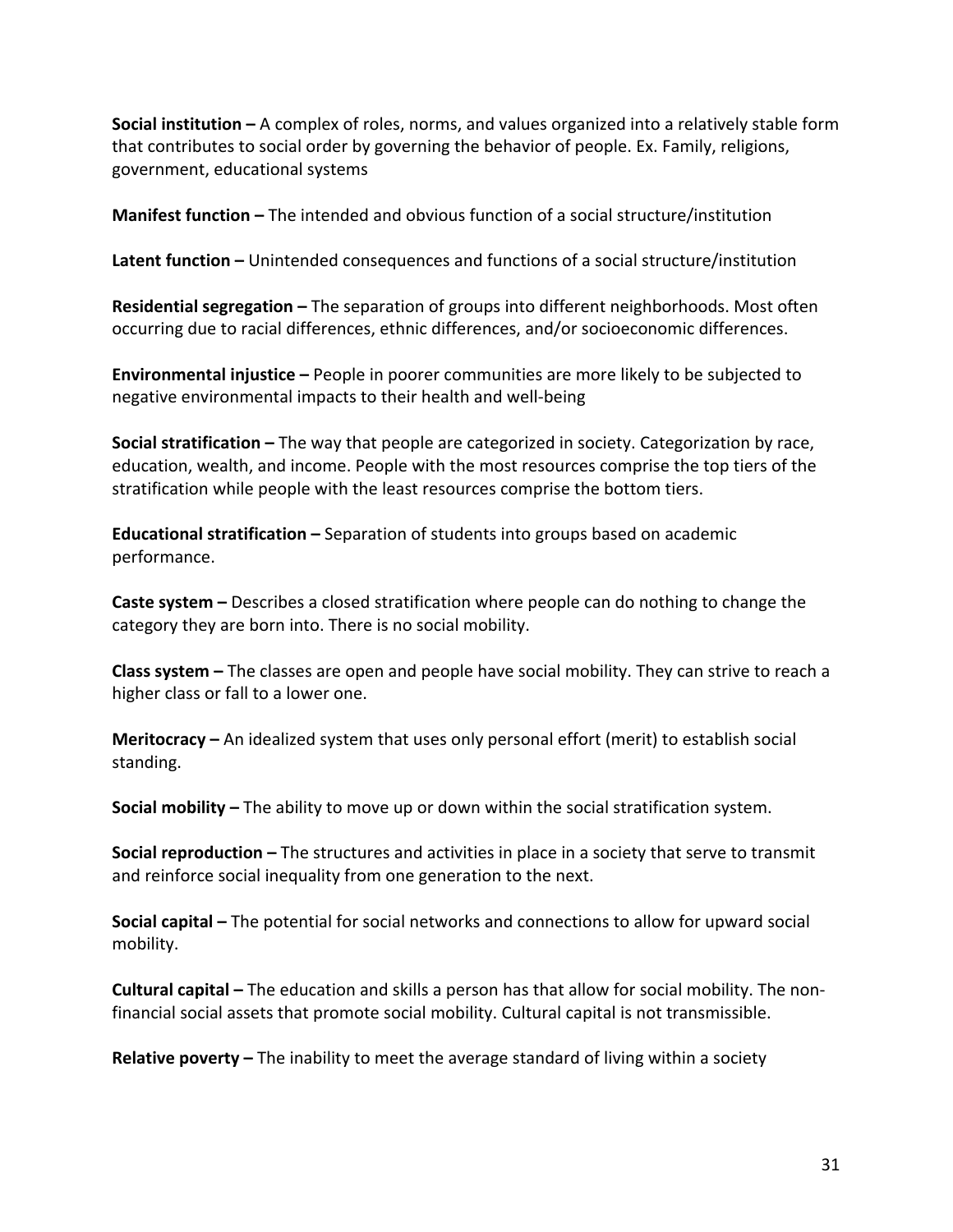**Absolute poverty** – The inability to meet a bare minimum of basic necessities to live. Such as food, safe housing, drinking water, reliable healthcare.

**Marginal poverty** – A state of poverty that occurs when a person lacks stable employment.

# All other Psychology/Sociology terms (Important):

This section may repeat a few of the terms from above, but you should make sure to dedicate all *of these terms to memory.*

**Social desirability bias –** The tendency of survey respondents to answer questions in a manner that looks favorably for others. This can result in an over-reporting of good answers and an under-reporting of bad answers.

**Selection bias** – The bias introduced by the selection of individuals, groups, or data for analysis in such a way that randomization is not achieved. This ensures that the sample is not representative of the population intended to be analyzed.

**Causation bias** – The tendency to assume a cause and effect relationship

**Projection bias** – When we assume other people share the same beliefs we do

**False consensus bias** – When we assume everyone else agrees with what we do, even if they don't.

**Subject bias** – When a subject intentionally or unintentionally reports distorted measurements

**Observer bias** – When an observer intentionally or unintentionally reports distorted measurements 

**Primacy bias** – First impressions are important. Emphasis on information that reinforces first impression. 

**Recency bias** – People place emphasis on your most recent actions/performances

**Past in present discrimination** – Even if discrimination done in the past is no longer allowed, it can still have an effect on people in the present.

Homophily – The tendency for people to choose relationships with other people who have similar attributes.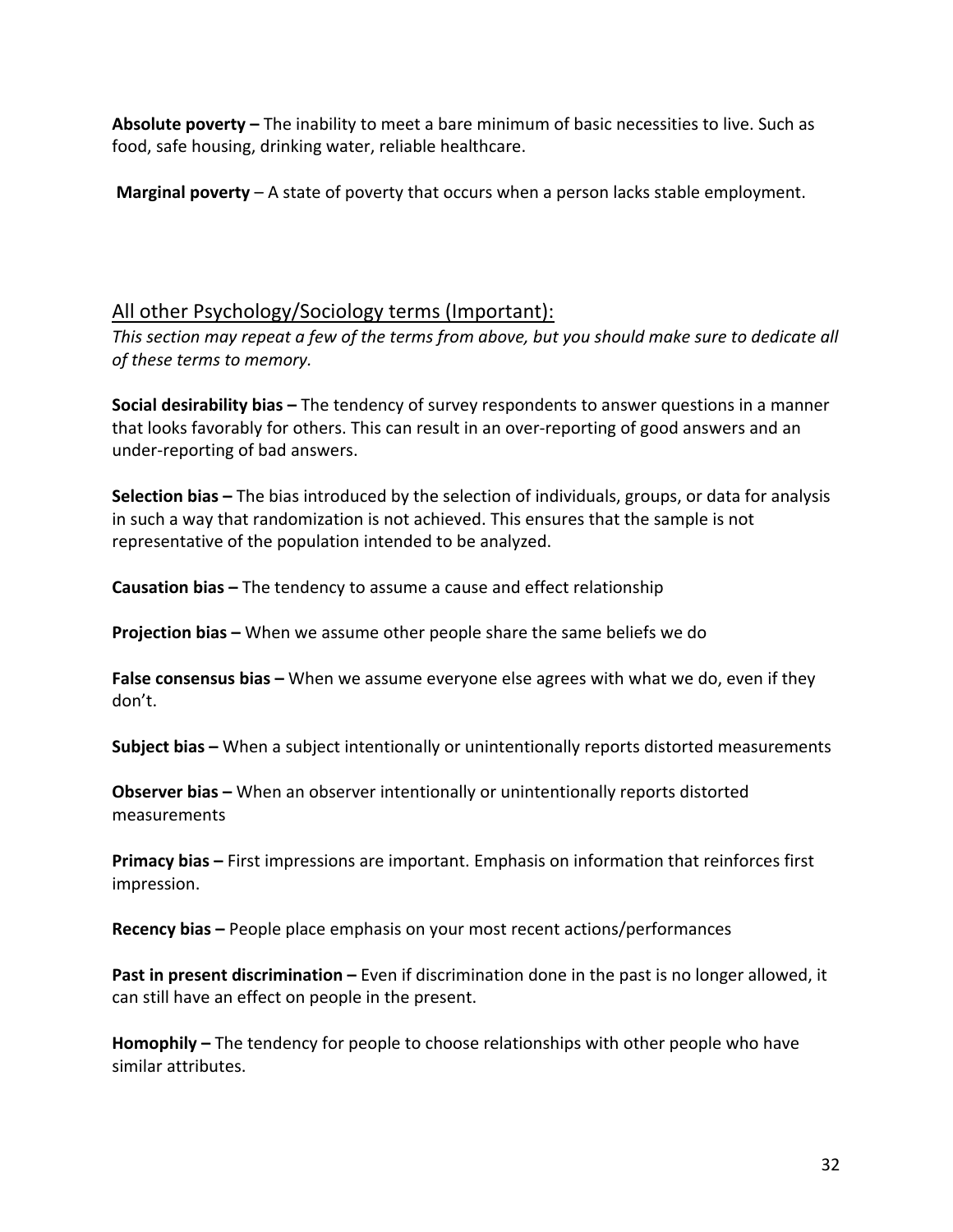**Kin group** – People related by blood or marriage

**Exogamy** – Marrying outside of one's community

**Endogamy-** Marrying within a particular group

**Matrilineal descent** – Preference for maternal relations in a kin group

**Motion parallax** – Objects farther away appear to move slowly while objects closer appear to move faster

**Social potency trait** – The degree to which someone takes on leadership roles in social situations 

**Intersectionality** – The interconnected nature of social categorizations such as race, gender, and class. Often regarded as creating overlapping systems of discrimination and disadvantage.

**Labeling theory** – Labeling people may influence and shape their self-identity and behavior. States that people's self-identity and behavior is shaped by the terms used to describe them. This theory is often associated with the self-fulfilling prophecy and social constructionism.

**Craving** – A strong desire to ingest a drug or consume a substance.

**Dependency ratio** – The portion of dependents in a population. Dependents are people who are unable to work. This includes people who are under the age of 15 or older than 65. The ratio is: (age 14 and lower + age 64 and higher / people age 15-65)

**Disengagement theory** – Claims that it is natural and acceptable for older adults to withdraw from society. Aging results in decreased interaction or disengagement between the aging person and to the society he/she belongs.

**Life course perspective** – A multidisciplinary approach to understanding an individual's mental, physical and social health. Done by analyzing people's lives through social, structural, and cultural contexts.

**Life course theory** – Aging is a social, biological, and psychological process that begins from birth until death.

**Social selection hypothesis** – States that people tend to select environments in which there are people similar to themselves.

**Social gradient in health** – Refers to the fact that inequalities in population health statuses relate to inequalities in individual social status.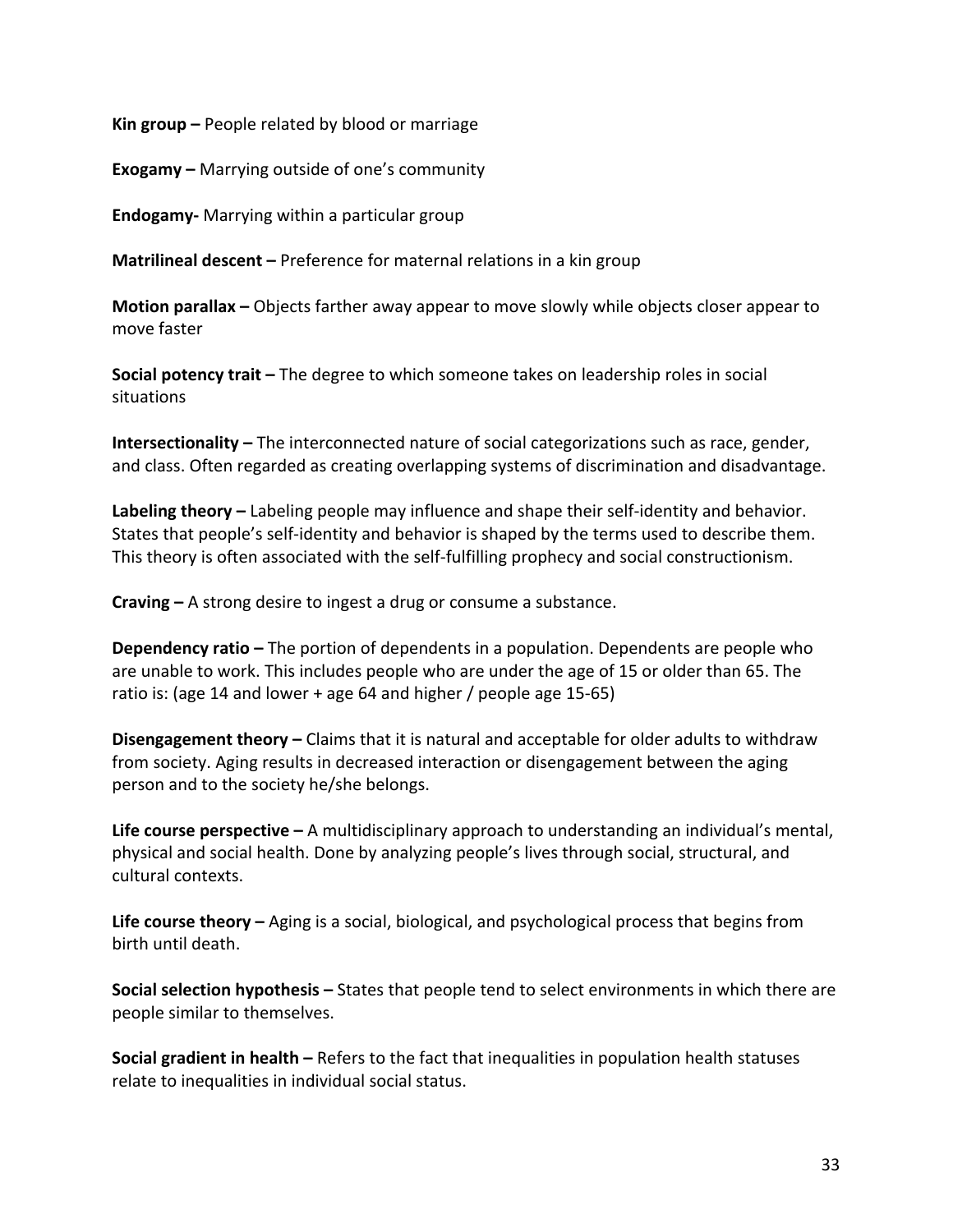**Urban renewal-** Revamping old parts of cities to become better. Can lead to gentrification.

**Rural rebound** – People who are getting sick of cities and moving back to the country side.

**World systems theory** – World is composed of units. CORE (western Europe, US), periphery (Latin America, Africa), semi periphery (India, brazil).

**Dependency theory** – Periphery countries export resources to core countries, and don't have means to develop themselves.

**Hyperglobalist perspective** – Countries are becoming interdependent. Seen as the new age of human history.

**Skeptical perspective** – Third world countries aren't being integrated into the global economy with same benefits.

**Transformationalist perspective –** National governments are changing with new world order forming

**Mass society theory** – People who are isolated are more susceptible to the appeals of extreme movements. 

**Culture lag** – The time it takes a culture catch up with technological advancements. Can result in social problems.

**Gatekeeping** – The process by which a small number of people or businesses control what is presented to the media.

**Hidden curriculum** – Encompasses the unspoken goals of education. Teaching children to conform to social expectations.

**Teacher expectancy** – Teachers treat students differently according to preconceived ideas about their capabilities. A form of self-fulfilling prophecy.

**Shaping** – A type of operant conditioning where successive approximations of the desired behavior are reinforced in order to gradually achieve the desired behavior.

**Sanctions** – Rewards and punishments that are in accord with or against norms.

**Formal norms –** Written down rules that carry punishments. Ex. Laws

**Informal norms** – Generally understood but do not carry punishments if violated.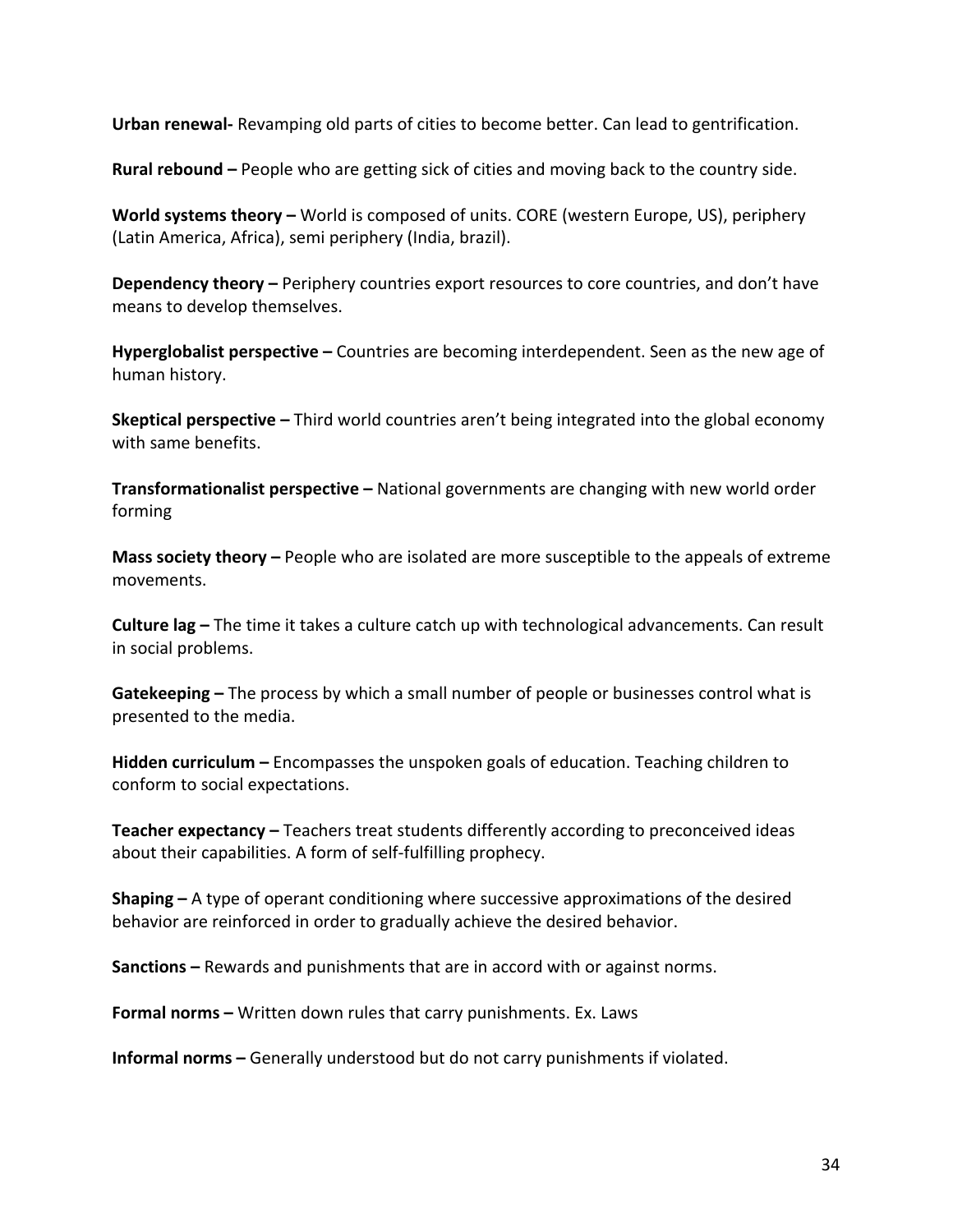**Mere exposure effect** – People prefer repeated exposure to the same stimuli. Familiarity breeds fondness.

**Frustration-aggression principle –** When blocked from achieving a goal, frustration can lead to anger which can lead to aggression

**Learning-performance distinction** – Learning and performing are two different things. The learning of a skill does not necessarily require the practicing of a skill (performance).

**Compliance** – Situation where people do behavior to get reward or avoid punishment. Will go along with behavior without questioning why. Compliance goes away once reward/punishments are removed

**Identification** – When people act or dress a certain way to be like someone they respect. Will do this as long as they continue to have respect for that individual.

**Cyclothymic disorder** – Similar to bipolar disorder but involves less extreme highs and lows.

**Vicarious emotions** - Feeling the emotions of others as if they are your own

**Linguistic relativity (Whorfian hypothesis)** – The structure of one's language affects its speaker's world view or cognition.

**Place theory** – A theory on hearing. States that our perception of hearing depends on where frequency produces vibrations along the basilar membrane.

**Context effect** – Describes how the context of a stimulus can affect how someone perceives the stimulus

**Moderation** – A model where another variable moderates the direction or strength of the relationship between an independent variable and a dependent variable.

**Mediation** – A model where the independent variable has an effect on the mediator variable which has an effect on the dependent variable. In mediation; Independent variable  $\rightarrow$  mediator variable (the variable which is mediating)  $\rightarrow$  dependent variable

**Emile Durkheim-** Focuses on functionalism, which is the interdependence of social parts that contribute to society's stability and maintaining social order. Caring about social cohesion and dynamic equilibrium between different social institutions.

**George Herbert Mead-** Pioneer of symbolic interactionism. Which focuses on the small-scale interactions between people.

**George Herbert's "Me" –** Our social self. How we believe society sees us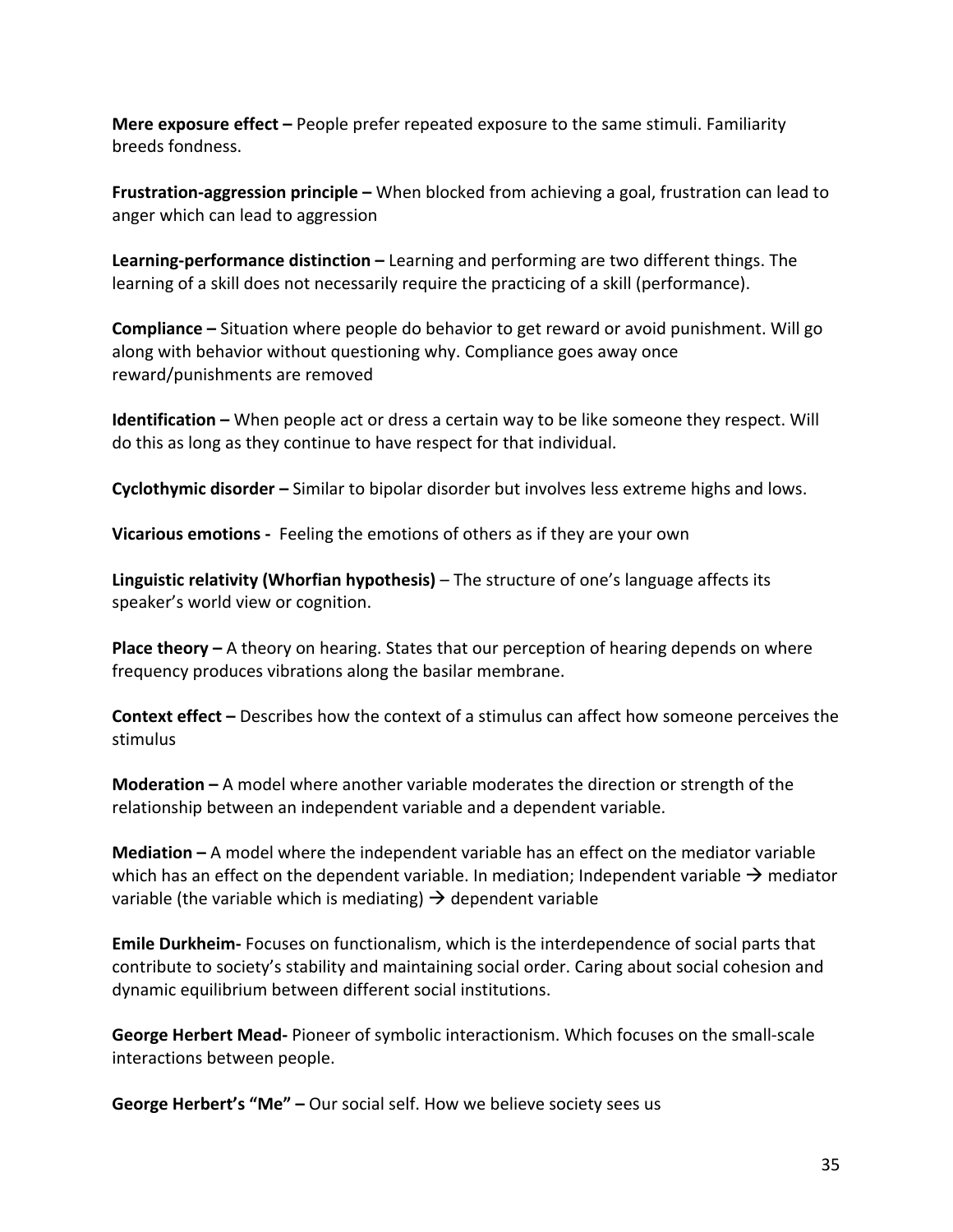**George Herbert's "I"** - Our personal response to what society thinks

**Ludwig Gumplowicz** – States that society is shaped by war and conquest, and that cultural and ethnic conflicts lead to certain groups becoming dominant over other groups.

**Solomon Asch-** Conducted the three line experiment. This experiment focused on peer pressure and conformity.

**Stanley Milgram-** Conducted the electric shock experiments. These focused on obedience, where a person yields to an authority figure.

**Ivan Pavlov** – Developed classical conditioning. Conducted the famous Pavlov dog experiments with the bell.

**B.F Skinner** – Developed operant conditioning. Conducted experiments with the Skinner box to learn about how reinforcements and punishments shaped behavior.

**Philip Zimbardo** – Conducted the famous prison experiments which focused on the power of role playing on behavior.

**Albert Bandura** – Focused on social learning theory and observational learning.

**Carl Jung** – Carl Jung developed the idea of the collective unconscious, introversion, and extroversion. Believed in repressed memories as well as future aspirations to be the source of behavior. 

**Collective unconscious-** The part of the unconscious mind that is derived from ancestral memory and experience and is common to all humankind.

**Erving Goffman** – Developed the concept of the dramaturgical approach to social situations.

**Gestalt psychology:** Explain how we perceive things the way we do. The whole is greater than the sum of its parts. Gestalt principles feature top-down processing.

**Gestalt principles:** The law of similarity, the law of closure, the law of continuation, the law of proximity, the law of figure and ground, the law of Pragnaz

**The law of similarity-** Items that look similar are grouped together. Ex. A bunch of squares on top of each other could appear as a line

**The law of closure** – Our minds fill in missing information to create a complete image. How our mind fills in the gaps.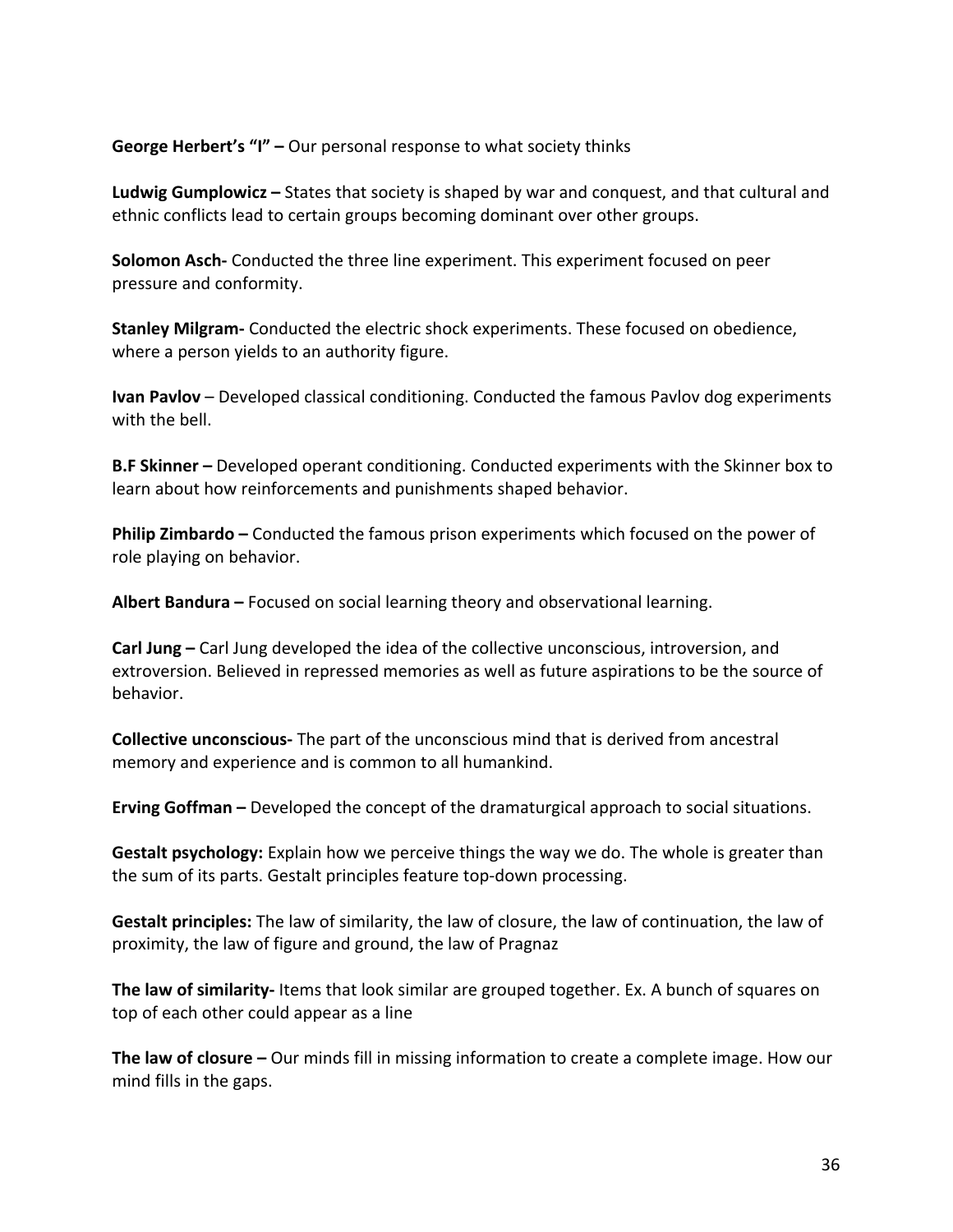**The law of continuity** – Lines are seen as following the smoothest path.

**The law of proximity** – Objects that are close together in proximity are grouped together.

**The law of figure and ground** – The eye differentiates between an object from its surrounding. The figure is the object. The surrounding is the ground. It refers to the ability to perceive the main object separate from the background.

**The law of Pragnaz** – Complex objects are reduced to its simplest terms.

**Feature detection** – How our brains are able to break down an image into its component "features". It is the process in which the brain detects specific stimuli of an image such as lines, edges, movement.

**Top-down processing** – Using previously learned information to aid in information processing. How our brain automatically connects pieces of information together on its own then we interpret the "whole picture". Think the gestalt principles.

**Bottom-up processing** – Seeing things as their individual pieces.

**Actor-observer bias**- The tendency to attribute the behavior of others to individual traits and one's own behavior to external causes.

**Generalized other** – Our conceptions of the expectations other people in society have on actions and thoughts. The generalized other represents the common expectations and attitude of society. Any time an actor is tries to imagine what is expected of them, they are taking on the perspective of the generalized other. Coined by George Herbert mead.

## Kohlberg's stages of moral development:

1. **Preconventional stage** – Morality is based solely on consequences of behavior (reward and punishment).

- Morality is externally controlled. Children believe what is right and wrong based off of what authority figures say. The focus is on obedience and punishment. (Young kids.)

- 2. **Conventional stage** Acceptance of conventional definitions of right and wrong. - Morality is tied to personal and societal relationships. Still listen to authority figures due to wanting to maintain good relationships and societal order. (Adolescents and adults)
- 3. **Post-conventional stage** Morality is shaped by abstract ideas and values. (Adults)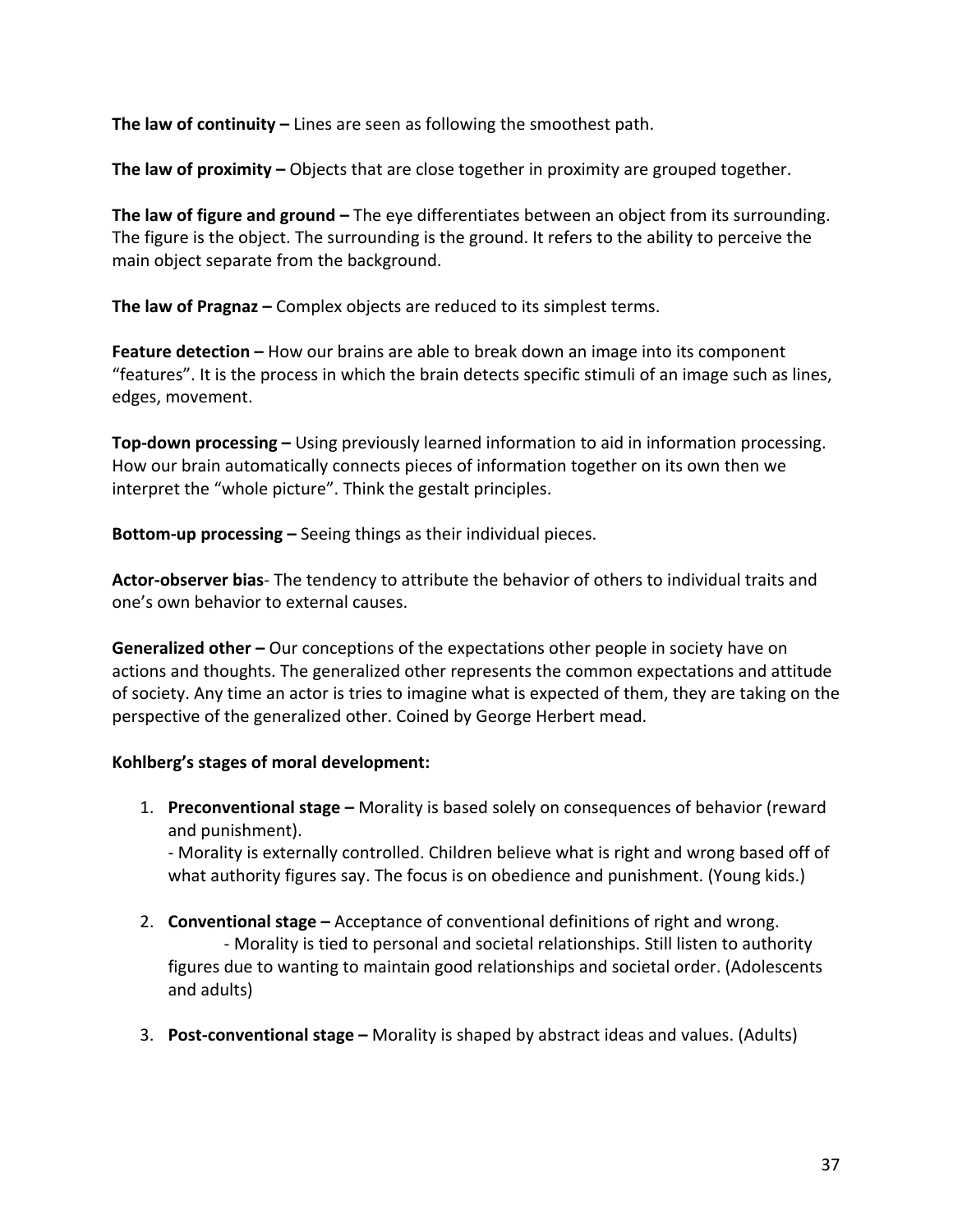**Gardener's theory of intelligence** – Theorizes that there are a variety of intelligences that are used in combination to solve problems and perform tasks. These are: Linguistic, musical, logicalmathematical, spatial, body/kinesthetic, and interpersonal.

**Game theory** – Use of mathematical models to come up with strategies for optimal performance or success in a given situation. The success in the "multiplayer" game relies on also knowing the strategy of the other player when creating one's own strategy.

**Traditional authority** – Authority due to tradition, custom, or accepted practice

**Spotlight model -** A theory of visual attention. States that shifts in attention precede the movement of our eyes.

**Charismatic authority** – Authority and power through persuasion

**Continuity theory** – People try to maintain the same basic life structure throughout their lives.

**Malthusian theory** – Starvation is the inevitable result of population growth.

**Drive theory** – Created by Sigmund Freud. Describes psychological drives as an instinctual need that has the power of driving the behavior of an individual. Based on the principle that organisms have certain psychological needs that creates a feeling of tension when the need is not met. When a need is met, the drive is reduced and the organism returns to a state of homeostasis and relaxation.

**Incentive theory** – States that people are motivated by external rewards.

**Cognitive theory** – People behave based on what they predict will yield the most desirable outcome. 

**Need based theory** – People are motivated by the desire to fulfill unmet needs

**Foot-in-the-door phenomenon** – People are more likely to agree to larger request if they already agreed to a smaller request

**Counterconditioning-** It involves the conditioning of an undesired response to a stimulus into a desired response. Removing the current conditioning to a stimuli and replacing it with a new response. This is done by associating reinforcements with the stimulus that normally causes the undesired response. Counterconditioning is used to get rid of unwanted responses.

**Secure attachment** – Easily turns to parents for comfort and is easily comforted by parents.

**Ambivalent attachment** – Doesn't turn to parent for comfort easily and is not easily comforted.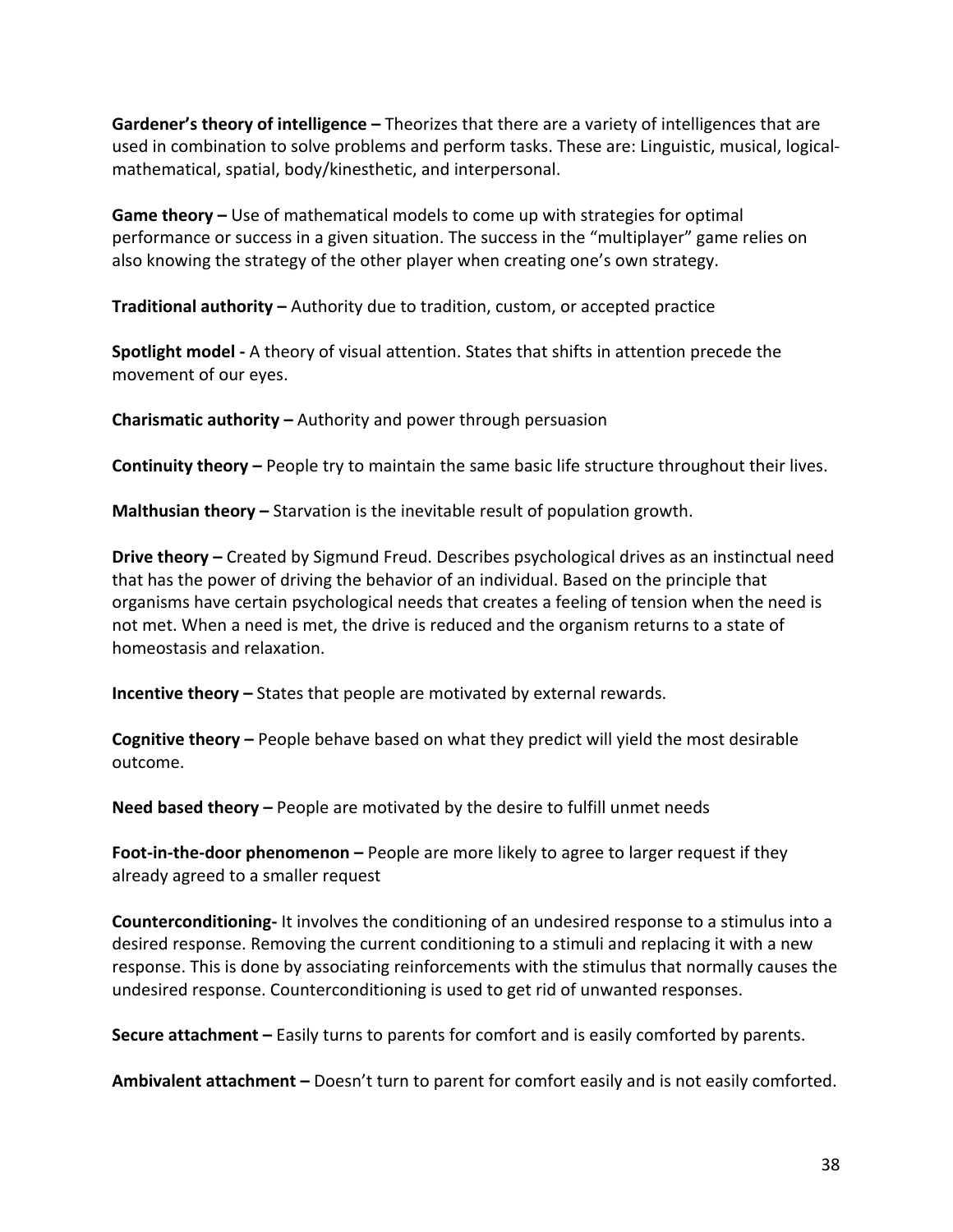**Avoidant attachment –** Would not turn to the parent for comfort at all

**Anxious attachment** – Would not be easily comforted by parents or return to play afterwards

**Identification** – Identification is the process where a subject assimilates an aspect, property, or attribute of another person. In gender identity formation, identification refers to children's perceptions of selves as subject to the same roles and norms as a parent or other model.

**Inclusive fitness** – A measure of reproductive success. Depends on the number of offspring an individual has, how well they support their offspring, and how well the offspring support each other. 

**General adaptation syndrome** - The body responds to stressors in three stages: 1) Alarm, 2) Resistance, 3) Exhaustion.

1) Alarm – Body reacts with fight or flight response. Activating sympathetic nervous system. Releasing adrenaline and cortisol.

2) Resistance – Blood glucose levels remain high. Increased HR and BR. Body remains alert.

3) Exhaustion – If stressor continues beyond organism's capacity then the body resources are exhausted. Leading to potential disease and/or death.

The general adaptation syndrome also states that how people react to stress is similar for many different kinds of stressors.

**Appraisal view of stress –** People make two appraisals that determine their emotional reaction to an event.

**Primary appraisal –** Evaluation of a situation for a potential threat. If there is one, a second appraisal will then be made.

**Secondary appraisal** – Assess personal ability to cope with the threat. If one does not think they can cope with the threat well, they will feel stress more than someone who does believe they can handle the stress.

**Signal detection theory** – The ability to detect an important stimulus amongst vast amounts of sensory stimulus increases an organism's ability to survive.

**Sensitivity bias** – An individual's tendency toward or against accepting evidence of a signal.

**Back region-** A setting where a person feels more relaxed and can act more spontaneously and free without worry of how others perceive him. Ex. Alone at home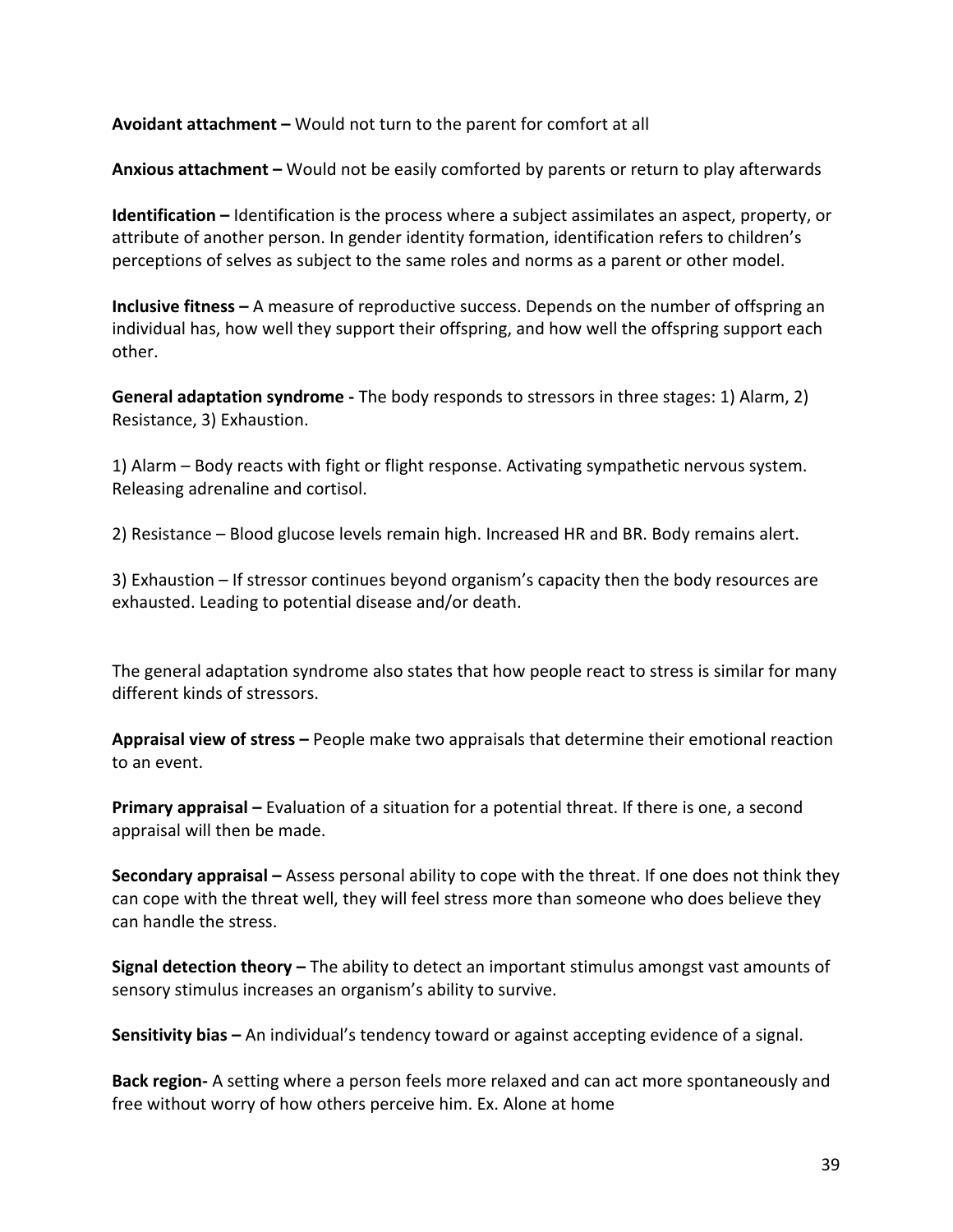**Conjugal family** – A family that is centered around the husband and wife, and not around blood relationships. 

**Learning theory of language development** – Learning is a form of behavior developed through operant conditioning.

**Nativist theory of language development** – Language is an innate biological instinct, and everyone has the neural cognitive system for learning language. (Noam Chomsky)

**Interactionist theory of language development** – Interaction between biology and environment. Children are motivated to practice language so they can communicate and socialize with others

**Expressive aphasia** – The inability to produce speech, but can still understand language. Often due to damage to Broca's area.

**Receptive aphasia** – The inability to comprehend language, despite being able to hear it and produce it. Often due to damage to Wernicke's area.

**Fluid intelligence** – The ability to think logically without the need for previous knowledge. Typically peaks in young adulthood and then declines.

**Crystallized intelligence** – The ability to think logically using previously learned knowledge. Typically remains stable throughout life.

**Retinal disparity** – Each eye provides a slightly different angle of the same object which results in our brain being able to process depth.

**Proprioception** – Cognitive awareness of balance and position of the body in space.

**Gentrification-** The process by which upgrading of houses or and neighborhoods results in the influx of wealthier residents. Which in turn raises prices and makes the whole area more expensive and wealthy.

**Behaviorist theory** - Focuses on the role of reinforcement and punishment on the shaping of behavior. Behaviors are learned through conditioning.

**Erik Erikson's stages of development-**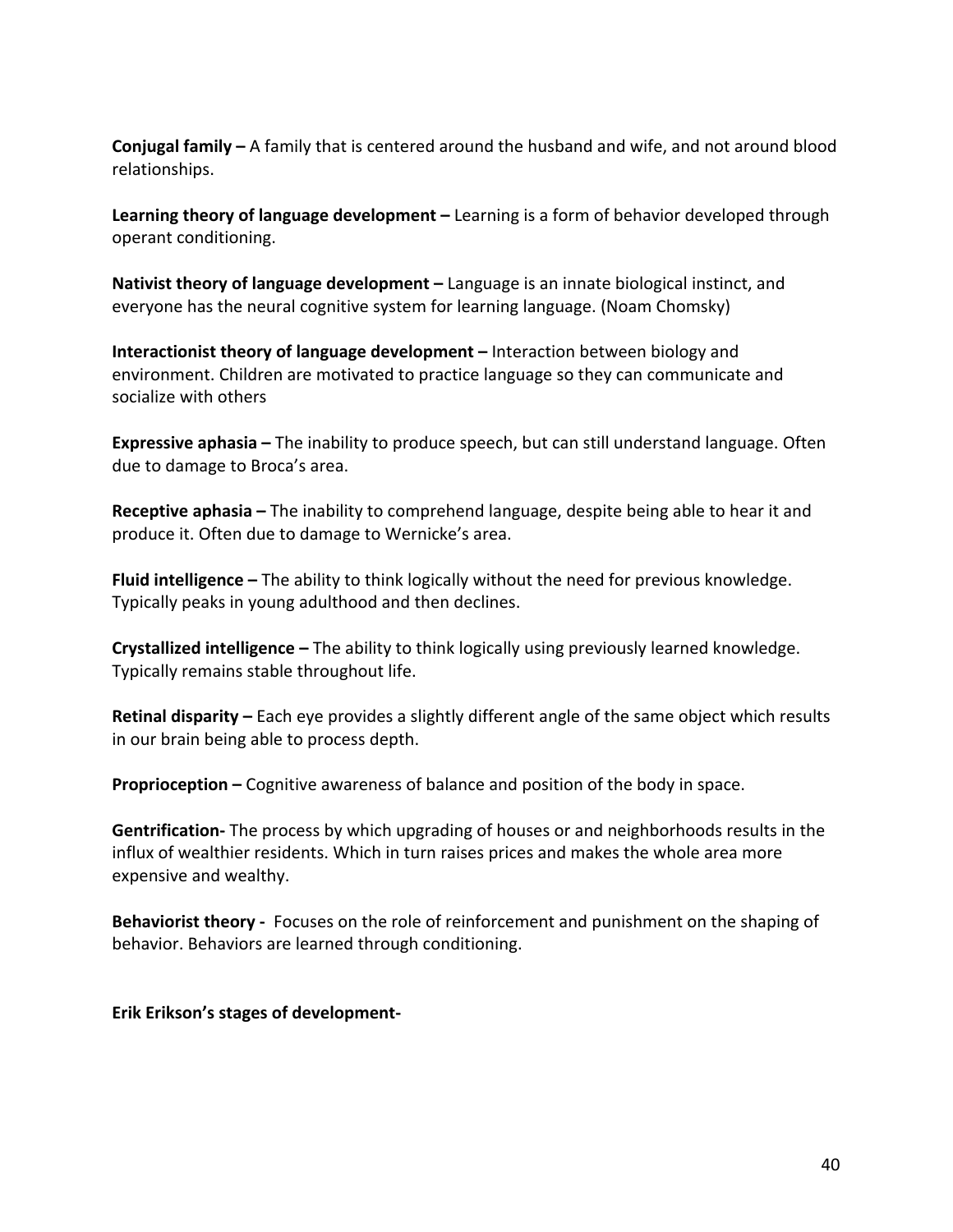| Stage          | Psychosocial Crisis             | <b>Basic Virtue</b> | Age                                    |
|----------------|---------------------------------|---------------------|----------------------------------------|
| 1              | Trust vs. mistrust              | Hope                | Infancy ( $\circ$ to 1 $\frac{1}{2}$ ) |
| $\overline{2}$ | Autonomy vs. shame              | Will                | Early Childhood (1 % to3)              |
| з              | Initiative vs. guilt            | Purpose             | Play Age (3 to 5)                      |
| 4              | Industry vs. inferiority        | Competency          | School Age (5 to 12)                   |
| 5              | Ego identity vs. Role Confusion | Fidelity            | Adolescence (12 to 18)                 |
| 6              | Intimacy vs. isolation          | Love                | Young Adult (18 to 40)                 |
| 7              | Generativity vs. stagnation     | Care                | Adult hood(40 to 65)                   |
| 8              | Ego integrity vs. despair       | Wisdom              | Maturity (65+)                         |

- Each stage represents a psychosocial crisis that must be faced, and can have a positive or negative effect on one's personality development. Failure to complete a stage can result in a reduced ability to complete further stages and an unhealthy personality and sense of self.
- These crises arise because of the conflict between an individual's psychological (psycho) needs and the needs of society (social).
- The **epigenic principle** states that the personality develops in a predetermined order (the Erik Erikson stages of development) that builds upon each previous stage.
- Success in each stage will result in the gaining of the virtue associated with it.
- The ego develops as it successfully resolves these crises.
- These stages can still be resolved at a later age. Allowing for personality development throughout life. However, adolescent period is the most important crucial time for developing a healthy personality.

**Trait theory (dispositional theory) –** An approach to understanding human personality. Focuses on the measurement of traits that define a person's personality. These traits are believed to be of biological and genetic origin.

**Speech shadowing** - A technique where a participant is asked to repeat a word or phrase immediately after its heard.

**Linguistic relativity (Sapir-Whorf hypothesis)**- States that the structure of language affects its speaker's world view or cognition. The differences in language affect the way that speakers of different languages see the world and as such influence them to think and behave differently.

**Weber's law-** A proposed relationship between the magnitude of physical stimulus and the intensity that people experience (perception).

**7 plus or minus 2-** The estimated capacity of working memory. 5 to 9 items can typically be remembered in working memory.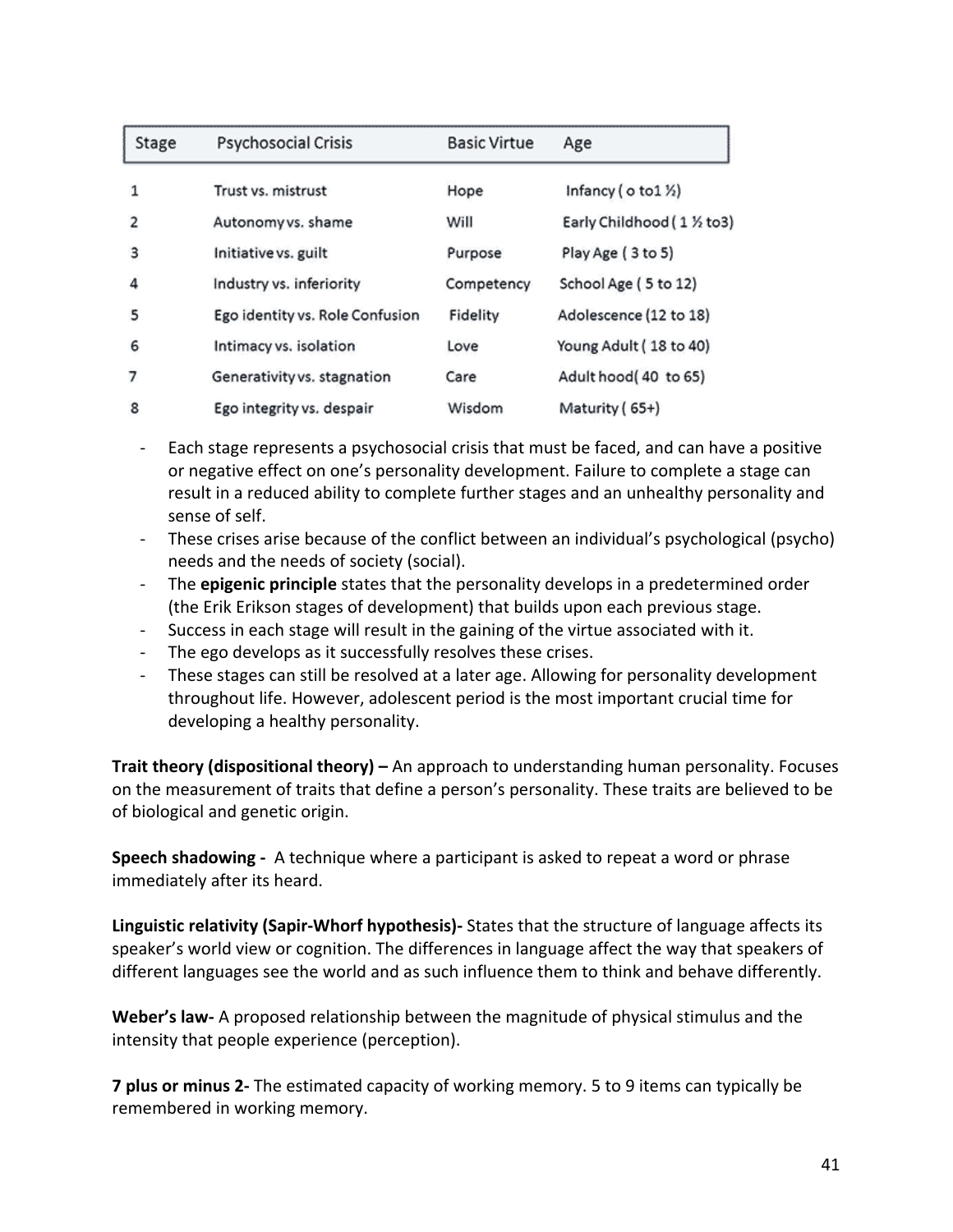**Working memory-** The short-term memory which can interact with long term memory for the purpose of completing a cognitively complex task.

**Extrinsic motivation** – Results from external rewards. Such as money or fame.

**Intrinsic motivation-** Results from internal motivations. Personal motivations.

**Public conformity** – Conformity on the surface. No internalization of ideas or behaviors. Conformity only to please others. People privately think that the group is wrong.

**Private conformity** – Internalization of beliefs. Occurs in the absence of others when one truly believes the group is right. A more powerful form of conformity.

**Serotonin** – A neurotransmitter important for long-term memory consolidation.

**Chunking-** The process of taking individual pieces of information and chunking them together into larger units. By grouping individual pieces of information into a larger whole, the amount of information that can be remembered can be increased. This is a technique used for memory enhancement. 

**Implicit memory-** Also known as unconscious memory and automatic memory. It uses past experiences to remember things without thinking about them. The performance of implicit memory is enhanced by previous experiences, no matter how long ago.

**Procedural memory-** A type of implicit memory that is specific to motor skills. Such as riding a bike, walking, etc.

**Explicit memory-** Involves conscious recollection. Such as trying to remember the capitals of the cities in the US.

**Semantic memory** – Long term memory that includes things that are common knowledge and basic facts. Such as names of colors, the capitals of countries, sounds of letters, etc.

**Sensory memory-** Where sensory information is stored just long enough to be transferred to short term memory.

**Episodic memory** – A person's unique memory of a specific event. This will differ with someone else's episodic memory of that event.

**Organic amnesia-** Amnesia caused from damage to the brain by "organic causes". Including concussion, strokes, infections, and tumors.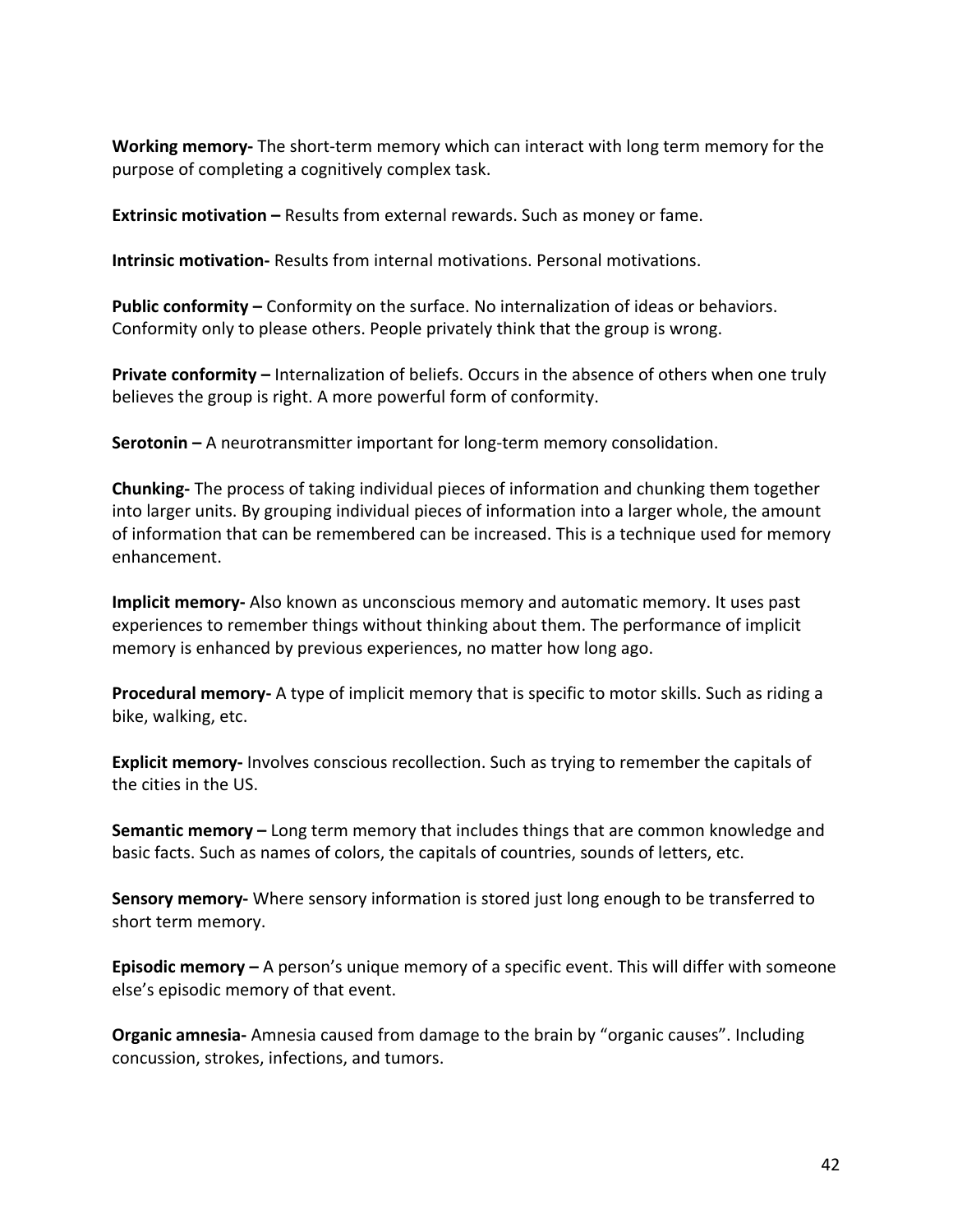**Functional amnesia-** Severe retrograde amnesia without any anterograde amnesia that is usually preceded by a physical or emotional trauma. The amnesia can be thought of as functional to that trauma.

**Decay-** The fading of a memory. This is the fate of information encoded in working memory that is not encoded into long term memory.

**Memory construction -** The creation of false memories (constructed memories). Often due to the misinformation effect.

**Rosy retrospection** – Our tendency to recall the high points of pleasurable events

**Next-in-line effect** – When people go around in a circle saying their names to memorize them, the name of the person before us is often the hardest to recall.

**Content analysis-** is a research technique used to make replicable and valid inferences by interpreting and coding textual material. By systematically evaluating texts (e.g., documents, oral communication, and graphics), qualitative data can be converted into quantitative data.

**Context effect** – Describes how the context which a stimulus occurs can contribute to how people perceive that stimulus.

**Reference group** – The group that other individuals try to model.

**Role strain** – Occurs within a single status. When an individual is pulled in many directions by the many responsibilities of one status. Ex. A student who has to write a paper, give a speech, do homework, and study for a test.

**Role conflict** – Is the conflict between multiple statuses. These different statuses can compete for a person's time causing conflict between them. Such as being a husband, doctor, business owner.

**Dyadic group-** A two-person group (dyad). Such as a physician and patient.

**Triadic group-** A three-person group (triad)

- Larger groups are generally considered more stable but less intimate. But smaller groups are generally considered less stable but more intimate. In general, more social ties amongst a group increases stability.

Latent learning – The knowledge that only becomes clear when a person has incentive to express it.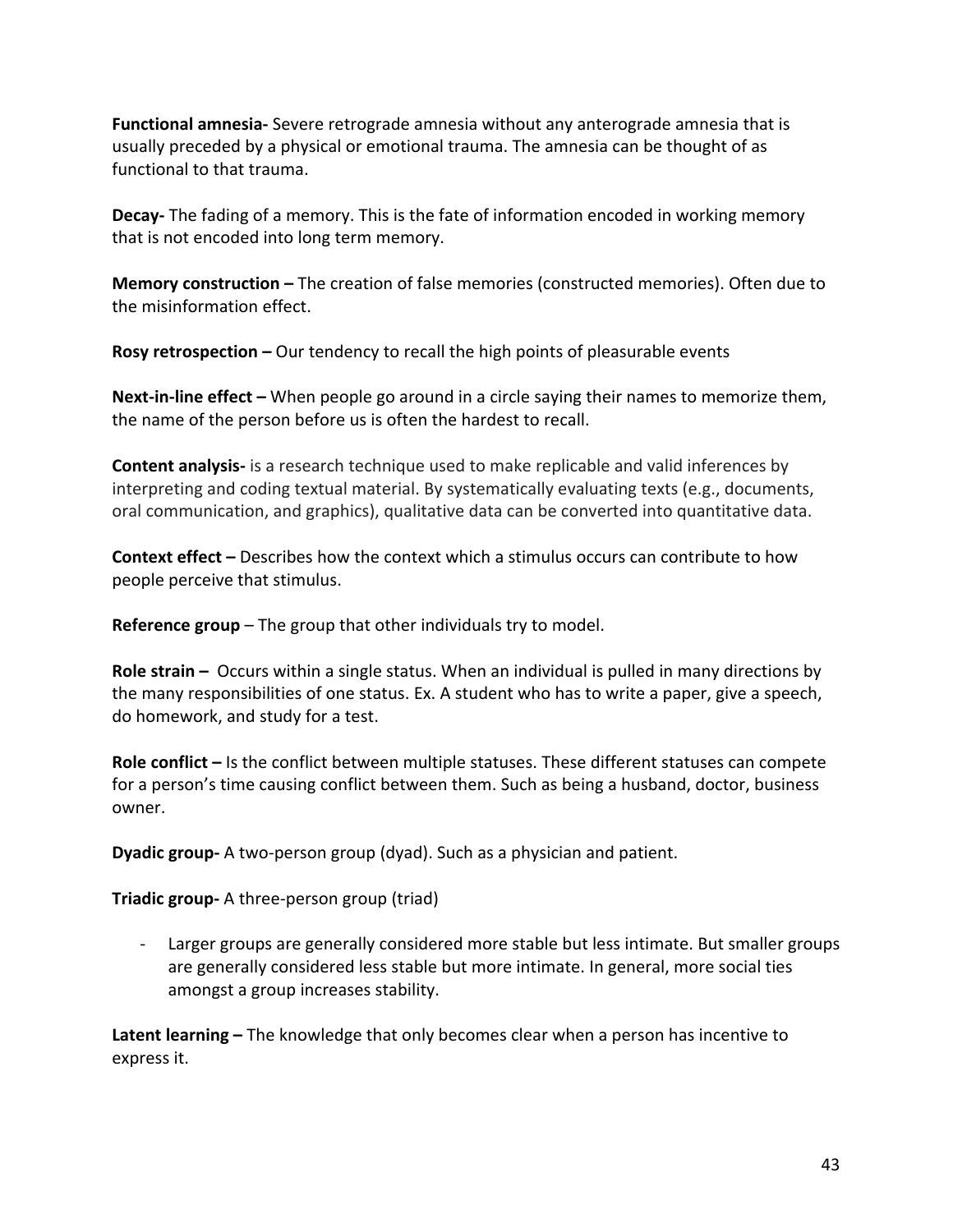**Longitudinal study** – Observational research where data is collected for the same individual(s) repeatedly for a long period of time.

**Cohort study** - Follows a group of people who do not have a disease for a period of time and see who develops the disease (new incidence).

**Prospective cohort study** – A longitudinal cohort study that follows a group of similar individuals (cohorts) who differ in certain factors, to see how these factors affect rates of different outcomes.

**Retrospective cohort study (Historic cohort study) - A longitudinal cohort study that follows a** cohort that share a common exposure factor to determine it's influence on the development of a disease, and are compared to another group of equivalent individuals not exposed to that factor. 

**Quantitative study** - Uses mathematical modeling and statistics to show relationships between variables. 

**Qualitative study** – Does not use math. Seeks to understand behavior in a natural setting. Emphasizes field work. Includes things such as content analysis and focus groups.

**Mixed-methods study** - Utilizes both quantitative and qualitative methods for research.

**Survey study** - When surveys are used to collect data and information about individuals. Is typically used to collect self-report data from study participants.

**Ethnographic study** - The systematic study of people and cultures. To gain insight into how people live. Typically involves studying users in their natural setting as opposed to in a laboratory setting.

**Comparative study** - Is the study of animals to gain insight into humans behavior. The underlying principle is that animal behavior can be comparable to human behavior.

**Correlational study** – Research done to see if there correlations between two naturally occurring variables. Used to determine if there is a correlation between two variables and to what extent.

**Experimental study** – Introduces a change in an independent variable and monitors its effect on the dependent variable.

**Case-control study** – An observational study where two people of differing outcomes are compared to find a casual factor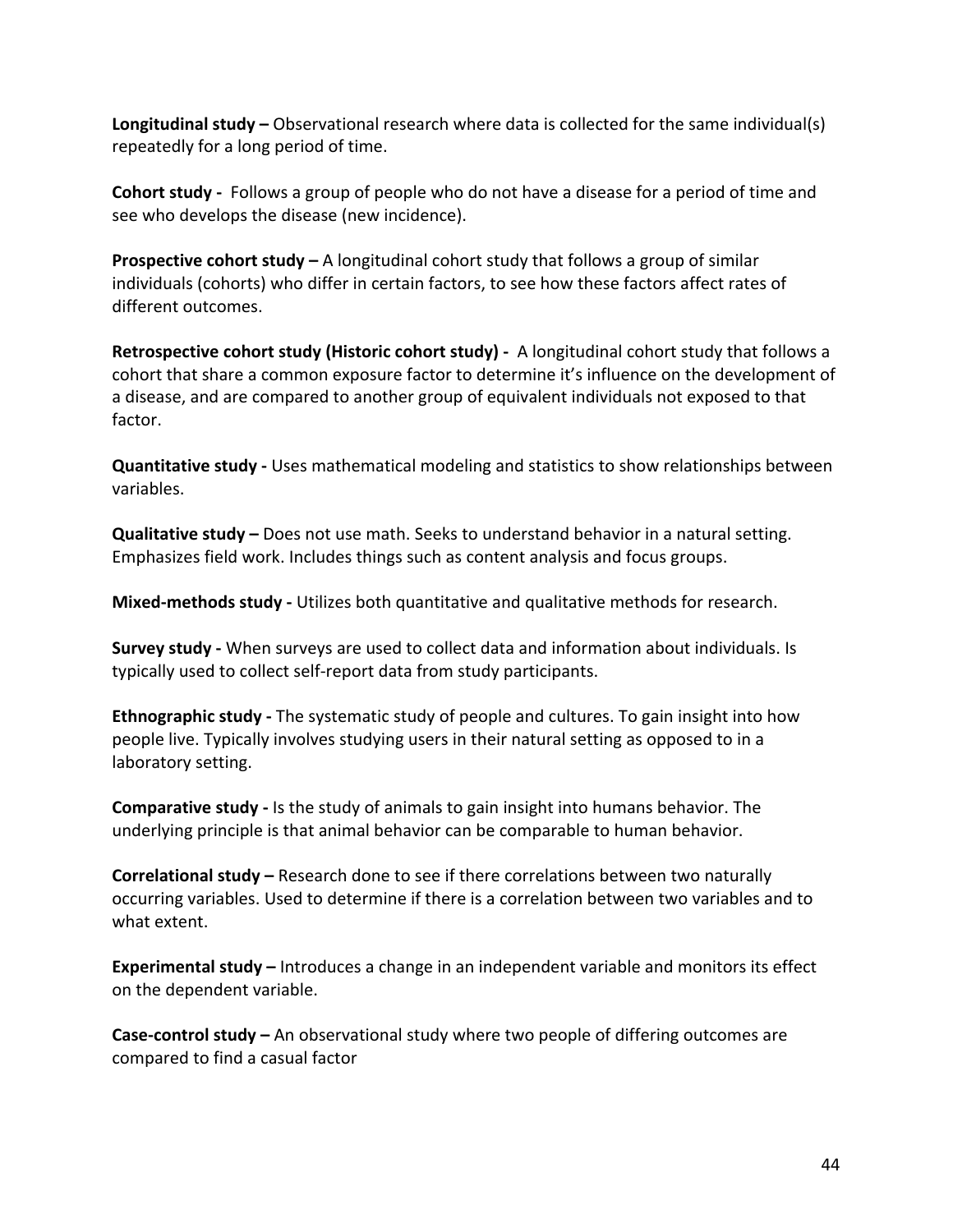**Cross-sectional study** – Looks at a group of different people at the same time. Analyzes data from population at a specific point in time.

**Dependent variable-** Depends on the independent variable. It is what is being measured.

**Independent variable-** The variable that is being changed and manipulated.

- Researchers look at how changes in the independent variable change the dependent variable. 

**Latent variable** – A variable that is not observed but is inferred from other variables that are measured. 

**Confounding variable** – Are factors other than the independent variables that researchers failed to control and would have an impact on the dependent variable. Confounds damage the internal validity of the experiment.

**Vehicular control** - You would want to know if the mode of treatment as such has any role in the effect of the substance.

**Control group** – The group that does not receive the test variable. The control group acts as the baseline. 

**Experimental group –** The group that receives the variable being tested. The group being experimented on.

**Positive control** – Groups where a phenomena is expected. A group where a known response is expected. 

**Negative control** – A group where no response is expected.

**Confederate** – Actors that are told what to do during an experiment.

**Conflict theory-** Emphasizes the conflict between groups in society over societal resources. It assumes that power and authority in society are unequally shared and groups try to maintain their power.

**Social stratification-** Refers to a system in which society ranks categories of people in a hierarchy. Such as rich, upper class, middle class, lower class.

**Caste system-** A social category someone belongs to involuntarily. A social category one is born into. No social mobility.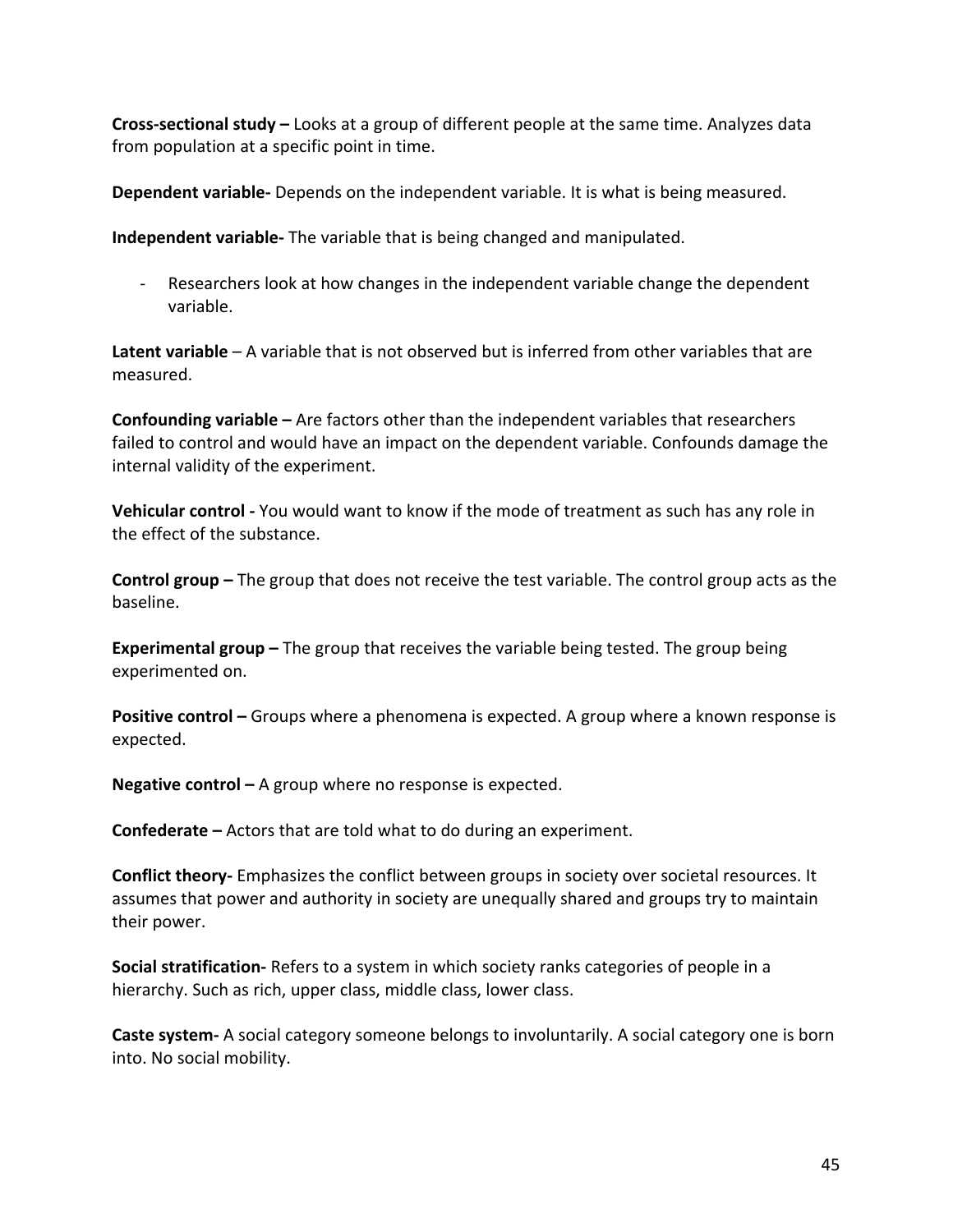**Stress-diathesis theory** – States that genetics provides a biological predisposition for schizophrenia, but environmental stressors elicit the onset of the disease.

**Validity-** Refers to a test/instrument's ability to measure what it is supposed to.

**Reliability-** A test/instrument's ability to produce consistent and stable results.

**Valid instrument-** One that measures what it is supposed to

**Reliable instrument-** One that produces consistent and stable results

**Test-retest reliability-** Used to determine the reliability of an instrument. The consistency in results from one administration of the test to another administration of the same test. An instrument or tool is more reliable if it produces consistent results between the first time and second time.

**Parallel forms reliability-** Used to determine the reliability of an instrument. It refers to the consistency between alternate forms of the same instrument. For example: The same students take test A and test B, where these alternate forms of the same test. Both tests contain questions that test the same material. Finding consistent results between the two parallel tests helps assure reliability of the test.

**Construct validity** – The degree to which a test is measuring what it claims. How well a test/instrument does what it is intended to do.

**Face validity** – The degree to which a test appears at face value to be testing what it claims. This is a subjective superficial assessment of an instrument's validity.

- Something can have face validity but not construct validity, this means that it appears that it should be effective at measuring what its supposed to (face validity) but it in reality it does not measure it well (construct validity).

**External validity** – How applicable the research results are to real life situations. It tells how well the research results mimic a real life situation.

**Internal validity** – How well the experiment is done, based on how well it avoids confounding. An experiment with less confounding variables has a higher internal validity.

**Operationalization** – The process of defining the measurement of a phenomenon that is not directly measurable. The process of defining a fuzzy concept to make it clear, measurable, and understandable in empirical observations. Ex. Defining the distance of personal space is 1.5 meters. Thus personal space has been operationally defined.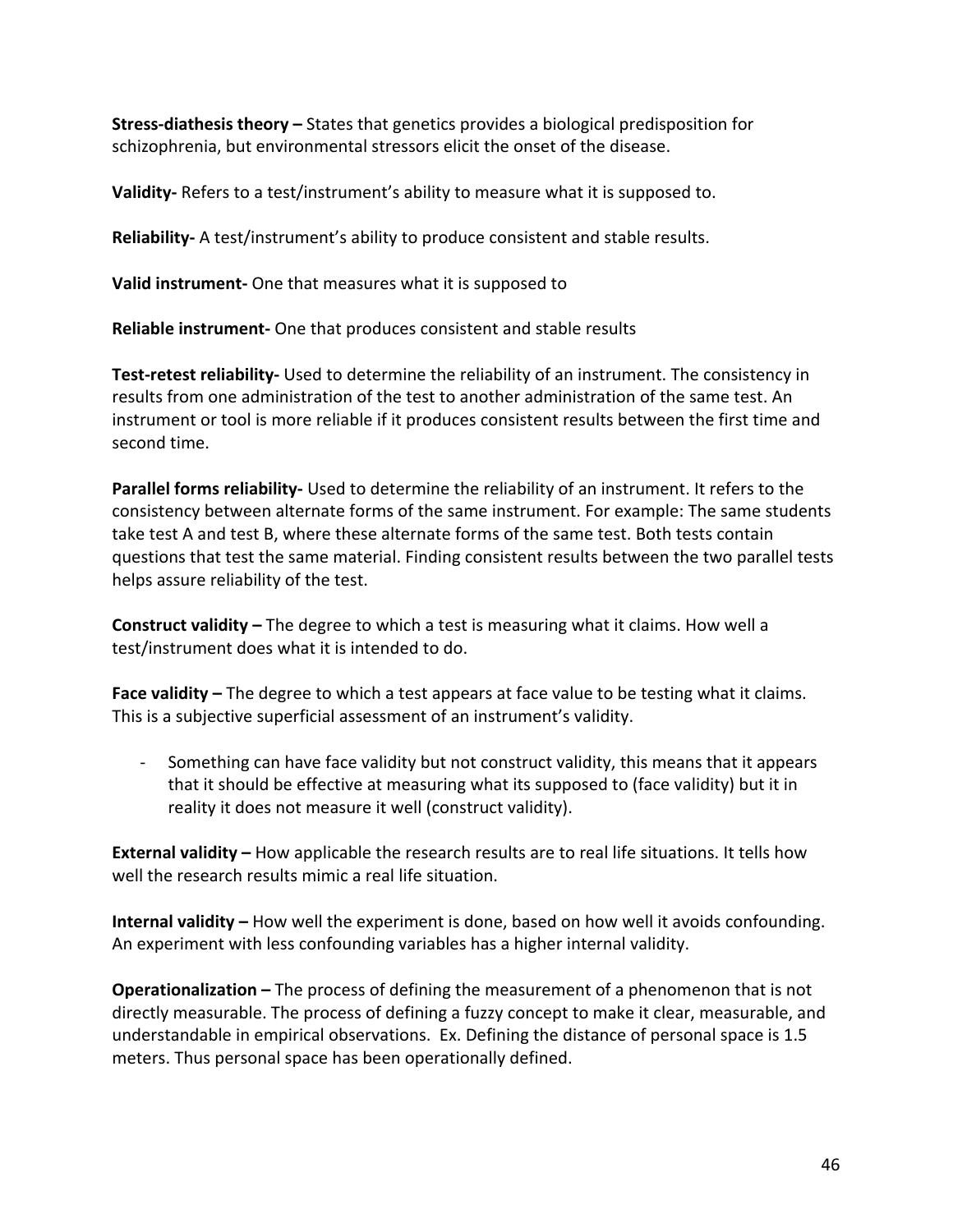**Response bias** – The tendency for an individual to answer questions on a survey untruthfully or misleadingly. This is because of pressure to give answers that are socially acceptable.

**Spreading activation** –When a person is presented with a concept, the closely related concepts are also activated for retrieval if needed, priming the mind to recall any information related to them. 

**Emotional intelligence** – The ability to manage, perceive, understand, and express one's emotions. Emotionally intelligent people are able to delay gratification in pursuit of long term goals. 

- Aspects of emotional intelligence: Perceiving emotions, understanding emotions, managing emotions, using and reasoning with emotions well

**Sternberg theory of intelligence** – The types of intelligence that emerge from a person's adaptive abilities. Include Analytical intelligence, creative intelligence, and practical intelligence.

**Analytical intelligence –** The ability to analyze and evaluate ideas, and solve problems and make decisions.

**Creative intelligence –** The ability to create creative and novel ideas.

**Practical intelligence** – The ability to adapt, shape, and select everyday environments. Those with practical intelligence learn best from doing.

**Means-end analysis** – A problem solving method where the end goal is imagined and then the best strategy to attaining the goal from the current situation is determined.

**Contact hypothesis** – The theory that people of different racial groups who became acquainted would be less prejudiced against each other.

**Contagion theory** – The anonymity people feel in a crowd makes them more susceptible to influence by leaders and that emotions can be more contagious in a crowd

**Medicalization** – The process by which human problems and conditions come to be defined and treated as medical conditions. Thus being treated in classically medical ways, using more medical terminology.

**The Hawthorne effect** – Describes how people modify an aspect of their behavior in response to the awareness of being observed. Also known as the observer effect. This results in changes in research participants as a result of their awareness of being observed.

**The Thomas theorem** – States that if an individual believes something is real, then it is real in it's consequences. "If a man defines a situation as real, they are real in their consequences."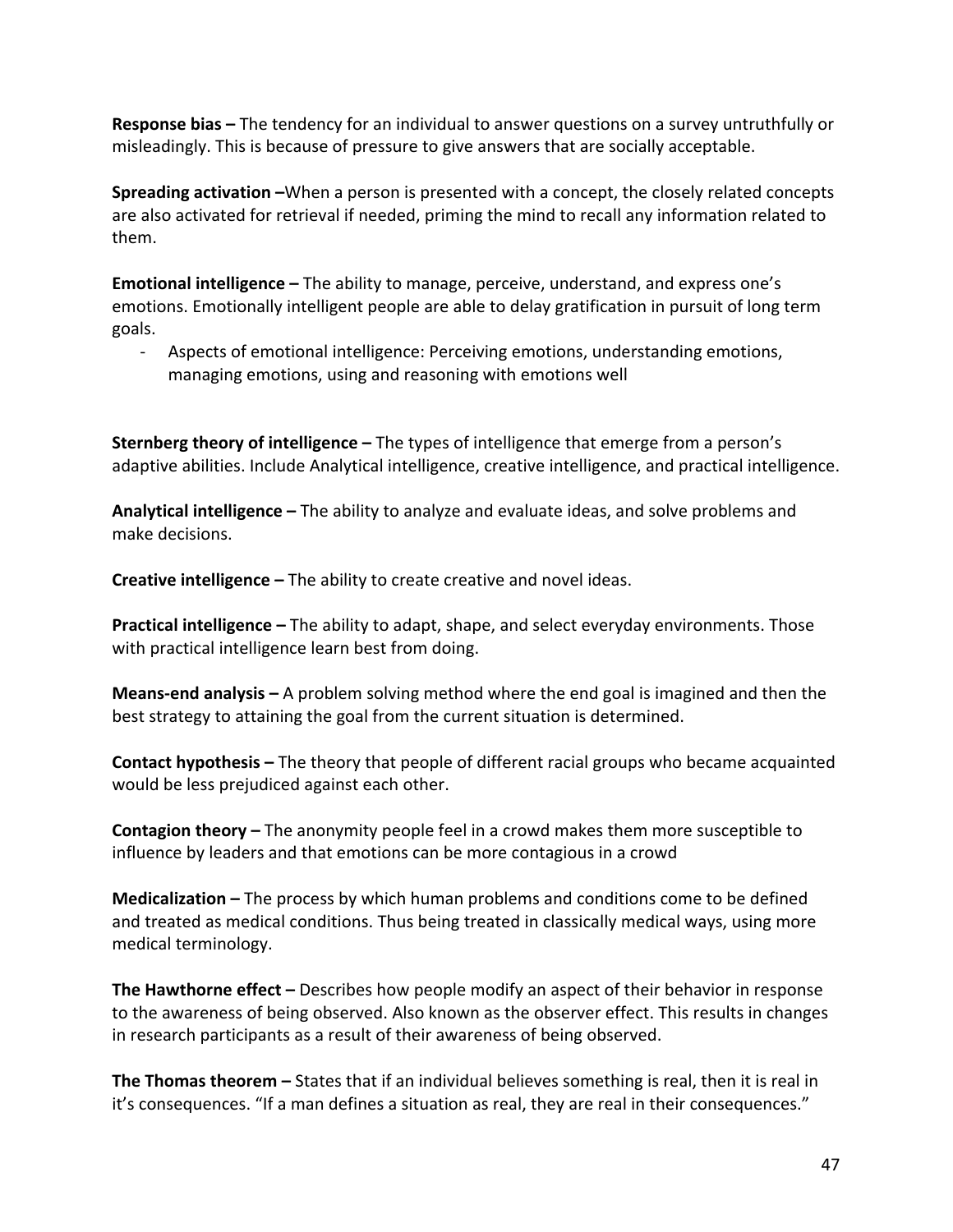This states that our feelings and behavior do not depend on objective reality but on our subjective interpretation of reality.

**Emergent norm theory** – A theory on collective behavior that suggest that people move towards a shared definition of what is right or wrong in a relatively normless situation.

**Exchange mobility** – The sociological concept that states that society is made up of classes and these classes remain relatively static in number of people. If a set number of people move up a class from middle class, then a set number of people will most likely move down from the upper class. 

**Intergenerational mobility** – Movement through the class system between generations. Ex. The old generation is poor but sets up an environment to help the new generation become rich

**Horizontal mobility** – The situation where one changes an aspect of social status but remains in the same class. Ex. Going from employed to unemployed but still making about the same income. 

**Upward mobility** – Movement up the class system. Achieved through education, marriage, career, or financial success.

**Downward mobility** – Movement down the class system. Due to unemployment, reduced household income, lack of education, or health issues

**Food desert-** Areas where it is difficult to find affordable healthy food options. Most common in low income neighborhoods where there are fewer grocery stores.

**Spatial inequality** – Unequal access to resources within a population or geographical distribution. 

**Status group** – People who share a social identity based on similar values and life-styles.

**Status inconsistency-** May occur when a person holds two or more unequal statuses in society

**White collar work** – Jobs that are considered professional, administrative, or managerial in nature. The higher prestige professions.

**Blue collar work** – Jobs that require skilled or unskilled labor. Lower prestige professions.

**Social reproduction** – The transfer of social inequality from one generation to the next

**Religiosity** – The extent of influence of religion in one's life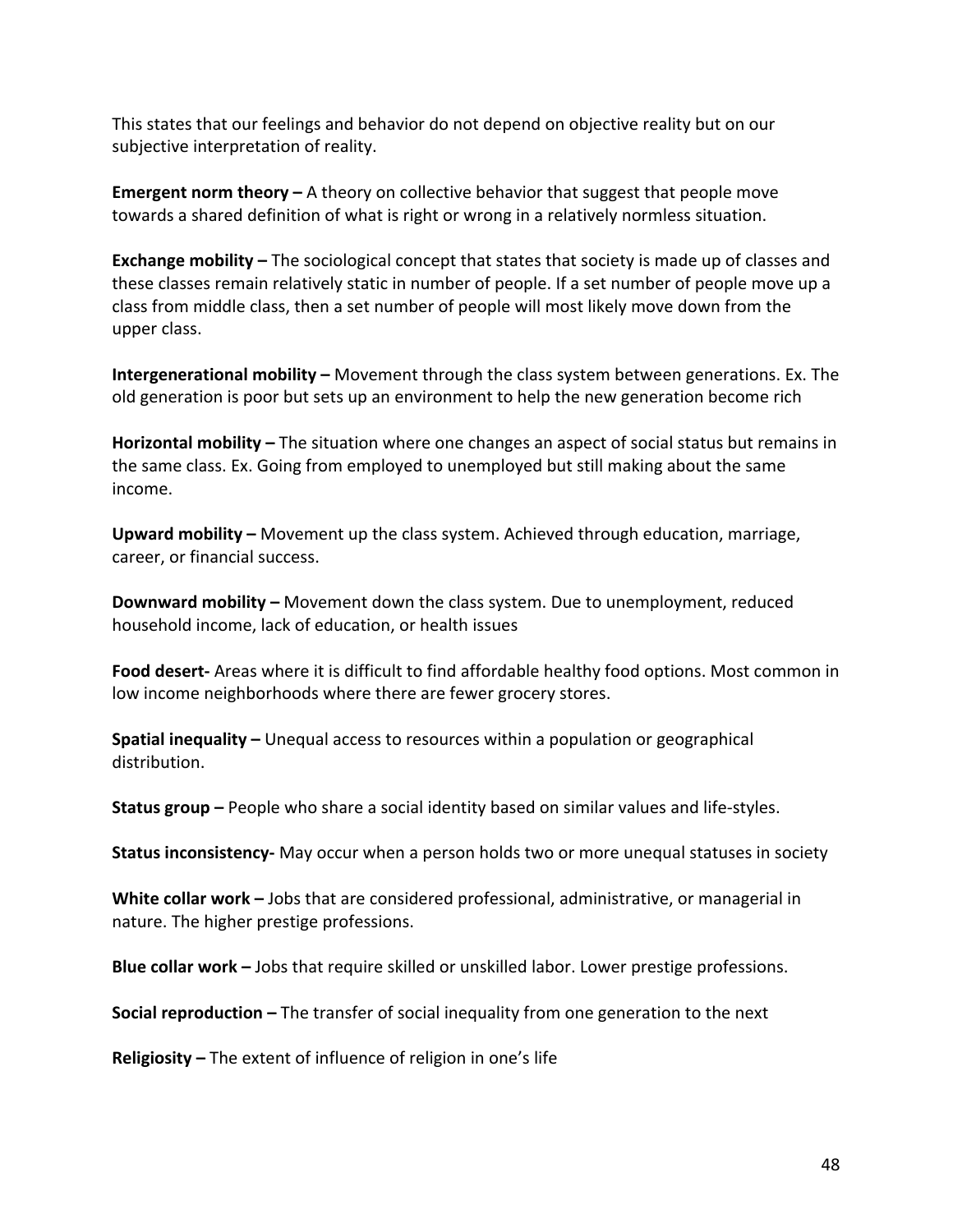**Ecclesia** – The dominant religious organization that includes most members of society. Recognized as the national or official religion and tolerates no other religion.

**Cult** – A religious organization that is distinct from that of the larger society. Formed by breaking away from larger religious organizations.

**Secularization** – The weakening of political and social power of religious organizations.

**Class consciousness** – The beliefs a person holds for their social class or economic rank in society, its class structure, and their class interests.

**Rational choice theory** – Every action people do is fundamentally rational. People act in ways that are weighing the costs and benefits of each action.

**Exchange theory** – Application of the rational choice theory. Looks at society as a series of interactions between individuals. Is used in studying family relationships, partner selection, parenting, etc. Interactions are determined by weighing the rewards and punishments of each action. 

**Convergence theory** – A theory that suggest that modernizing nations come to resemble each other over time.

**Global inequality** – Certain countries hold a majority of resources.

**Relative deprivation** – The condition of being deprived of a resource that one feels entitled to.

**Anomie** – The alienation an individual experience from society due to lack of social norms.

**Deviance-** Behaviors that violate social norms.

**Theory of differential association** – Deviance is a learned behavior that results from continuous exposure to others whom violate norms and laws

**Labelling theory** – A behavior is deviant if people have judged and labelled the behavior as deviant

**Primary deviance –** No big consequences

**Secondary deviance –** More serious consequences

**Strain theory** – If a person is blocked from reaching a culturally acceptable goal, they may become frustrated/strained and turn to deviance.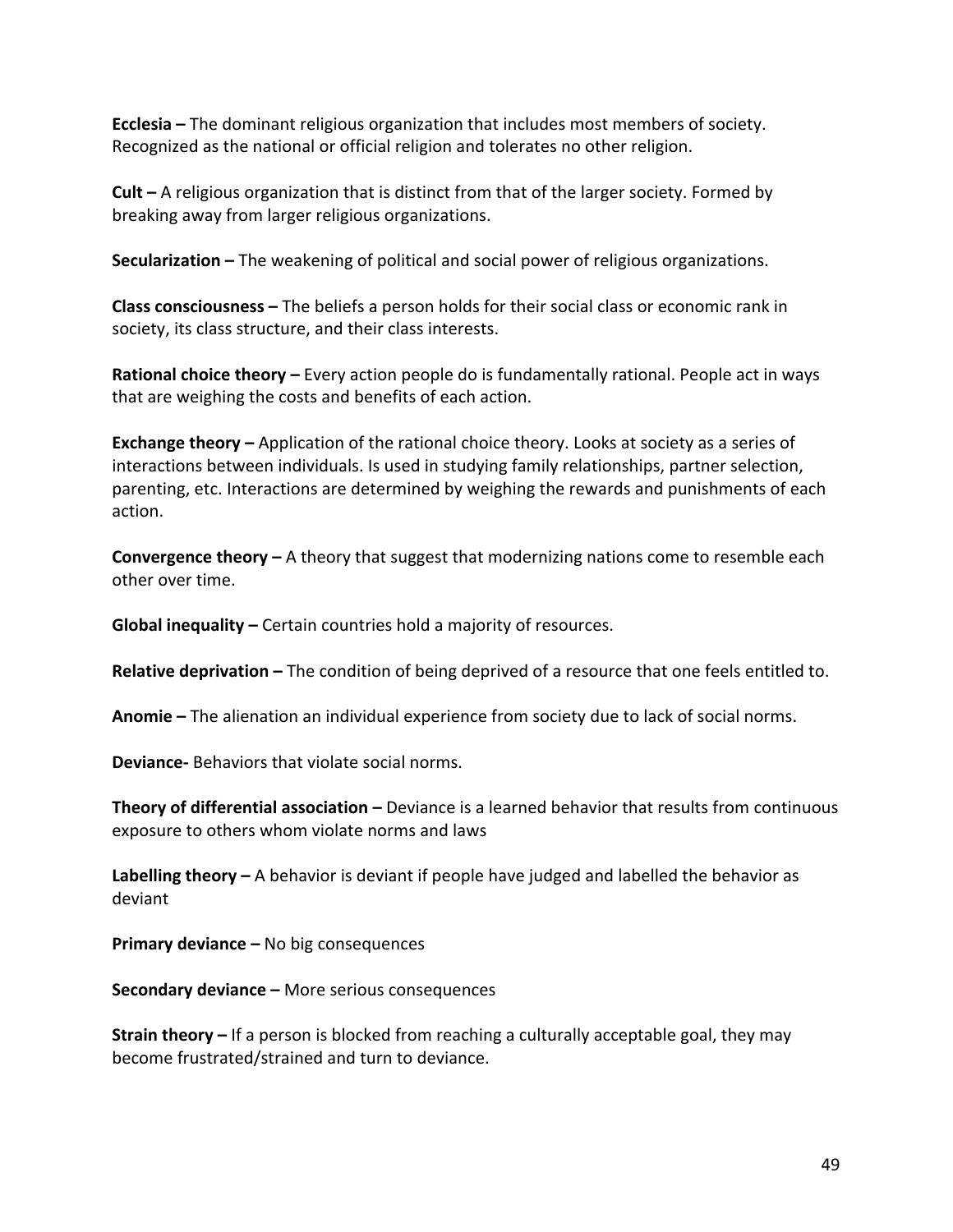**Token economy** – A system of behavior modification based on systematic reinforcement of target behavior. Reinforcers are "tokens" that can be exchanged for other reinforcers.

**Instinctual drift** – The tendency for an animal to revert to instinctual behaviors that interfere with conditioned responses.

**Ingratiation** – An impression management strategy that uses flattery to increase social acceptance.

**Social control** – Direct form of socialization in which one group or an individual imposes a set of rules to control behavior of others

**The iron law of Oligarchy** – States that all forms of organization, no matter how democratic they may be at the start, will eventually develop oligarchic tendencies. Making true democracy practically and theoretically impossible, especially in large and complex organizations. People at the top of the hierarchy of power will inevitably value their power more than original purpose of the organization.

**The five model of personality traits –** Openness to new experience. Conscientiousness. Extraversion. Agreeableness. Neuroticism. (OCEAN)

**Evolutionary psychology** – Genes associated with personality traits that helps improve an individual's chance for reproduction is conserved.

**Differential threshold (Weber's law)** – The minimum difference in the intensity of a stimuli that can be detected.

**Absolute threshold** – The minimum intensity of a stimulus that can be detected.

**Surface traits –** Personality traits that are evident from behavior.

**Conjunction fallacy-** A fallacy where it is believed that the co-occurrence of two events is more likely than a single one.

**Obsessive compulsive disorder** – A mental disorder characterized by intrusive thoughts (obsessions) and the need to perform ritualistic behaviors (compulsions) to alieve anxiety.

**Somatic symptom disorder** – A type of mental disorder characterized by physical symptoms that cannot be fully explained by a medical condition or use of a substance. Basically, psychological disorders characterized by bodily symptoms.

**Conversion disorder** – A somatoform disorder where a person experiences a change in sensory motor function that has no physical or physiological cause, but seems affected by psychological factors.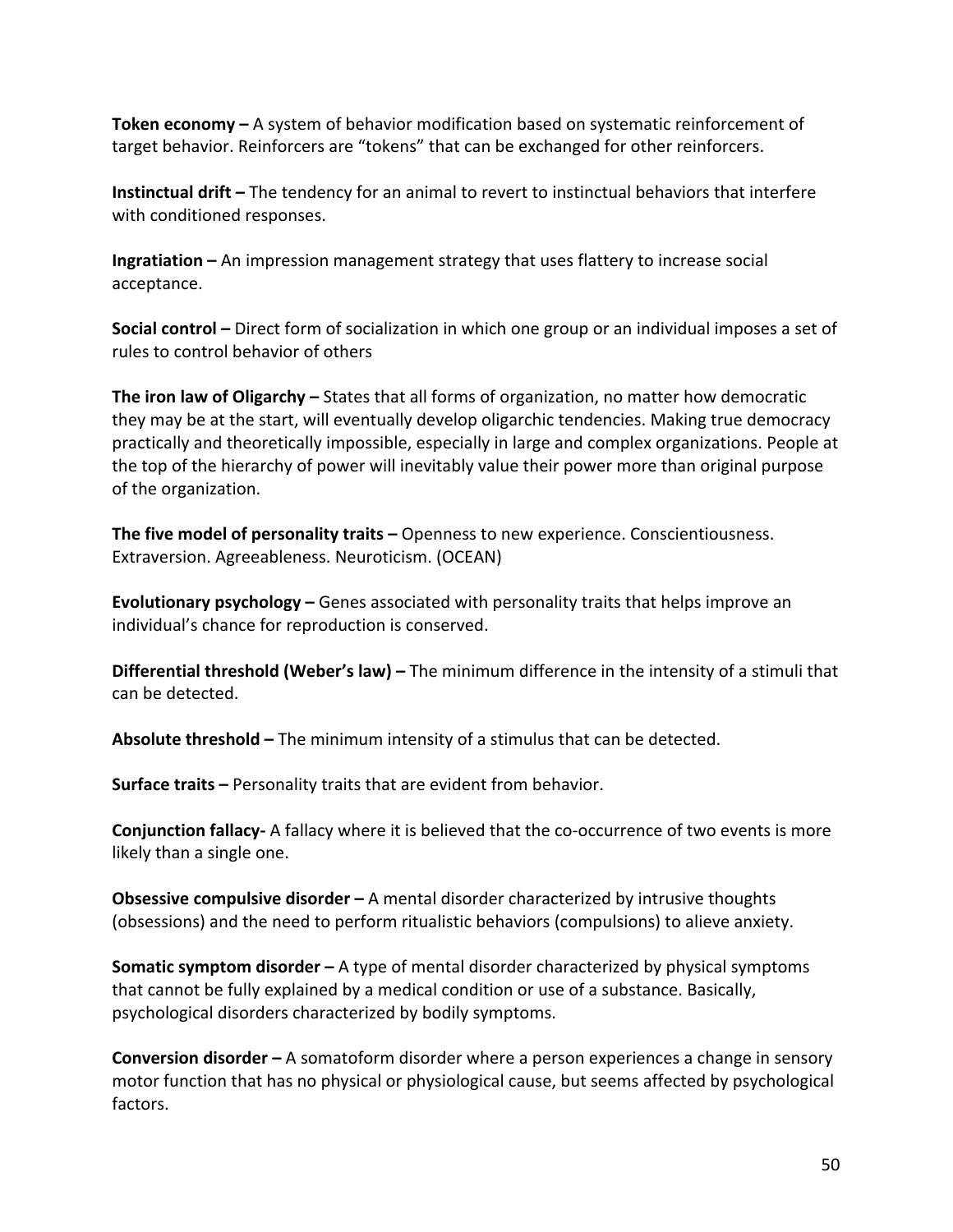**Pain disorder** – A somatoform disorder where a person experiences pain whose onset or severity seems significantly affected by psychological factors.

**Somatization disorder** – A somatoform disorder where a person experiences a variety of physical symptoms over an extended period of time.

**Body dysmorphic disorder** - A somatoform disorder where a person is preoccupied with slight physical anomaly or imagined defect in appearance.

**Dispositional attribution** – Attributing a behavior to a person's personality or internal traits. **Situational attribution** – Attributing a behavior to the situation.

**Affect –** A person's visible emotion at the moment

**Mood** – A person's internal emotion that color's his or her life

**Inductive reasoning** – Small to big. The ability to use specific situations to form a general concept

**Deductive reasoning** – Big to small. The ability to apply general concepts to specific situations.

#### Vgotsky's theory of development -

**Current developmental level** – The tasks a child can perform on their own without help from others

**Zone of proximal development** – Range of abilities between current and potential developmental level. Skills that can be accomplished with help

**Potential developmental level -** The most advanced tasks that child can perform with guidance from more knowledgeable people

**Identity foreclosure** – Unquestionably adopts the values and expectations of others

**Identity diffusion** – A person who has no sense of identity and no desire to engage in identity exploration. 

**Identity moratorium** – A person who is actively trying to develop a unique set of values and understanding of self in society

**Face work** – The actions taken by an individual to make their behavior appear consistent with the image they want to present.

**Emotion work** – An individuals effort to change an emotion or feeling to one that seems more appropriate to the situation.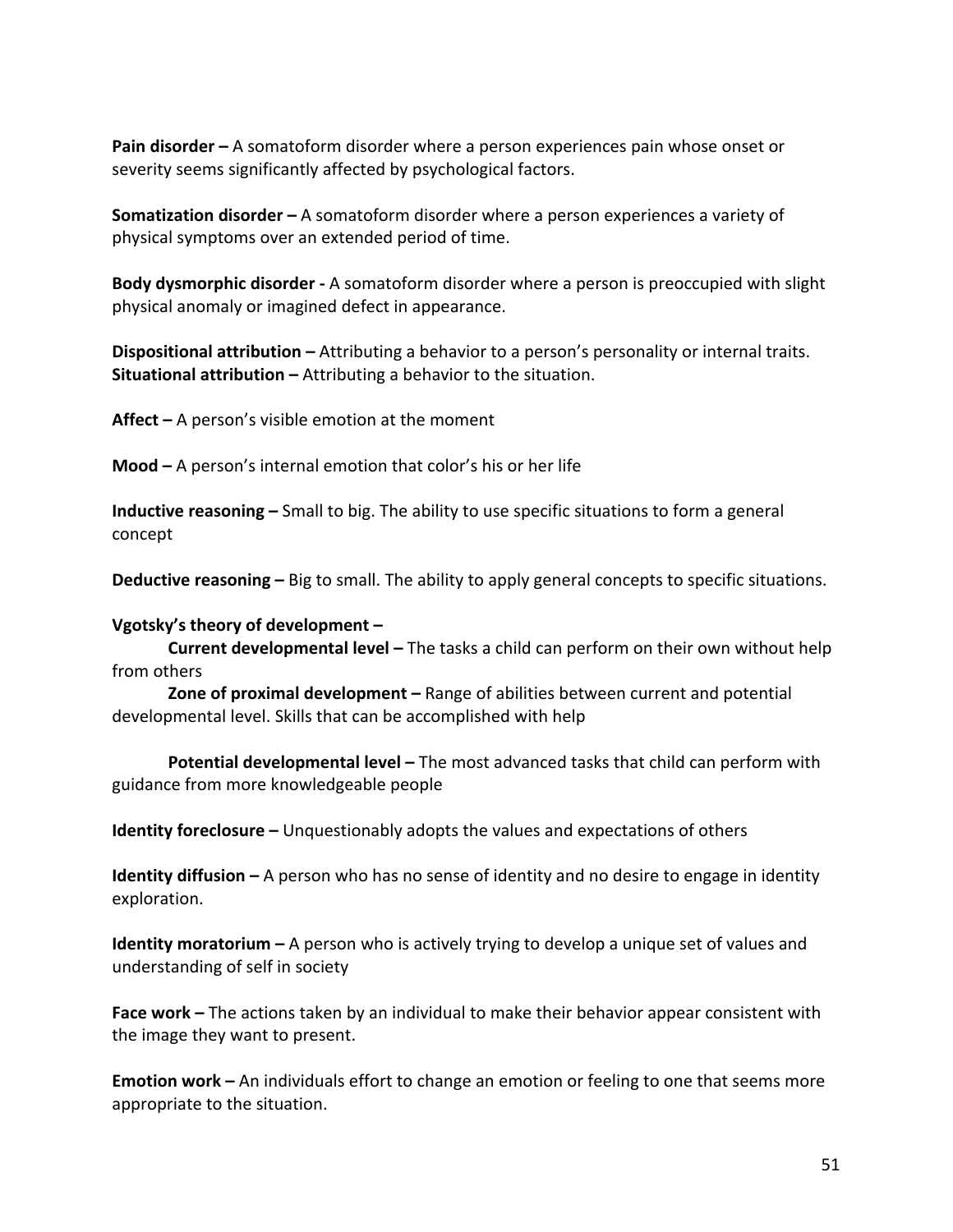**Prototype willingness model –** States that behavior is a function of past behavior, subjective norms, our intentions, willingness to participate in specific behavior, prototypes/models

**Principle of aggregation –** An attitude represents a person's average behavior but cannot predict each isolated case of behavior.

**Lazarus theory** – The experience of an emotion depends on how it is labelled. We label a situation and that leads to the physiological and emotional response

Libido - Life instinct. Drives behaviors focused on survival, growth, creativity, pain avoidance, and pleasure. Psychoanalytic concept.

**Death instinct** – Drives aggressive behaviors that are fueled by an unconscious desire to hurt others or oneself. Psychoanalytic concept.

**Pleasure principle** – The id seeks pleasure with no logical or moral reasoning.

**Reality principle** – The ego uses logical thinking and planning to control the id.

**Superego-** Seeks moralistic and psychological goals to serve a higher purpose. Feelings of pride and self-love are sought by the super ego and guilt/inferiority are avoided.

**Repression** – An ego defense mechanism. Lack of recall of an emotionally painful memory.

**Denial** – Ego defense mechanism. Forceful refusal to acknowledge a painful memory.

**Projection** – Ego defense mechanism. Involves attributing one's own unacceptable thoughts or feelings onto another person.

**Reaction formation** – Ego defense mechanism. Expressing the opposite of what one really feels when it would be dangerous to express the real feeling.

**Rationalization** – Ego defense mechanism. Explaining and intellectually justifying one's impulsive or poor behavior.

**Regression** – Ego defense mechanism. Involves reverting back to a less sophisticated behavior.

**Displacement** – Ego defense mechanism. Involves displacing aggression or sexual impulses from a forbidden object to a less dangerous one.

**Sublimation** – Ego defense mechanism. Involves redirecting aggressive/sexual energy into a positive constructive activity.